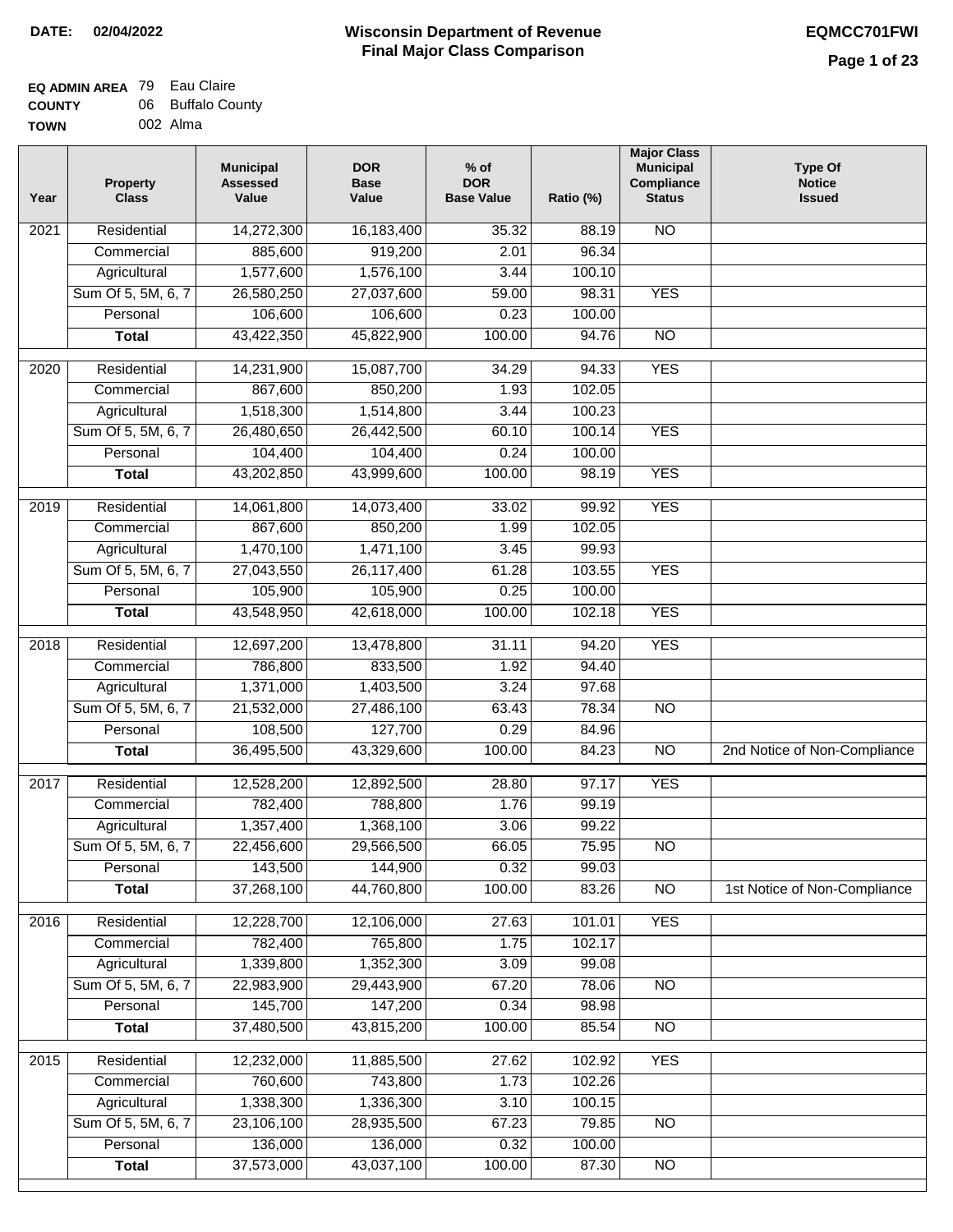| <b>TOWN</b> | 004 Belvidere |
|-------------|---------------|

| <b>YES</b><br>Residential<br>32,572,800<br>2021<br>34,292,900<br>52.14<br>94.98<br>2,367,100<br>2,227,700<br>106.26<br>Commercial<br>3.39<br>1,699,200<br>Agricultural<br>1,693,200<br>2.57<br>100.35<br>Sum Of 5, 5M, 6, 7<br>28,445,200<br>27,319,600<br>41.54<br>104.12<br><b>YES</b><br>231,900<br>231,900<br>Personal<br>0.35<br>100.00<br>65,316,200<br>65,765,300<br>100.00<br>99.32<br><b>YES</b><br><b>Total</b><br><b>YES</b><br>2020<br>Residential<br>31,713,000<br>33,774,100<br>51.71<br>93.90<br>2,367,100<br>112.63<br>2,101,600<br>3.22<br>Commercial<br>1,666,000<br>1,628,900<br>2.49<br>102.28<br>Agricultural<br>Sum Of 5, 5M, 6, 7<br>29,036,300<br>105.33<br>27,566,100<br>42.21<br><b>YES</b><br>244,100<br>239,300<br>0.37<br>102.01<br>Personal<br>65,026,500<br>65,310,000<br><b>YES</b><br>100.00<br>99.57<br><b>Total</b><br><b>YES</b><br>2019<br>Residential<br>31,250,200<br>31,447,500<br>50.01<br>99.37<br>2,367,100<br>3.34<br>112.63<br>Commercial<br>2,101,600<br>1,565,700<br>1,565,800<br>2.49<br>99.99<br>Agricultural<br>43.77<br>105.33<br><b>YES</b><br>Sum Of 5, 5M, 6, 7<br>28,985,400<br>27,519,700<br>244,100<br>244,100<br>Personal<br>0.39<br>100.00<br>64,412,500<br>62,878,700<br>100.00<br>102.44<br><b>YES</b><br><b>Total</b><br>Residential<br>24,110,500<br>29,512,700<br>81.70<br>$\overline{10}$<br>2018<br>47.96<br>1,597,800<br>Commercial<br>2,205,400<br>3.58<br>72.45<br>1,262,200<br>1,521,300<br>2.47<br>82.97<br>Agricultural<br>Sum Of 5, 5M, 6, 7<br>24,193,900<br>28,152,600<br>45.75<br>85.94<br>$\overline{3}$<br>Personal<br>123,600<br>145,300<br>0.24<br>85.07 |  |
|------------------------------------------------------------------------------------------------------------------------------------------------------------------------------------------------------------------------------------------------------------------------------------------------------------------------------------------------------------------------------------------------------------------------------------------------------------------------------------------------------------------------------------------------------------------------------------------------------------------------------------------------------------------------------------------------------------------------------------------------------------------------------------------------------------------------------------------------------------------------------------------------------------------------------------------------------------------------------------------------------------------------------------------------------------------------------------------------------------------------------------------------------------------------------------------------------------------------------------------------------------------------------------------------------------------------------------------------------------------------------------------------------------------------------------------------------------------------------------------------------------------------------------------------------------------------------------------------------------------------------------------|--|
|                                                                                                                                                                                                                                                                                                                                                                                                                                                                                                                                                                                                                                                                                                                                                                                                                                                                                                                                                                                                                                                                                                                                                                                                                                                                                                                                                                                                                                                                                                                                                                                                                                          |  |
|                                                                                                                                                                                                                                                                                                                                                                                                                                                                                                                                                                                                                                                                                                                                                                                                                                                                                                                                                                                                                                                                                                                                                                                                                                                                                                                                                                                                                                                                                                                                                                                                                                          |  |
|                                                                                                                                                                                                                                                                                                                                                                                                                                                                                                                                                                                                                                                                                                                                                                                                                                                                                                                                                                                                                                                                                                                                                                                                                                                                                                                                                                                                                                                                                                                                                                                                                                          |  |
|                                                                                                                                                                                                                                                                                                                                                                                                                                                                                                                                                                                                                                                                                                                                                                                                                                                                                                                                                                                                                                                                                                                                                                                                                                                                                                                                                                                                                                                                                                                                                                                                                                          |  |
|                                                                                                                                                                                                                                                                                                                                                                                                                                                                                                                                                                                                                                                                                                                                                                                                                                                                                                                                                                                                                                                                                                                                                                                                                                                                                                                                                                                                                                                                                                                                                                                                                                          |  |
|                                                                                                                                                                                                                                                                                                                                                                                                                                                                                                                                                                                                                                                                                                                                                                                                                                                                                                                                                                                                                                                                                                                                                                                                                                                                                                                                                                                                                                                                                                                                                                                                                                          |  |
|                                                                                                                                                                                                                                                                                                                                                                                                                                                                                                                                                                                                                                                                                                                                                                                                                                                                                                                                                                                                                                                                                                                                                                                                                                                                                                                                                                                                                                                                                                                                                                                                                                          |  |
|                                                                                                                                                                                                                                                                                                                                                                                                                                                                                                                                                                                                                                                                                                                                                                                                                                                                                                                                                                                                                                                                                                                                                                                                                                                                                                                                                                                                                                                                                                                                                                                                                                          |  |
|                                                                                                                                                                                                                                                                                                                                                                                                                                                                                                                                                                                                                                                                                                                                                                                                                                                                                                                                                                                                                                                                                                                                                                                                                                                                                                                                                                                                                                                                                                                                                                                                                                          |  |
|                                                                                                                                                                                                                                                                                                                                                                                                                                                                                                                                                                                                                                                                                                                                                                                                                                                                                                                                                                                                                                                                                                                                                                                                                                                                                                                                                                                                                                                                                                                                                                                                                                          |  |
|                                                                                                                                                                                                                                                                                                                                                                                                                                                                                                                                                                                                                                                                                                                                                                                                                                                                                                                                                                                                                                                                                                                                                                                                                                                                                                                                                                                                                                                                                                                                                                                                                                          |  |
|                                                                                                                                                                                                                                                                                                                                                                                                                                                                                                                                                                                                                                                                                                                                                                                                                                                                                                                                                                                                                                                                                                                                                                                                                                                                                                                                                                                                                                                                                                                                                                                                                                          |  |
|                                                                                                                                                                                                                                                                                                                                                                                                                                                                                                                                                                                                                                                                                                                                                                                                                                                                                                                                                                                                                                                                                                                                                                                                                                                                                                                                                                                                                                                                                                                                                                                                                                          |  |
|                                                                                                                                                                                                                                                                                                                                                                                                                                                                                                                                                                                                                                                                                                                                                                                                                                                                                                                                                                                                                                                                                                                                                                                                                                                                                                                                                                                                                                                                                                                                                                                                                                          |  |
|                                                                                                                                                                                                                                                                                                                                                                                                                                                                                                                                                                                                                                                                                                                                                                                                                                                                                                                                                                                                                                                                                                                                                                                                                                                                                                                                                                                                                                                                                                                                                                                                                                          |  |
|                                                                                                                                                                                                                                                                                                                                                                                                                                                                                                                                                                                                                                                                                                                                                                                                                                                                                                                                                                                                                                                                                                                                                                                                                                                                                                                                                                                                                                                                                                                                                                                                                                          |  |
|                                                                                                                                                                                                                                                                                                                                                                                                                                                                                                                                                                                                                                                                                                                                                                                                                                                                                                                                                                                                                                                                                                                                                                                                                                                                                                                                                                                                                                                                                                                                                                                                                                          |  |
|                                                                                                                                                                                                                                                                                                                                                                                                                                                                                                                                                                                                                                                                                                                                                                                                                                                                                                                                                                                                                                                                                                                                                                                                                                                                                                                                                                                                                                                                                                                                                                                                                                          |  |
|                                                                                                                                                                                                                                                                                                                                                                                                                                                                                                                                                                                                                                                                                                                                                                                                                                                                                                                                                                                                                                                                                                                                                                                                                                                                                                                                                                                                                                                                                                                                                                                                                                          |  |
|                                                                                                                                                                                                                                                                                                                                                                                                                                                                                                                                                                                                                                                                                                                                                                                                                                                                                                                                                                                                                                                                                                                                                                                                                                                                                                                                                                                                                                                                                                                                                                                                                                          |  |
|                                                                                                                                                                                                                                                                                                                                                                                                                                                                                                                                                                                                                                                                                                                                                                                                                                                                                                                                                                                                                                                                                                                                                                                                                                                                                                                                                                                                                                                                                                                                                                                                                                          |  |
|                                                                                                                                                                                                                                                                                                                                                                                                                                                                                                                                                                                                                                                                                                                                                                                                                                                                                                                                                                                                                                                                                                                                                                                                                                                                                                                                                                                                                                                                                                                                                                                                                                          |  |
|                                                                                                                                                                                                                                                                                                                                                                                                                                                                                                                                                                                                                                                                                                                                                                                                                                                                                                                                                                                                                                                                                                                                                                                                                                                                                                                                                                                                                                                                                                                                                                                                                                          |  |
| 51,288,000<br>61,537,300<br>100.00<br>83.34<br><b>NO</b><br>1st Notice of Non-Compliance<br><b>Total</b>                                                                                                                                                                                                                                                                                                                                                                                                                                                                                                                                                                                                                                                                                                                                                                                                                                                                                                                                                                                                                                                                                                                                                                                                                                                                                                                                                                                                                                                                                                                                 |  |
| 2017<br>Residential<br>23,558,600<br>27,492,600<br>$\overline{NO}$<br>46.31<br>85.69                                                                                                                                                                                                                                                                                                                                                                                                                                                                                                                                                                                                                                                                                                                                                                                                                                                                                                                                                                                                                                                                                                                                                                                                                                                                                                                                                                                                                                                                                                                                                     |  |
| Commercial<br>1,597,800<br>2,100,400<br>3.54<br>76.07                                                                                                                                                                                                                                                                                                                                                                                                                                                                                                                                                                                                                                                                                                                                                                                                                                                                                                                                                                                                                                                                                                                                                                                                                                                                                                                                                                                                                                                                                                                                                                                    |  |
| 1,265,850<br>1,487,900<br>2.51<br>85.08<br>Agricultural                                                                                                                                                                                                                                                                                                                                                                                                                                                                                                                                                                                                                                                                                                                                                                                                                                                                                                                                                                                                                                                                                                                                                                                                                                                                                                                                                                                                                                                                                                                                                                                  |  |
| 47.37<br>87.26<br>Sum Of 5, 5M, 6, 7<br>24,536,900<br>28,118,800<br>N <sub>O</sub>                                                                                                                                                                                                                                                                                                                                                                                                                                                                                                                                                                                                                                                                                                                                                                                                                                                                                                                                                                                                                                                                                                                                                                                                                                                                                                                                                                                                                                                                                                                                                       |  |
| 137,000<br>0.27<br>161,200<br>84.99<br>Personal                                                                                                                                                                                                                                                                                                                                                                                                                                                                                                                                                                                                                                                                                                                                                                                                                                                                                                                                                                                                                                                                                                                                                                                                                                                                                                                                                                                                                                                                                                                                                                                          |  |
| 51,096,150<br>59,360,900<br>100.00<br>86.08<br><b>Total</b><br><b>NO</b>                                                                                                                                                                                                                                                                                                                                                                                                                                                                                                                                                                                                                                                                                                                                                                                                                                                                                                                                                                                                                                                                                                                                                                                                                                                                                                                                                                                                                                                                                                                                                                 |  |
| Residential<br>23,116,700<br>26,973,000<br>85.70<br>N <sub>O</sub><br>2016<br>46.48                                                                                                                                                                                                                                                                                                                                                                                                                                                                                                                                                                                                                                                                                                                                                                                                                                                                                                                                                                                                                                                                                                                                                                                                                                                                                                                                                                                                                                                                                                                                                      |  |
| 1,597,800<br>3.51<br>78.35<br>Commercial<br>2,039,200                                                                                                                                                                                                                                                                                                                                                                                                                                                                                                                                                                                                                                                                                                                                                                                                                                                                                                                                                                                                                                                                                                                                                                                                                                                                                                                                                                                                                                                                                                                                                                                    |  |
| 2.52<br>1,454,850<br>1,464,900<br>99.31<br>Agricultural                                                                                                                                                                                                                                                                                                                                                                                                                                                                                                                                                                                                                                                                                                                                                                                                                                                                                                                                                                                                                                                                                                                                                                                                                                                                                                                                                                                                                                                                                                                                                                                  |  |
| Sum Of 5, 5M, 6, 7<br>47.19<br>24,446,950<br>27,385,000<br>89.27<br>N <sub>O</sub>                                                                                                                                                                                                                                                                                                                                                                                                                                                                                                                                                                                                                                                                                                                                                                                                                                                                                                                                                                                                                                                                                                                                                                                                                                                                                                                                                                                                                                                                                                                                                       |  |
| 155,900<br>173,300<br>89.96<br>Personal<br>0.30                                                                                                                                                                                                                                                                                                                                                                                                                                                                                                                                                                                                                                                                                                                                                                                                                                                                                                                                                                                                                                                                                                                                                                                                                                                                                                                                                                                                                                                                                                                                                                                          |  |
| 100.00<br>50,772,200<br>58,035,400<br>87.48<br>N <sub>O</sub><br><b>Total</b>                                                                                                                                                                                                                                                                                                                                                                                                                                                                                                                                                                                                                                                                                                                                                                                                                                                                                                                                                                                                                                                                                                                                                                                                                                                                                                                                                                                                                                                                                                                                                            |  |
| Residential<br>22,682,500<br>25,974,200<br>46.72<br>87.33<br>N <sub>O</sub><br>2015                                                                                                                                                                                                                                                                                                                                                                                                                                                                                                                                                                                                                                                                                                                                                                                                                                                                                                                                                                                                                                                                                                                                                                                                                                                                                                                                                                                                                                                                                                                                                      |  |
| 1,606,600<br>2,048,600<br>3.68<br>78.42<br>Commercial                                                                                                                                                                                                                                                                                                                                                                                                                                                                                                                                                                                                                                                                                                                                                                                                                                                                                                                                                                                                                                                                                                                                                                                                                                                                                                                                                                                                                                                                                                                                                                                    |  |
| 1,452,450<br>1,444,800<br>2.60<br>100.53<br>Agricultural                                                                                                                                                                                                                                                                                                                                                                                                                                                                                                                                                                                                                                                                                                                                                                                                                                                                                                                                                                                                                                                                                                                                                                                                                                                                                                                                                                                                                                                                                                                                                                                 |  |
| Sum Of 5, 5M, 6, 7<br>24,315,450<br>25,895,000<br>46.58<br>93.90<br><b>YES</b>                                                                                                                                                                                                                                                                                                                                                                                                                                                                                                                                                                                                                                                                                                                                                                                                                                                                                                                                                                                                                                                                                                                                                                                                                                                                                                                                                                                                                                                                                                                                                           |  |
| 220,900<br>232,600<br>0.42<br>94.97<br>Personal                                                                                                                                                                                                                                                                                                                                                                                                                                                                                                                                                                                                                                                                                                                                                                                                                                                                                                                                                                                                                                                                                                                                                                                                                                                                                                                                                                                                                                                                                                                                                                                          |  |
| 50,277,900<br>55,595,200<br>100.00<br><b>Total</b><br>90.44<br>N <sub>O</sub>                                                                                                                                                                                                                                                                                                                                                                                                                                                                                                                                                                                                                                                                                                                                                                                                                                                                                                                                                                                                                                                                                                                                                                                                                                                                                                                                                                                                                                                                                                                                                            |  |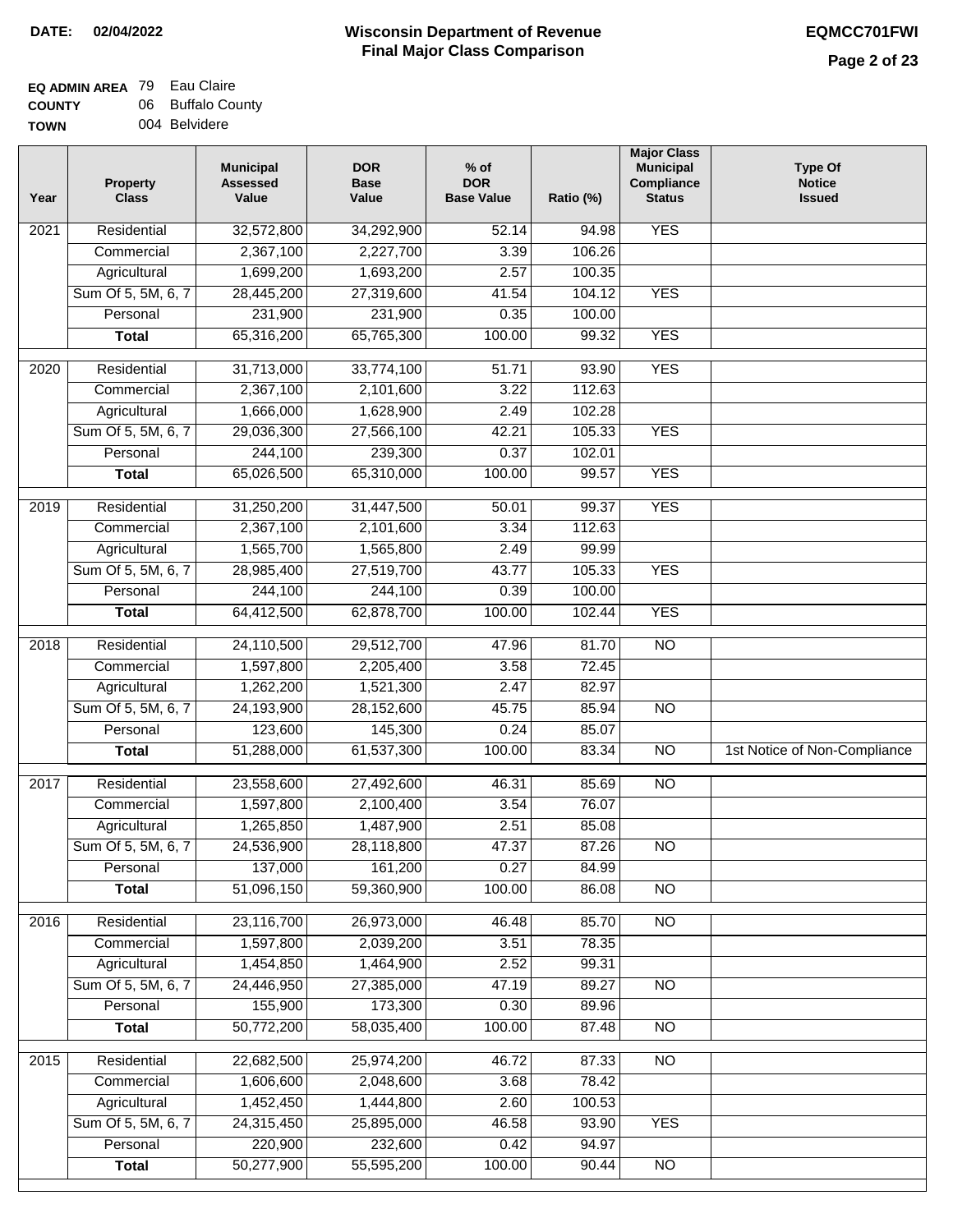#### **EQ ADMIN AREA** 79 Eau Claire **COUNTY TOWN** 06 Buffalo County 006 Buffalo

| Year              | <b>Property</b><br><b>Class</b> | <b>Municipal</b><br><b>Assessed</b><br>Value | <b>DOR</b><br><b>Base</b><br>Value | % of<br><b>DOR</b><br><b>Base Value</b> | Ratio (%) | <b>Major Class</b><br><b>Municipal</b><br>Compliance<br><b>Status</b> | <b>Type Of</b><br><b>Notice</b><br><b>Issued</b> |
|-------------------|---------------------------------|----------------------------------------------|------------------------------------|-----------------------------------------|-----------|-----------------------------------------------------------------------|--------------------------------------------------|
| $\overline{202}1$ | Residential                     | 56,174,400                                   | 53,851,200                         | 62.02                                   | 104.31    | <b>YES</b>                                                            |                                                  |
|                   | Commercial                      | 3,346,500                                    | 2,903,000                          | 3.34                                    | 115.28    |                                                                       |                                                  |
|                   | Agricultural                    | 841,300                                      | 840,600                            | 0.97                                    | 100.08    |                                                                       |                                                  |
|                   | Sum Of 5, 5M, 6, 7              | 28,504,400                                   | 28,228,300                         | 32.51                                   | 100.98    | <b>YES</b>                                                            |                                                  |
|                   | Personal                        | 1,012,500                                    | 1,012,500                          | 1.17                                    | 100.00    |                                                                       |                                                  |
|                   | <b>Total</b>                    | 89,879,100                                   | 86,835,600                         | 100.00                                  | 103.50    | <b>YES</b>                                                            |                                                  |
| $\overline{2020}$ | Residential                     | 38,102,300                                   | 48,653,900                         | 62.48                                   | 78.31     | $\overline{NO}$                                                       |                                                  |
|                   | Commercial                      | 2,289,800                                    | 2,657,600                          | 3.41                                    | 86.16     |                                                                       |                                                  |
|                   | Agricultural                    | 721,600                                      | 839,600                            | 1.08                                    | 85.95     |                                                                       |                                                  |
|                   | Sum Of 5, 5M, 6, 7              | 20,060,550                                   | 24,484,500                         | 31.44                                   | 81.93     | $\overline{NO}$                                                       |                                                  |
|                   | Personal                        | 1,054,600                                    | 1,240,700                          | 1.59                                    | 85.00     |                                                                       |                                                  |
|                   | <b>Total</b>                    | 62,228,850                                   | 77,876,300                         | 100.00                                  | 79.91     | $\overline{NO}$                                                       | 2nd Notice of Non-Compliance                     |
| 2019              | Residential                     | 37,382,700                                   | 46,131,300                         | 60.73                                   | 81.04     | $\overline{3}$                                                        |                                                  |
|                   | Commercial                      | 2,289,800                                    | 2,657,600                          | 3.50                                    | 86.16     |                                                                       |                                                  |
|                   | Agricultural                    | 722,800                                      | 842,500                            | 1.11                                    | 85.79     |                                                                       |                                                  |
|                   | Sum Of 5, 5M, 6, 7              | 20,049,650                                   | 25,106,500                         | 33.05                                   | 79.86     | $\overline{NO}$                                                       |                                                  |
|                   | Personal                        | 1,004,100                                    | 1,224,500                          | 1.61                                    | 82.00     |                                                                       |                                                  |
|                   | <b>Total</b>                    | 61,449,050                                   | 75,962,400                         | 100.00                                  | 80.89     | $\overline{NO}$                                                       | 1st Notice of Non-Compliance                     |
| 2018              | Residential                     | 37,181,000                                   | 44,985,700                         | 60.19                                   | 82.65     | $\overline{10}$                                                       |                                                  |
|                   | Commercial                      | 2,289,800                                    | 2,605,500                          | 3.49                                    | 87.88     |                                                                       |                                                  |
|                   | Agricultural                    | 725,200                                      | 784,500                            | 1.05                                    | 92.44     |                                                                       |                                                  |
|                   | Sum Of 5, 5M, 6, 7              | 19,754,550                                   | 25,261,600                         | 33.80                                   | 78.20     | $\overline{3}$                                                        |                                                  |
|                   | Personal                        | 1,018,900                                    | 1,107,500                          | 1.48                                    | 92.00     |                                                                       |                                                  |
|                   | <b>Total</b>                    | 60,969,450                                   | 74,744,800                         | 100.00                                  | 81.57     | <b>NO</b>                                                             |                                                  |
| $\overline{2017}$ | Residential                     | 36,766,000                                   | 44,093,700                         | 59.72                                   | 83.38     | <b>NO</b>                                                             |                                                  |
|                   | Commercial                      | 2,289,800                                    | 2,481,400                          | 3.36                                    | 92.28     |                                                                       |                                                  |
|                   | Agricultural                    | 725,100                                      | 765,500                            | 1.04                                    | 94.72     |                                                                       |                                                  |
|                   | Sum Of 5, 5M, 6, 7              | 19,761,150                                   | 25,075,300                         | 33.96                                   | 78.81     | N <sub>O</sub>                                                        |                                                  |
|                   | Personal                        | 1,419,600                                    | 1,419,600                          | 1.92                                    | 100.00    |                                                                       |                                                  |
|                   | <b>Total</b>                    | 60,961,650                                   | 73,835,500                         | 100.00                                  | 82.56     | <b>NO</b>                                                             |                                                  |
| 2016              | Residential                     | 36,677,700                                   | 40,372,000                         | 59.09                                   | 90.85     | <b>YES</b>                                                            |                                                  |
|                   | Commercial                      | 2,289,800                                    | 2,409,200                          | 3.53                                    | 95.04     |                                                                       |                                                  |
|                   | Agricultural                    | 729,850                                      | 759,500                            | 1.11                                    | 96.10     |                                                                       |                                                  |
|                   | Sum Of 5, 5M, 6, 7              | 19,579,550                                   | 23,140,000                         | 33.87                                   | 84.61     | N <sub>O</sub>                                                        |                                                  |
|                   | Personal                        | 1,511,600                                    | 1,643,000                          | 2.40                                    | 92.00     |                                                                       |                                                  |
|                   | <b>Total</b>                    | 60,788,500                                   | 68,323,700                         | 100.00                                  | 88.97     | N <sub>O</sub>                                                        |                                                  |
| 2015              | Residential                     | 36,539,100                                   | 38,673,900                         | 59.11                                   | 94.48     | <b>YES</b>                                                            |                                                  |
|                   | Commercial                      | 2,242,100                                    | 2,389,400                          | 3.65                                    | 93.84     |                                                                       |                                                  |
|                   | Agricultural                    | 728,300                                      | 767,100                            | 1.17                                    | 94.94     |                                                                       |                                                  |
|                   | Sum Of 5, 5M, 6, 7              | 19,543,650                                   | 21,711,500                         | 33.19                                   | 90.02     | <b>YES</b>                                                            |                                                  |
|                   | Personal                        | 1,769,400                                    | 1,882,300                          | 2.88                                    | 94.00     |                                                                       |                                                  |
|                   | <b>Total</b>                    | 60,822,550                                   | 65,424,200                         | 100.00                                  | 92.97     | <b>YES</b>                                                            |                                                  |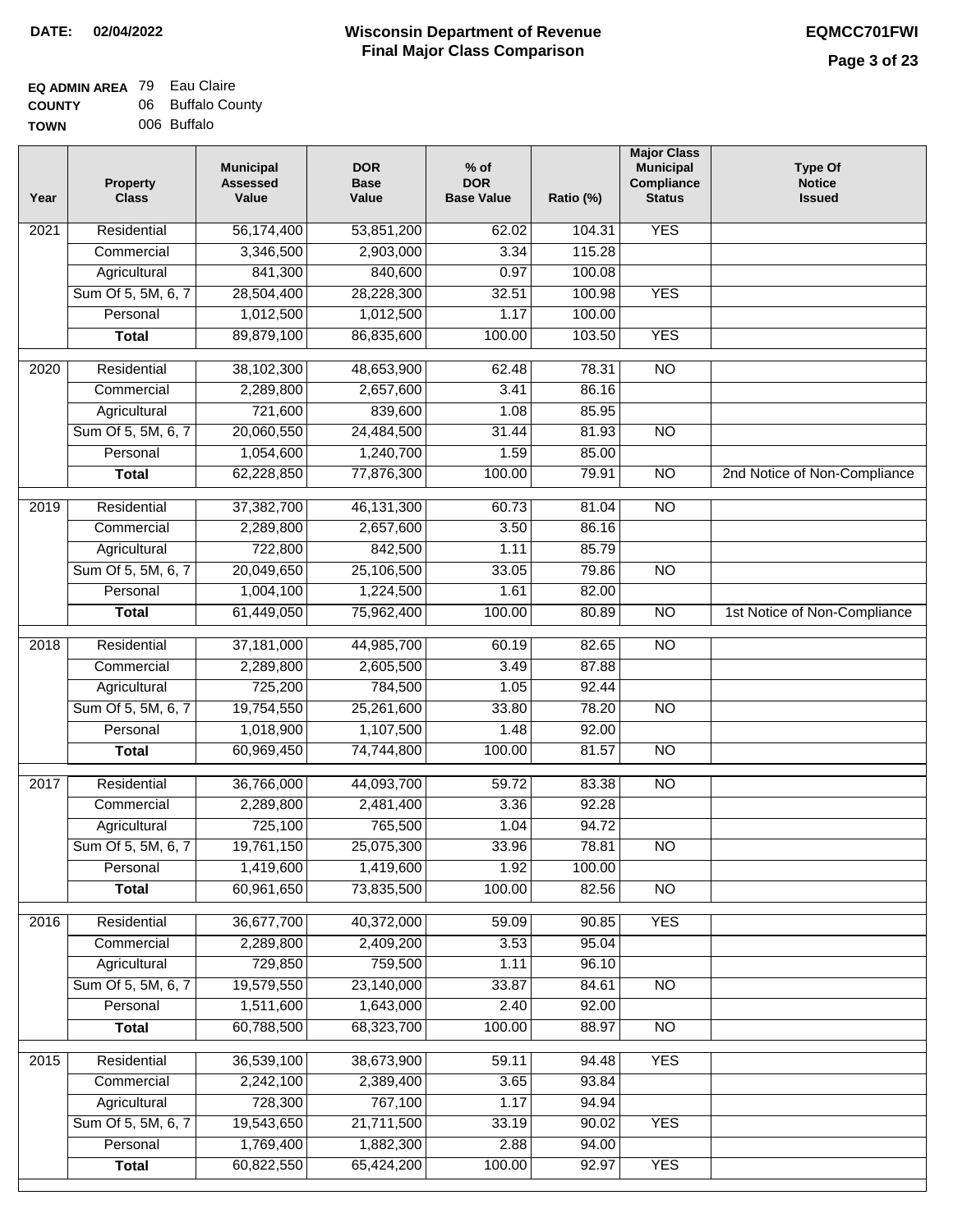## **EQ ADMIN AREA** 79 Eau Claire **COUNTY** 06 Buffalo County

**TOWN** 008 Canton

| Year              | <b>Property</b><br><b>Class</b> | <b>Municipal</b><br><b>Assessed</b><br>Value | <b>DOR</b><br><b>Base</b><br>Value | $%$ of<br><b>DOR</b><br><b>Base Value</b> | Ratio (%) | <b>Major Class</b><br><b>Municipal</b><br>Compliance<br><b>Status</b> | <b>Type Of</b><br><b>Notice</b><br><b>Issued</b> |
|-------------------|---------------------------------|----------------------------------------------|------------------------------------|-------------------------------------------|-----------|-----------------------------------------------------------------------|--------------------------------------------------|
| 2021              | Residential                     | 11,103,300                                   | 11,348,400                         | 34.17                                     | 97.84     | <b>YES</b>                                                            |                                                  |
|                   | Commercial                      | 31,200                                       | 64,500                             | 0.19                                      | 48.37     |                                                                       |                                                  |
|                   | Agricultural                    | 1,908,950                                    | 1,909,800                          | 5.75                                      | 99.96     |                                                                       |                                                  |
|                   | Sum Of 5, 5M, 6, 7              | 19,274,200                                   | 19,569,700                         | 58.92                                     | 98.49     | <b>YES</b>                                                            |                                                  |
|                   | Personal                        | 325,016                                      | 321,800                            | 0.97                                      | 101.00    |                                                                       |                                                  |
|                   | <b>Total</b>                    | 32,642,666                                   | 33,214,200                         | 100.00                                    | 98.28     | <b>YES</b>                                                            |                                                  |
|                   |                                 |                                              |                                    |                                           |           |                                                                       |                                                  |
| $\overline{2020}$ | Residential                     | 10,630,700                                   | 10,168,700                         | 31.55                                     | 104.54    | <b>YES</b>                                                            |                                                  |
|                   | Commercial                      | 31,200                                       | 60,800                             | 0.19                                      | 51.32     |                                                                       |                                                  |
|                   | Agricultural                    | 1,845,050                                    | 1,844,200                          | 5.72                                      | 100.05    |                                                                       |                                                  |
|                   | Sum Of 5, 5M, 6, 7              | 20,143,300                                   | 19,990,200                         | 62.02                                     | 100.77    | <b>YES</b>                                                            |                                                  |
|                   | Personal                        | 166,201                                      | 166,200                            | 0.52                                      | 100.00    |                                                                       |                                                  |
|                   | <b>Total</b>                    | 32,816,451                                   | 32,230,100                         | 100.00                                    | 101.82    | <b>YES</b>                                                            |                                                  |
| 2019              | Residential                     | 10,602,100                                   | 10,671,500                         | 32.41                                     | 99.35     | <b>YES</b>                                                            |                                                  |
|                   | Commercial                      | 31,200                                       | 60,800                             | 0.18                                      | 51.32     |                                                                       |                                                  |
|                   | Agricultural                    | 1,768,050                                    | 1,768,200                          | 5.37                                      | 99.99     |                                                                       |                                                  |
|                   | Sum Of 5, 5M, 6, 7              | 20,380,050                                   | 20,245,600                         | 61.49                                     | 100.66    | <b>YES</b>                                                            |                                                  |
|                   | Personal                        | 179,893                                      | 179,900                            | 0.55                                      | 100.00    |                                                                       |                                                  |
|                   | <b>Total</b>                    | 32,961,293                                   | 32,926,000                         | 100.00                                    | 100.11    | <b>YES</b>                                                            |                                                  |
| 2018              | Residential                     | 7,473,100                                    | 9,230,100                          | 29.51                                     | 80.96     | $\overline{NO}$                                                       |                                                  |
|                   | Commercial                      | 33,600                                       | 59,600                             | 0.19                                      | 56.38     |                                                                       |                                                  |
|                   | Agricultural                    | 1,456,900                                    | 1,800,900                          | 5.76                                      | 80.90     |                                                                       |                                                  |
|                   | Sum Of 5, 5M, 6, 7              | 14,955,650                                   | 20,003,800                         | 63.95                                     | 74.76     | $\overline{NO}$                                                       |                                                  |
|                   | Personal                        | 152,444                                      | 188,200                            | 0.60                                      | 81.00     |                                                                       |                                                  |
|                   | <b>Total</b>                    | 24,071,694                                   | 31,282,600                         | 100.00                                    | 76.95     | <b>NO</b>                                                             | 1st Notice of Non-Compliance                     |
| 2017              | Residential                     | 7,305,400                                    | 8,355,200                          | 28.36                                     | 87.44     | $\overline{NO}$                                                       |                                                  |
|                   | Commercial                      | 33,600                                       | 56,800                             | 0.19                                      | 59.15     |                                                                       |                                                  |
|                   | Agricultural                    | 1,459,400                                    | 1,760,700                          | 5.98                                      | 82.89     |                                                                       |                                                  |
|                   | Sum Of 5, 5M, 6, 7              | 14,914,250                                   | 19,112,600                         | 64.87                                     | 78.03     | N <sub>O</sub>                                                        |                                                  |
|                   | Personal                        | 150,998                                      | 179,800                            | 0.61                                      | 83.98     |                                                                       |                                                  |
|                   | <b>Total</b>                    | 23,863,648                                   | 29,465,100                         | 100.00                                    | 80.99     | $\overline{NO}$                                                       |                                                  |
|                   |                                 |                                              |                                    |                                           |           |                                                                       |                                                  |
| 2016              | Residential                     | 7,178,300                                    | 7,817,800                          | 27.13                                     | 91.82     | <b>YES</b>                                                            |                                                  |
|                   | Commercial                      | 33,600                                       | 55,200                             | 0.19                                      | 60.87     |                                                                       |                                                  |
|                   | Agricultural                    | 1,459,200                                    | 1,734,700                          | 6.02                                      | 84.12     |                                                                       |                                                  |
|                   | Sum Of 5, 5M, 6, 7              | 14,789,350                                   | 19,028,500                         | 66.03                                     | 77.72     | N <sub>O</sub>                                                        |                                                  |
|                   | Personal                        | 151,533                                      | 180,400                            | 0.63                                      | 84.00     |                                                                       |                                                  |
|                   | <b>Total</b>                    | 23,611,983                                   | 28,816,600                         | 100.00                                    | 81.94     | <b>NO</b>                                                             |                                                  |
| 2015              | Residential                     | 7,094,300                                    | 7,795,700                          | 27.38                                     | 91.00     | <b>YES</b>                                                            |                                                  |
|                   | Commercial                      | 33,600                                       | 55,200                             | 0.19                                      | 60.87     |                                                                       |                                                  |
|                   | Agricultural                    | 1,594,750                                    | 1,717,000                          | 6.03                                      | 92.88     |                                                                       |                                                  |
|                   | Sum Of 5, 5M, 6, 7              | 15,014,750                                   | 18,743,700                         | 65.82                                     | 80.11     | $\overline{NO}$                                                       |                                                  |
|                   | Personal                        | 152,474                                      | 164,000                            | 0.58                                      | 92.97     |                                                                       |                                                  |
|                   | <b>Total</b>                    | 23,889,874                                   | 28,475,600                         | 100.00                                    | 83.90     | NO                                                                    |                                                  |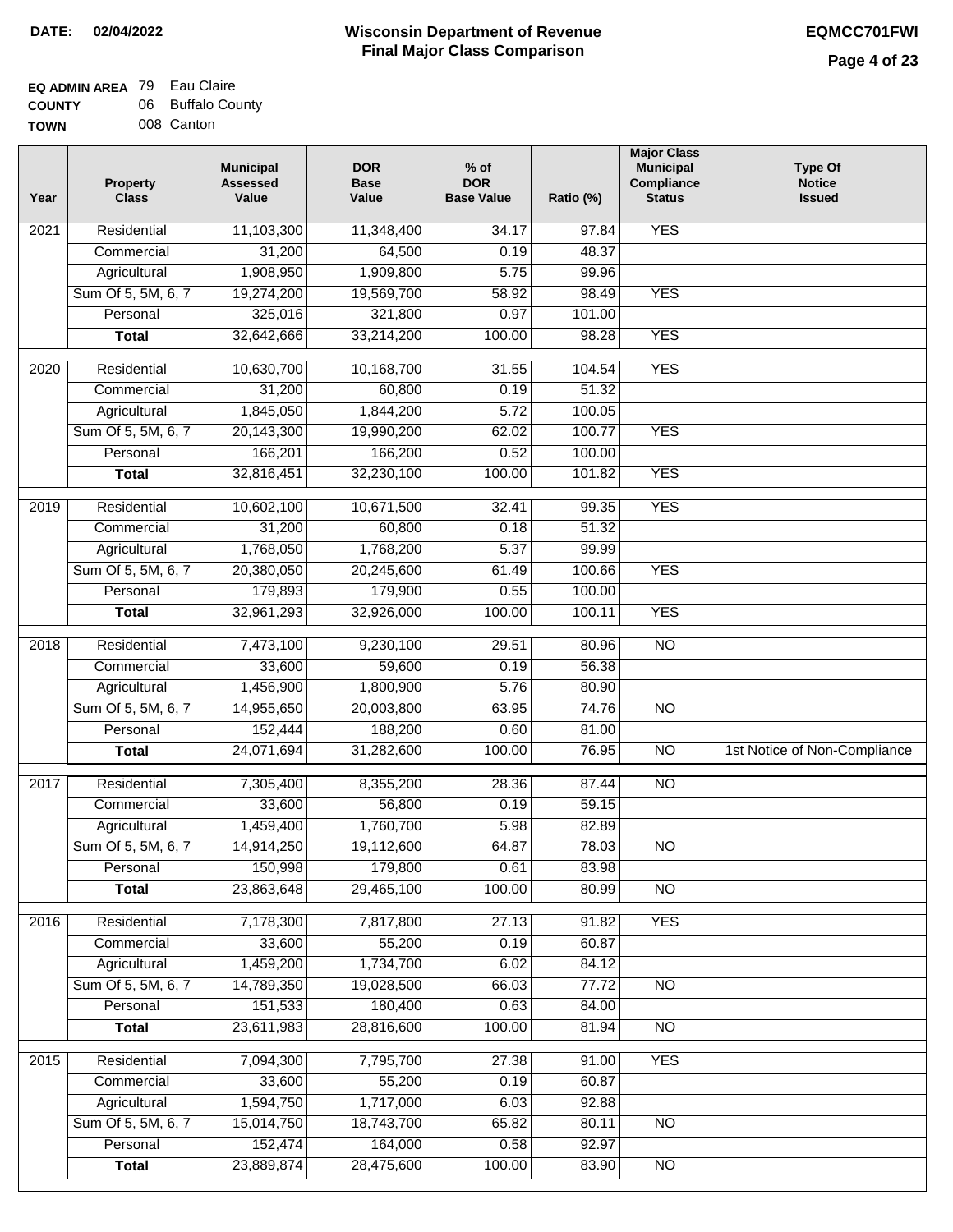## **EQ ADMIN AREA** 79 Eau Claire **COUNTY** 06 Buffalo County

**TOWN** 010 Cross

| Year | <b>Property</b><br><b>Class</b> | <b>Municipal</b><br><b>Assessed</b><br>Value | <b>DOR</b><br><b>Base</b><br>Value | $%$ of<br><b>DOR</b><br><b>Base Value</b> | Ratio (%) | <b>Major Class</b><br><b>Municipal</b><br>Compliance<br><b>Status</b> | <b>Type Of</b><br><b>Notice</b><br><b>Issued</b> |
|------|---------------------------------|----------------------------------------------|------------------------------------|-------------------------------------------|-----------|-----------------------------------------------------------------------|--------------------------------------------------|
| 2021 | Residential                     | 15,972,000                                   | 18,769,800                         | 41.93                                     | 85.09     | N <sub>O</sub>                                                        |                                                  |
|      | Commercial                      | 347,600                                      | 467,100                            | 1.04                                      | 74.42     |                                                                       |                                                  |
|      | Agricultural                    | 1,464,350                                    | 1,695,700                          | 3.79                                      | 86.36     |                                                                       |                                                  |
|      | Sum Of 5, 5M, 6, 7              | 19,342,850                                   | 23,528,400                         | 52.57                                     | 82.21     | $\overline{NO}$                                                       |                                                  |
|      | Personal                        | 257,000                                      | 298,800                            | 0.67                                      | 86.01     |                                                                       |                                                  |
|      | <b>Total</b>                    | 37,383,800                                   | 44,759,800                         | 100.00                                    | 83.52     | $\overline{NO}$                                                       | 1st Notice of Non-Compliance                     |
| 2020 | Residential                     | 15,796,400                                   | 17,361,900                         | 40.24                                     | 90.98     | <b>YES</b>                                                            |                                                  |
|      | Commercial                      | 304,000                                      | 392,800                            | 0.91                                      | 77.39     |                                                                       |                                                  |
|      | Agricultural                    | 1,381,550                                    | 1,628,400                          | 3.77                                      | 84.84     |                                                                       |                                                  |
|      | Sum Of 5, 5M, 6, 7              | 19,512,450                                   | 23,446,100                         | 54.35                                     | 83.22     | <b>NO</b>                                                             |                                                  |
|      | Personal                        | 265,000                                      | 311,700                            | 0.72                                      | 85.02     |                                                                       |                                                  |
|      | <b>Total</b>                    | 37,259,400                                   | 43,140,900                         | 100.00                                    | 86.37     | <b>NO</b>                                                             |                                                  |
| 2019 | Residential                     | 15,570,300                                   | 18,016,600                         | 41.36                                     | 86.42     | $\overline{NO}$                                                       |                                                  |
|      | Commercial                      | 304,000                                      | 392,800                            | 0.90                                      | 77.39     |                                                                       |                                                  |
|      | Agricultural                    | 1,427,900                                    | 1,563,300                          | 3.59                                      | 91.34     |                                                                       |                                                  |
|      | Sum Of 5, 5M, 6, 7              | 19,376,800                                   | 23,285,400                         | 53.46                                     | 83.21     | <b>NO</b>                                                             |                                                  |
|      | Personal                        | 274,800                                      | 298,700                            | 0.69                                      | 92.00     |                                                                       |                                                  |
|      | <b>Total</b>                    | 36,953,800                                   | 43,556,800                         | 100.00                                    | 84.84     | $\overline{NO}$                                                       |                                                  |
| 2018 | Residential                     | 15,497,600                                   | 17,087,000                         | 40.65                                     | 90.70     | <b>YES</b>                                                            |                                                  |
|      | Commercial                      | 304,000                                      | 385,100                            | 0.92                                      | 78.94     |                                                                       |                                                  |
|      | Agricultural                    | 1,428,600                                    | 1,520,400                          | 3.62                                      | 93.96     |                                                                       |                                                  |
|      | Sum Of 5, 5M, 6, 7              | 19,234,800                                   | 22,872,200                         | 54.42                                     | 84.10     | $\overline{NO}$                                                       |                                                  |
|      | Personal                        | 164,900                                      | 164,900                            | 0.39                                      | 100.00    |                                                                       |                                                  |
|      | <b>Total</b>                    | 36,629,900                                   | 42,029,600                         | 100.00                                    | 87.15     | <b>NO</b>                                                             |                                                  |
| 2017 | Residential                     | 15,476,400                                   | 16,896,800                         | 42.13                                     | 91.59     | <b>YES</b>                                                            |                                                  |
|      | Commercial                      | 304,000                                      | 366,700                            | 0.91                                      | 82.90     |                                                                       |                                                  |
|      | Agricultural                    | 1,428,750                                    | 1,484,600                          | 3.70                                      | 96.24     |                                                                       |                                                  |
|      | Sum Of 5, 5M, 6, 7              | 19,306,700                                   | 21,192,600                         | 52.84                                     | 91.10     | <b>YES</b>                                                            |                                                  |
|      | Personal                        | 167,600                                      | 167,600                            | 0.42                                      | 100.00    |                                                                       |                                                  |
|      | <b>Total</b>                    | 36,683,450                                   | 40,108,300                         | 100.00                                    | 91.46     | <b>YES</b>                                                            |                                                  |
| 2016 | Residential                     | 15,013,300                                   | 16,128,900                         | 41.07                                     | 93.08     | <b>YES</b>                                                            |                                                  |
|      | Commercial                      | 304,000                                      | 356,100                            | 0.91                                      | 85.37     |                                                                       |                                                  |
|      | Agricultural                    | 1,431,750                                    | 1,466,500                          | 3.73                                      | 97.63     |                                                                       |                                                  |
|      | Sum Of 5, 5M, 6, 7              | 19,278,000                                   | 21,148,100                         | 53.86                                     | 91.16     | <b>YES</b>                                                            |                                                  |
|      | Personal                        | 167,900                                      | 167,900                            | 0.43                                      | 100.00    |                                                                       |                                                  |
|      | <b>Total</b>                    | 36,194,950                                   | 39,267,500                         | 100.00                                    | 92.18     | <b>YES</b>                                                            |                                                  |
| 2015 | Residential                     | 14,816,100                                   | 16,090,800                         | 42.20                                     | 92.08     | <b>YES</b>                                                            |                                                  |
|      | Commercial                      | 325,000                                      | 382,900                            | 1.00                                      | 84.88     |                                                                       |                                                  |
|      | Agricultural                    | 1,431,150                                    | 1,448,300                          | 3.80                                      | 98.82     |                                                                       |                                                  |
|      | Sum Of 5, 5M, 6, 7              | 19,401,200                                   | 20,042,600                         | 52.56                                     | 96.80     | <b>YES</b>                                                            |                                                  |
|      | Personal                        | 168,300                                      | 168,300                            | 0.44                                      | 100.00    |                                                                       |                                                  |
|      | <b>Total</b>                    | 36, 141, 750                                 | 38,132,900                         | 100.00                                    | 94.78     | <b>YES</b>                                                            |                                                  |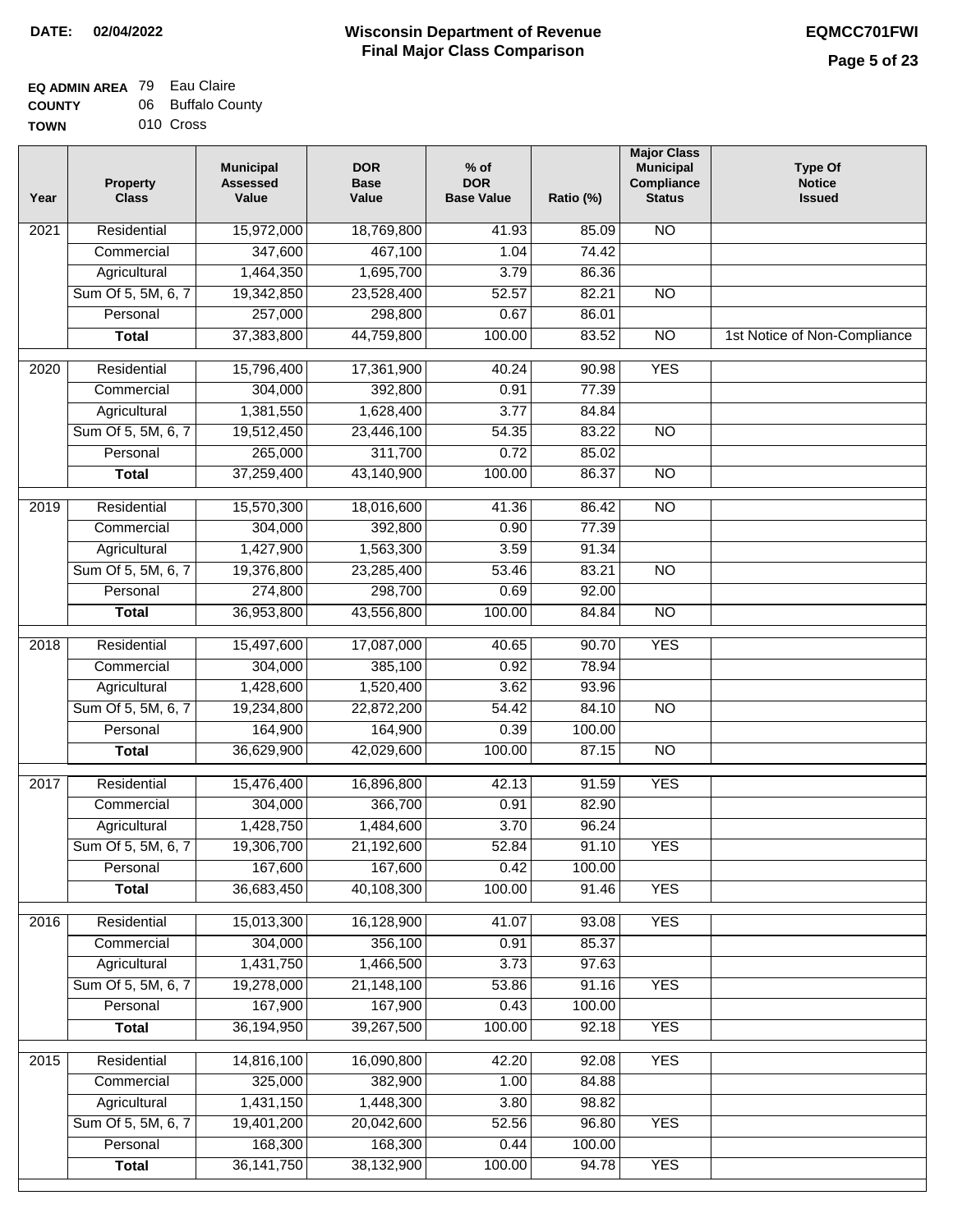## **Wisconsin Department of Revenue Final Major Class Comparison DATE: 02/04/2022 EQMCC701FWI**

٦

| --------    | --- | _ _ _ _ _ _ _ |  |
|-------------|-----|---------------|--|
| <b>TOWN</b> |     | 012 Dover     |  |

| Year              | <b>Property</b><br><b>Class</b> | <b>Municipal</b><br><b>Assessed</b><br>Value | <b>DOR</b><br><b>Base</b><br>Value | $%$ of<br><b>DOR</b><br><b>Base Value</b> | Ratio (%) | <b>Major Class</b><br><b>Municipal</b><br>Compliance<br><b>Status</b> | <b>Type Of</b><br><b>Notice</b><br><b>Issued</b> |
|-------------------|---------------------------------|----------------------------------------------|------------------------------------|-------------------------------------------|-----------|-----------------------------------------------------------------------|--------------------------------------------------|
| 2021              | Residential                     | 17,864,400                                   | 21,191,000                         | 51.99                                     | 84.30     | <b>NO</b>                                                             |                                                  |
|                   | Commercial                      | 329,800                                      | 355,000                            | 0.87                                      | 92.90     |                                                                       |                                                  |
|                   | Agricultural                    | 1,685,118                                    | 2,109,500                          | 5.18                                      | 79.88     |                                                                       |                                                  |
|                   | Sum Of 5, 5M, 6, 7              | 15,089,600                                   | 17,069,500                         | 41.88                                     | 88.40     | $\overline{NO}$                                                       |                                                  |
|                   | Personal                        | 32,200                                       | 37,900                             | 0.09                                      | 84.96     |                                                                       |                                                  |
|                   | <b>Total</b>                    | 35,001,118                                   | 40,762,900                         | 100.00                                    | 85.87     | $\overline{NO}$                                                       |                                                  |
| 2020              | Residential                     | 17,335,900                                   | 19,190,600                         | 50.30                                     | 90.34     | <b>YES</b>                                                            |                                                  |
|                   | Commercial                      | 324,800                                      | 334,900                            | 0.88                                      | 96.98     |                                                                       |                                                  |
|                   | Agricultural                    | 1,687,200                                    | 2,024,600                          | 5.31                                      | 83.33     |                                                                       |                                                  |
|                   | Sum Of 5, 5M, 6, 7              | 15,208,900                                   | 16,563,600                         | 43.41                                     | 91.82     | <b>YES</b>                                                            |                                                  |
|                   | Personal                        | 32,900                                       | 38,700                             | 0.10                                      | 85.01     |                                                                       |                                                  |
|                   | <b>Total</b>                    | 34,589,700                                   | 38, 152, 400                       | 100.00                                    | 90.66     | <b>YES</b>                                                            |                                                  |
|                   |                                 |                                              |                                    |                                           |           |                                                                       |                                                  |
| 2019              | Residential                     | 16,647,600                                   | 19,398,100                         | 50.79                                     | 85.82     | $\overline{10}$                                                       |                                                  |
|                   | Commercial                      | 324,800                                      | 334,900                            | 0.88                                      | 96.98     |                                                                       |                                                  |
|                   | Agricultural                    | 1,678,500                                    | 1,949,600                          | 5.10                                      | 86.09     |                                                                       |                                                  |
|                   | Sum Of 5, 5M, 6, 7              | 15,524,600                                   | 16,449,700                         | 43.07                                     | 94.38     | <b>YES</b>                                                            |                                                  |
|                   | Personal                        | 52,000                                       | 61,200                             | 0.16                                      | 84.97     |                                                                       |                                                  |
|                   | <b>Total</b>                    | 34,227,500                                   | 38,193,500                         | 100.00                                    | 89.62     | $\overline{NO}$                                                       |                                                  |
| $\overline{2018}$ | Residential                     | 15,876,200                                   | 17,610,100                         | 48.36                                     | 90.15     | <b>YES</b>                                                            |                                                  |
|                   | Commercial                      | 324,800                                      | 328,300                            | 0.90                                      | 98.93     |                                                                       |                                                  |
|                   | Agricultural                    | 1,696,000                                    | 1,944,300                          | 5.34                                      | 87.23     |                                                                       |                                                  |
|                   | Sum Of 5, 5M, 6, 7              | 15,292,500                                   | 16,495,700                         | 45.30                                     | 92.71     | <b>YES</b>                                                            |                                                  |
|                   | Personal                        | 35,900                                       | 39,100                             | 0.11                                      | 91.82     |                                                                       |                                                  |
|                   | <b>Total</b>                    | 33,225,400                                   | 36,417,500                         | 100.00                                    | 91.23     | <b>YES</b>                                                            |                                                  |
| 2017              | Residential                     | 15,823,200                                   | 17,378,700                         | 47.28                                     | 91.05     | <b>YES</b>                                                            |                                                  |
|                   | Commercial                      | 324,800                                      | 312,700                            | 0.85                                      | 103.87    |                                                                       |                                                  |
|                   | Agricultural                    | 1,701,100                                    | 1,895,400                          | 5.16                                      | 89.75     |                                                                       |                                                  |
|                   | Sum Of 5, 5M, 6, 7              | 15,018,100                                   | 17,138,500                         | 46.62                                     | 87.63     | <b>NO</b>                                                             |                                                  |
|                   | Personal                        | 34,900                                       | 34,900                             | 0.09                                      | 100.00    |                                                                       |                                                  |
|                   | <b>Total</b>                    | 32,902,100                                   | 36,760,200                         | 100.00                                    | 89.50     | $\overline{NO}$                                                       |                                                  |
| 2016              | Residential                     | 15,678,100                                   | 16,636,600                         | 47.80                                     | 94.24     | <b>YES</b>                                                            |                                                  |
|                   | Commercial                      | 293,500                                      | 273,200                            | 0.78                                      | 107.43    |                                                                       |                                                  |
|                   | Agricultural                    | 1,705,900                                    | 1,869,400                          | 5.37                                      | 91.25     |                                                                       |                                                  |
|                   | Sum Of 5, 5M, 6, 7              | 14,843,000                                   | 15,990,100                         | 45.94                                     | 92.83     | <b>YES</b>                                                            |                                                  |
|                   | Personal                        | 35,100                                       | 35,100                             | 0.10                                      | 100.00    |                                                                       |                                                  |
|                   | <b>Total</b>                    | 32,555,600                                   | 34,804,400                         | 100.00                                    | 93.54     | <b>YES</b>                                                            |                                                  |
|                   |                                 |                                              |                                    |                                           |           |                                                                       |                                                  |
| 2015              | Residential                     | 15,530,000                                   | 16,698,600                         | 47.82                                     | 93.00     | <b>YES</b>                                                            |                                                  |
|                   | Commercial                      | 293,500                                      | 273,200                            | 0.78                                      | 107.43    |                                                                       |                                                  |
|                   | Agricultural                    | 1,707,200                                    | 1,856,000                          | 5.32                                      | 91.98     |                                                                       |                                                  |
|                   | Sum Of 5, 5M, 6, 7              | 14,975,300                                   | 16,045,400                         | 45.95                                     | 93.33     | <b>YES</b>                                                            |                                                  |
|                   | Personal                        | 45,500                                       | 45,500                             | 0.13                                      | 100.00    |                                                                       |                                                  |
|                   | <b>Total</b>                    | 32,551,500                                   | 34,918,700                         | 100.00                                    | 93.22     | <b>YES</b>                                                            |                                                  |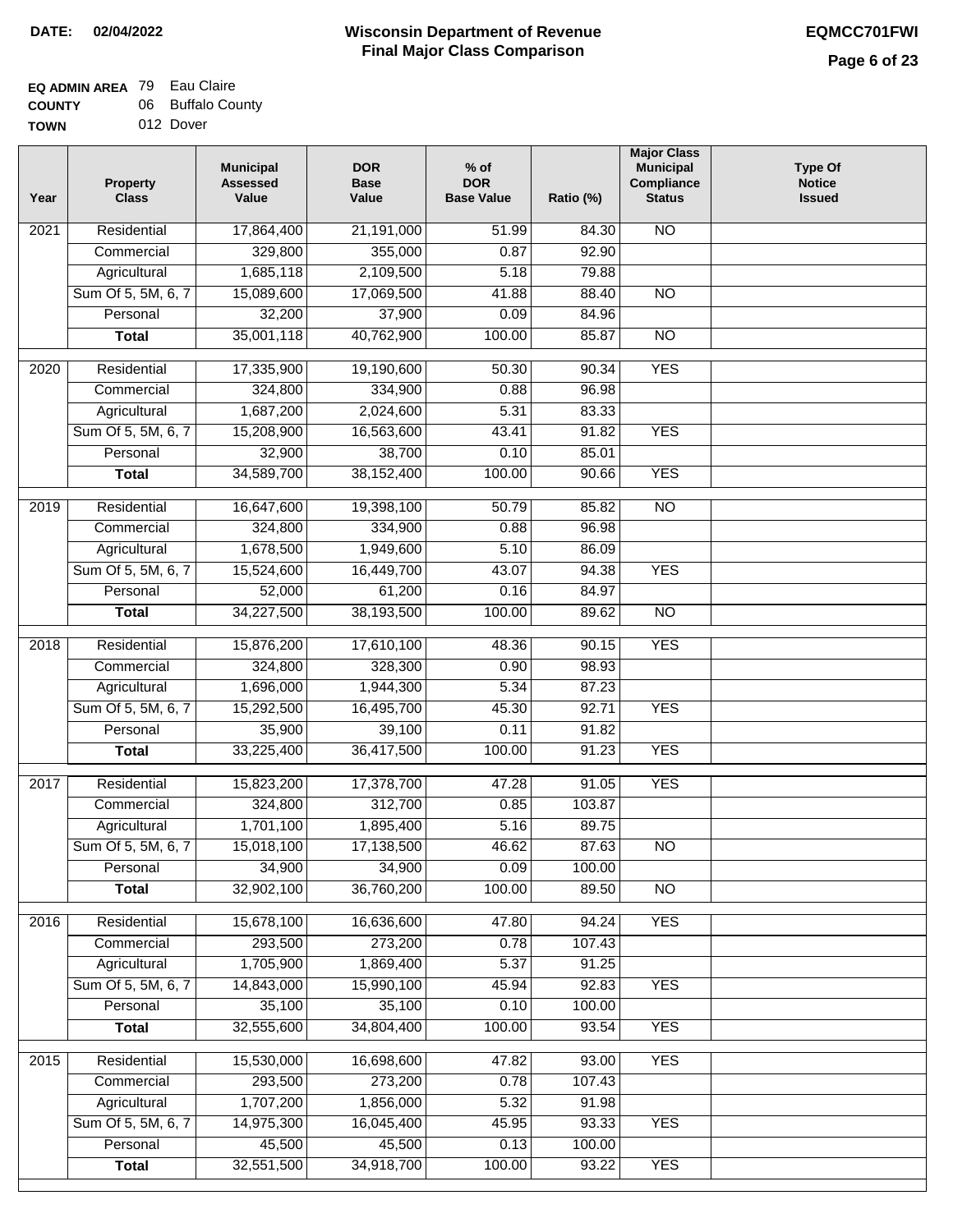#### **EQ ADMIN AREA** 79 Eau Claire **COUNTY** 06 Buffalo County

**TOWN** 014 Gilmanton

| Year              | <b>Property</b><br><b>Class</b> | <b>Municipal</b><br><b>Assessed</b><br>Value | <b>DOR</b><br><b>Base</b><br>Value | % of<br><b>DOR</b><br><b>Base Value</b> | Ratio (%) | <b>Major Class</b><br><b>Municipal</b><br>Compliance<br><b>Status</b> | <b>Type Of</b><br><b>Notice</b><br><b>Issued</b> |
|-------------------|---------------------------------|----------------------------------------------|------------------------------------|-----------------------------------------|-----------|-----------------------------------------------------------------------|--------------------------------------------------|
| $\overline{202}1$ | Residential                     | 19,056,200                                   | 18,372,800                         | 40.70                                   | 103.72    | <b>YES</b>                                                            |                                                  |
|                   | Commercial                      | 940,000                                      | 957,000                            | 2.12                                    | 98.22     |                                                                       |                                                  |
|                   | Agricultural                    | 1,941,200                                    | 1,900,100                          | 4.21                                    | 102.16    |                                                                       |                                                  |
|                   | Sum Of 5, 5M, 6, 7              | 23,894,525                                   | 23,901,900                         | 52.94                                   | 99.97     | <b>YES</b>                                                            |                                                  |
|                   | Personal                        | 14,500                                       | 14,500                             | 0.03                                    | 100.00    |                                                                       |                                                  |
|                   | <b>Total</b>                    | 45,846,425                                   | 45,146,300                         | 100.00                                  | 101.55    | <b>YES</b>                                                            |                                                  |
| $\overline{2020}$ | Residential                     | 16,082,800                                   | 17,352,200                         | 40.71                                   | 92.68     | <b>YES</b>                                                            |                                                  |
|                   | Commercial                      | 500,400                                      | 661,300                            | 1.55                                    | 75.67     |                                                                       |                                                  |
|                   | Agricultural                    | 1,770,700                                    | 1,854,900                          | 4.35                                    | 95.46     |                                                                       |                                                  |
|                   | Sum Of 5, 5M, 6, 7              | 19,539,725                                   | 22,738,700                         | 53.35                                   | 85.93     | $\overline{NO}$                                                       |                                                  |
|                   | Personal                        | 13,500                                       | 14,200                             | 0.03                                    | 95.07     |                                                                       |                                                  |
|                   | <b>Total</b>                    | 37,907,125                                   | 42,621,300                         | 100.00                                  | 88.94     | $\overline{NO}$                                                       | 2nd Notice of Non-Compliance                     |
| 2019              | Residential                     | 16,024,000                                   | 18,200,300                         | 41.12                                   | 88.04     | $\overline{3}$                                                        |                                                  |
|                   | Commercial                      | 621,400                                      | 823,700                            | 1.86                                    | 75.44     |                                                                       |                                                  |
|                   | Agricultural                    | 1,772,200                                    | 1,916,700                          | 4.33                                    | 92.46     |                                                                       |                                                  |
|                   | Sum Of 5, 5M, 6, 7              | 19,762,825                                   | 23,308,300                         | 52.66                                   | 84.79     | $\overline{NO}$                                                       |                                                  |
|                   | Personal                        | 15,400                                       | 16,600                             | 0.04                                    | 92.77     |                                                                       |                                                  |
|                   | <b>Total</b>                    | 38,195,825                                   | 44,265,600                         | 100.00                                  | 86.29     | $\overline{NO}$                                                       | 1st Notice of Non-Compliance                     |
|                   |                                 |                                              |                                    |                                         |           |                                                                       |                                                  |
| 2018              | Residential                     | 15,966,800                                   | 17,275,000                         | 39.06                                   | 92.43     | <b>YES</b>                                                            |                                                  |
|                   | Commercial                      | 621,400                                      | 807,500                            | 1.83                                    | 76.95     |                                                                       |                                                  |
|                   | Agricultural                    | 1,772,500                                    | 1,736,300                          | 3.93                                    | 102.08    |                                                                       |                                                  |
|                   | Sum Of 5, 5M, 6, 7              | 20,063,825                                   | 24,361,400                         | 55.08                                   | 82.36     | $\overline{3}$                                                        |                                                  |
|                   | Personal                        | 44,700                                       | 48,100                             | 0.11                                    | 92.93     |                                                                       |                                                  |
|                   | <b>Total</b>                    | 38,469,225                                   | 44,228,300                         | 100.00                                  | 86.98     | <b>NO</b>                                                             |                                                  |
| 2017              | Residential                     | 15,591,100                                   | 15,621,300                         | 37.68                                   | 99.81     | <b>YES</b>                                                            |                                                  |
|                   | Commercial                      | 621,400                                      | 769,000                            | 1.85                                    | 80.81     |                                                                       |                                                  |
|                   | Agricultural                    | 1,772,500                                    | 1,687,000                          | 4.07                                    | 105.07    |                                                                       |                                                  |
|                   | Sum Of 5, 5M, 6, 7              | 19,763,325                                   | 23,273,300                         | 56.14                                   | 84.92     | N <sub>O</sub>                                                        |                                                  |
|                   | Personal                        | 107,300                                      | 107,300                            | 0.26                                    | 100.00    |                                                                       |                                                  |
|                   | <b>Total</b>                    | 37,855,625                                   | 41,457,900                         | 100.00                                  | 91.31     | <b>NO</b>                                                             |                                                  |
| 2016              | Residential                     | 15,620,700                                   | 16,667,100                         | 39.16                                   | 93.72     | <b>YES</b>                                                            |                                                  |
|                   | Commercial                      | 618,400                                      | 746,600                            | 1.75                                    | 82.83     |                                                                       |                                                  |
|                   | Agricultural                    | 1,775,800                                    | 1,663,900                          | 3.91                                    | 106.73    |                                                                       |                                                  |
|                   | Sum Of 5, 5M, 6, 7              | 20,114,125                                   | 23,366,200                         | 54.90                                   | 86.08     | N <sub>O</sub>                                                        |                                                  |
|                   | Personal                        | 116,800                                      | 116,800                            | 0.27                                    | 100.00    |                                                                       |                                                  |
|                   | <b>Total</b>                    | 38,245,825                                   | 42,560,600                         | 100.00                                  | 89.86     | N <sub>O</sub>                                                        |                                                  |
|                   |                                 |                                              |                                    |                                         |           |                                                                       |                                                  |
| 2015              | Residential                     | 15,205,600                                   | 16,510,500                         | 39.82                                   | 92.10     | <b>YES</b>                                                            |                                                  |
|                   | Commercial                      | 618,400                                      | 746,600                            | 1.80                                    | 82.83     |                                                                       |                                                  |
|                   | Agricultural                    | 1,766,900                                    | 1,638,800                          | 3.95                                    | 107.82    |                                                                       |                                                  |
|                   | Sum Of 5, 5M, 6, 7              | 20,234,725                                   | 22,435,000                         | 54.11                                   | 90.19     | <b>YES</b>                                                            |                                                  |
|                   | Personal                        | 129,700                                      | 129,700                            | 0.31                                    | 100.00    |                                                                       |                                                  |
|                   | <b>Total</b>                    | 37,955,325                                   | 41,460,600                         | 100.00                                  | 91.55     | <b>YES</b>                                                            |                                                  |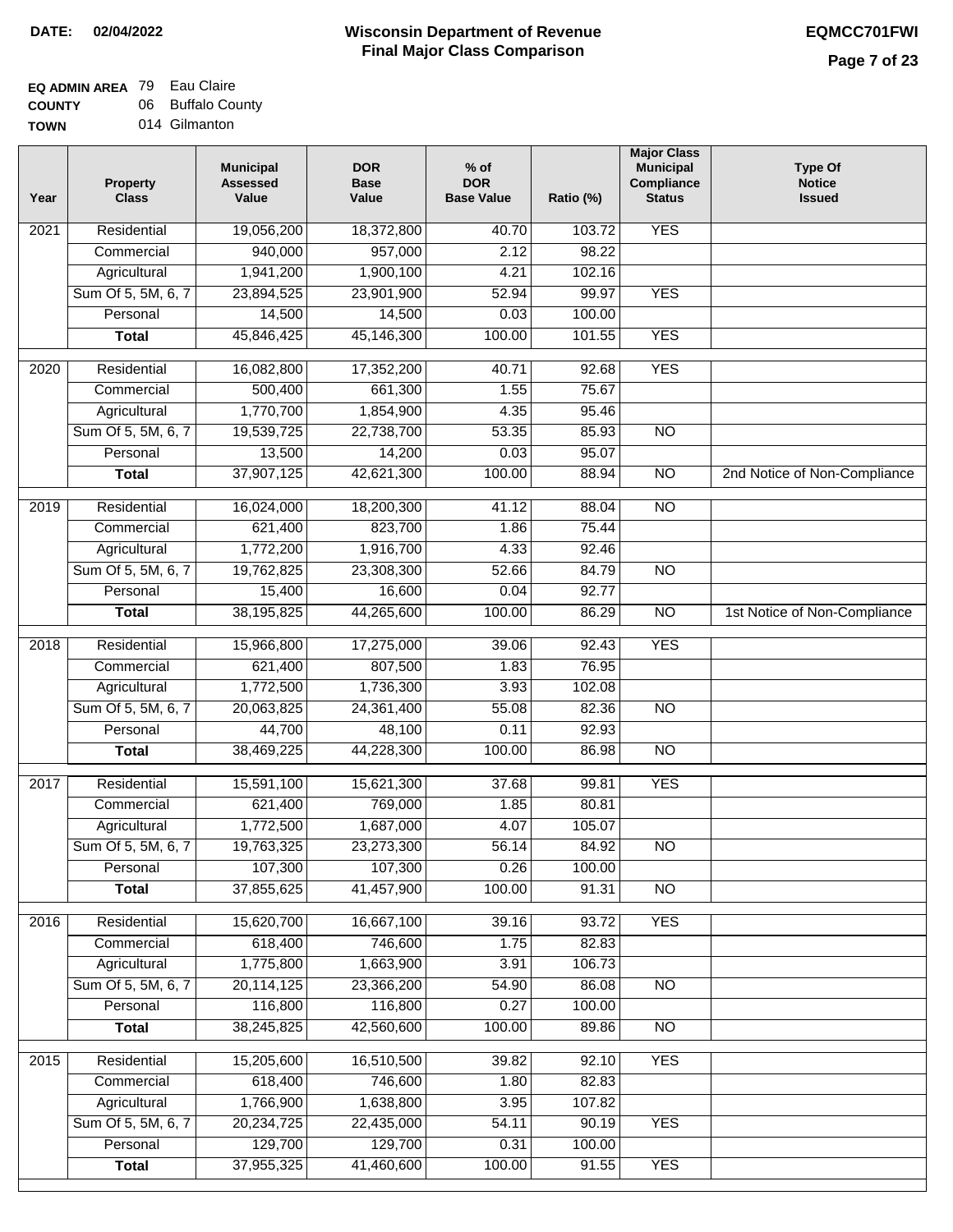## **Wisconsin Department of Revenue Final Major Class Comparison DATE: 02/04/2022 EQMCC701FWI**

#### **EQ ADMIN AREA** 79 Eau Claire **COUNTY** 06 Buffalo County

| -------     |             |  |
|-------------|-------------|--|
| <b>TOWN</b> | 016 Glencoe |  |

| Year              | <b>Property</b><br><b>Class</b> | <b>Municipal</b><br><b>Assessed</b><br>Value | <b>DOR</b><br><b>Base</b><br>Value | $%$ of<br><b>DOR</b><br><b>Base Value</b> | Ratio (%) | <b>Major Class</b><br><b>Municipal</b><br>Compliance<br><b>Status</b> | <b>Type Of</b><br><b>Notice</b><br><b>Issued</b> |
|-------------------|---------------------------------|----------------------------------------------|------------------------------------|-------------------------------------------|-----------|-----------------------------------------------------------------------|--------------------------------------------------|
| 2021              | Residential                     | 9,914,400                                    | 11,494,400                         | 26.56                                     | 86.25     | $\overline{NO}$                                                       |                                                  |
|                   | Commercial                      | 884,100                                      | 1,111,400                          | 2.57                                      | 79.55     |                                                                       |                                                  |
|                   | Agricultural                    | 2,052,500                                    | 2,275,300                          | 5.26                                      | 90.21     |                                                                       |                                                  |
|                   | Sum Of 5, 5M, 6, 7              | 25,065,950                                   | 28,096,700                         | 64.93                                     | 89.21     | $\overline{NO}$                                                       |                                                  |
|                   | Personal                        | 263,900                                      | 293,200                            | 0.68                                      | 90.01     |                                                                       |                                                  |
|                   | <b>Total</b>                    | 38,180,850                                   | 43,271,000                         | 100.00                                    | 88.24     | $\overline{NO}$                                                       |                                                  |
| 2020              | Residential                     | 9,553,900                                    | 10,385,900                         | 25.04                                     | 91.99     | <b>YES</b>                                                            |                                                  |
|                   | Commercial                      | 877,600                                      | 1,041,700                          | 2.51                                      | 84.25     |                                                                       |                                                  |
|                   | Agricultural                    | 1,972,150                                    | 2,192,300                          | 5.29                                      | 89.96     |                                                                       |                                                  |
|                   | Sum Of 5, 5M, 6, 7              | 25, 152, 750                                 | 27,700,200                         | 66.78                                     | 90.80     | <b>YES</b>                                                            |                                                  |
|                   | Personal                        | 142,900                                      | 158,800                            | 0.38                                      | 89.99     |                                                                       |                                                  |
|                   | <b>Total</b>                    | 37,699,300                                   | 41,478,900                         | 100.00                                    | 90.89     | <b>YES</b>                                                            |                                                  |
|                   |                                 |                                              |                                    |                                           |           |                                                                       |                                                  |
| 2019              | Residential                     | 9,307,800                                    | 10,645,700                         | 25.70                                     | 87.43     | $\overline{NO}$                                                       |                                                  |
|                   | Commercial                      | 877,600                                      | 1,041,700                          | 2.51                                      | 84.25     |                                                                       |                                                  |
|                   | Agricultural                    | 1,933,000                                    | 2,102,200                          | 5.07                                      | 91.95     |                                                                       |                                                  |
|                   | Sum Of 5, 5M, 6, 7              | 24,809,100                                   | 27,342,500                         | 66.00                                     | 90.73     | <b>YES</b>                                                            |                                                  |
|                   | Personal                        | 267,800                                      | 297,500                            | 0.72                                      | 90.02     |                                                                       |                                                  |
|                   | <b>Total</b>                    | 37,195,300                                   | 41,429,600                         | 100.00                                    | 89.78     | $\overline{NO}$                                                       |                                                  |
| $\overline{2018}$ | Residential                     | 8,932,000                                    | 9,741,200                          | 24.36                                     | 91.69     | <b>YES</b>                                                            |                                                  |
|                   | Commercial                      | 718,500                                      | 848,000                            | 2.12                                      | 84.73     |                                                                       |                                                  |
|                   | Agricultural                    | 1,945,500                                    | 2,042,300                          | 5.11                                      | 95.26     |                                                                       |                                                  |
|                   | Sum Of 5, 5M, 6, 7              | 24,489,050                                   | 27,070,800                         | 67.71                                     | 90.46     | <b>YES</b>                                                            |                                                  |
|                   | Personal                        | 265,500                                      | 279,500                            | 0.70                                      | 94.99     |                                                                       |                                                  |
|                   | <b>Total</b>                    | 36,350,550                                   | 39,981,800                         | 100.00                                    | 90.92     | <b>YES</b>                                                            |                                                  |
| 2017              | Residential                     | 8,388,400                                    | 8,839,300                          | 22.94                                     | 94.90     | <b>YES</b>                                                            |                                                  |
|                   | Commercial                      | 754,900                                      | 807,600                            | 2.10                                      | 93.47     |                                                                       |                                                  |
|                   | Agricultural                    | 1,905,400                                    | 2,001,800                          | 5.20                                      | 95.18     |                                                                       |                                                  |
|                   | Sum Of 5, 5M, 6, 7              | 24,834,700                                   | 26,597,300                         | 69.03                                     | 93.37     | <b>YES</b>                                                            |                                                  |
|                   | Personal                        | 269,600                                      | 283,800                            | 0.74                                      | 95.00     |                                                                       |                                                  |
|                   | <b>Total</b>                    | 36,153,000                                   | 38,529,800                         | 100.00                                    | 93.83     | <b>YES</b>                                                            |                                                  |
|                   |                                 |                                              |                                    |                                           |           |                                                                       |                                                  |
| 2016              | Residential                     | 7,905,600                                    | 8,007,100                          | 21.79                                     | 98.73     | <b>YES</b>                                                            |                                                  |
|                   | Commercial                      | 504,900                                      | 528,500                            | 1.44                                      | 95.53     |                                                                       |                                                  |
|                   | Agricultural                    | 1,914,500                                    | 1,973,100                          | 5.37                                      | 97.03     |                                                                       |                                                  |
|                   | Sum Of 5, 5M, 6, 7              | 24,327,500                                   | 25,962,900                         | 70.66                                     | 93.70     | <b>YES</b>                                                            |                                                  |
|                   | Personal                        | 264,200                                      | 272,400                            | 0.74                                      | 96.99     |                                                                       |                                                  |
|                   | <b>Total</b>                    | 34,916,700                                   | 36,744,000                         | 100.00                                    | 95.03     | <b>YES</b>                                                            |                                                  |
| 2015              | Residential                     | 7,872,100                                    | 8,052,100                          | 22.50                                     | 97.76     | <b>YES</b>                                                            |                                                  |
|                   | Commercial                      | 490,200                                      | 528,500                            | 1.48                                      | 92.75     |                                                                       |                                                  |
|                   | Agricultural                    | 2,071,100                                    | 1,951,400                          | 5.45                                      | 106.13    |                                                                       |                                                  |
|                   | Sum Of 5, 5M, 6, 7              | 24,253,050                                   | 24,998,000                         | 69.85                                     | 97.02     | <b>YES</b>                                                            |                                                  |
|                   | Personal                        | 260,300                                      | 260,300                            | 0.73                                      | 100.00    |                                                                       |                                                  |
|                   | <b>Total</b>                    | 34,946,750                                   | 35,790,300                         | 100.00                                    | 97.64     | <b>YES</b>                                                            |                                                  |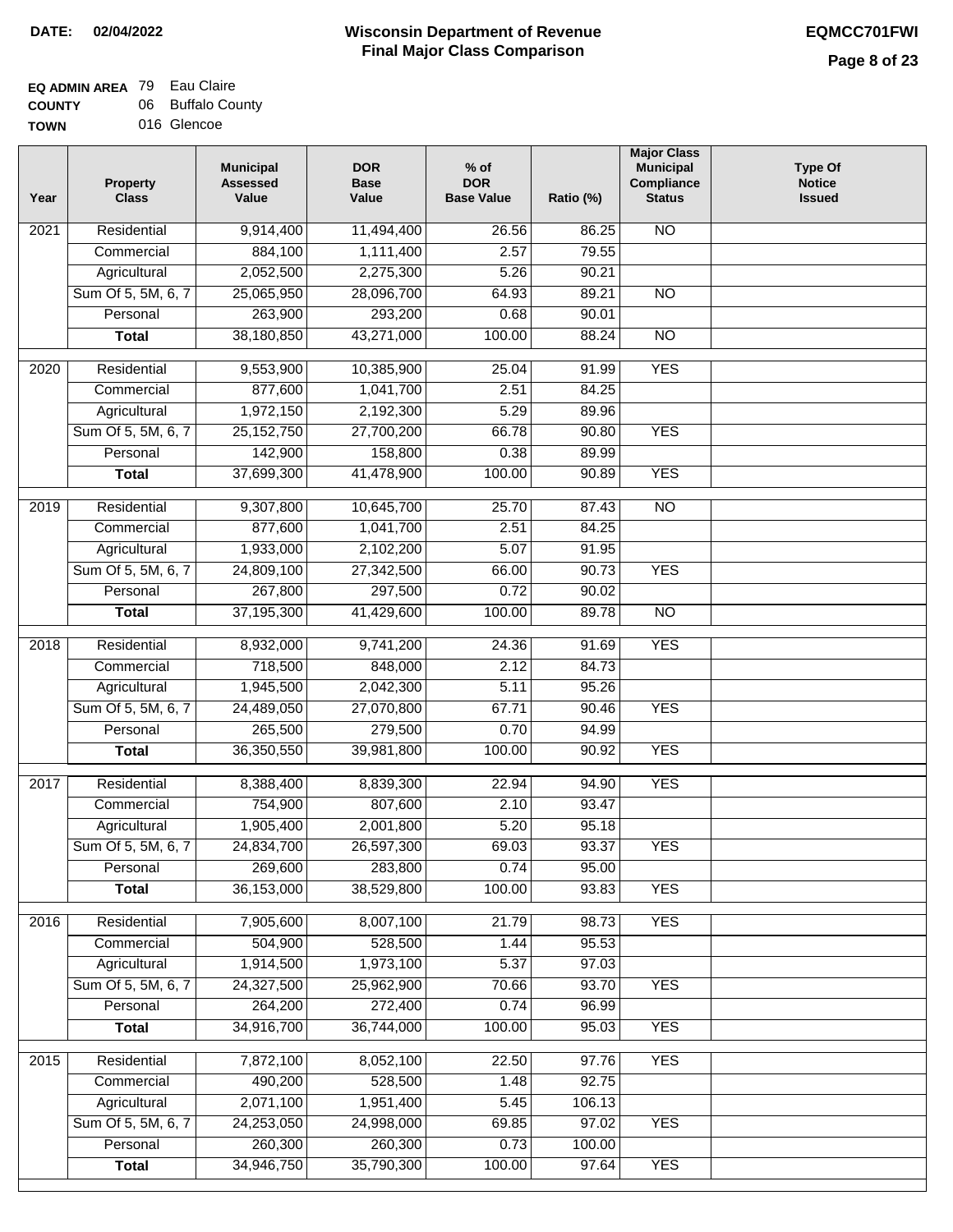#### **EQ ADMIN AREA** 79 Eau Claire **COUNTY** 06 Buffalo County

**TOWN** 018 Lincoln

| Year | <b>Property</b><br><b>Class</b> | <b>Municipal</b><br><b>Assessed</b><br>Value | <b>DOR</b><br><b>Base</b><br>Value | $%$ of<br><b>DOR</b><br><b>Base Value</b> | Ratio (%) | <b>Major Class</b><br><b>Municipal</b><br>Compliance<br><b>Status</b> | <b>Type Of</b><br><b>Notice</b><br><b>Issued</b> |
|------|---------------------------------|----------------------------------------------|------------------------------------|-------------------------------------------|-----------|-----------------------------------------------------------------------|--------------------------------------------------|
| 2021 | Residential                     | 7,876,400                                    | 8,452,900                          | 23.31                                     | 93.18     | <b>YES</b>                                                            |                                                  |
|      | Commercial                      | 387,800                                      | 403,900                            | 1.11                                      | 96.01     |                                                                       |                                                  |
|      | Agricultural                    | 1,798,600                                    | 1,794,700                          | 4.95                                      | 100.22    |                                                                       |                                                  |
|      | Sum Of 5, 5M, 6, 7              | 26,277,100                                   | 25,566,700                         | 70.49                                     | 102.78    | <b>YES</b>                                                            |                                                  |
|      | Personal                        | 52,300                                       | 52,300                             | 0.14                                      | 100.00    |                                                                       |                                                  |
|      | <b>Total</b>                    | 36,392,200                                   | 36,270,500                         | 100.00                                    | 100.34    | <b>YES</b>                                                            |                                                  |
| 2020 | Residential                     | 7,811,600                                    | 7,839,400                          | 22.91                                     | 99.65     | <b>YES</b>                                                            |                                                  |
|      | Commercial                      | 387,100                                      | 380,400                            | 1.11                                      | 101.76    |                                                                       |                                                  |
|      | Agricultural                    | 1,768,100                                    | 1,726,400                          | 5.04                                      | 102.42    |                                                                       |                                                  |
|      | Sum Of 5, 5M, 6, 7              | 25,125,500                                   | 24,225,200                         | 70.78                                     | 103.72    | <b>YES</b>                                                            |                                                  |
|      | Personal                        | 54,900                                       | 53,800                             | 0.16                                      | 102.04    |                                                                       |                                                  |
|      | <b>Total</b>                    | 35, 147, 200                                 | 34,225,200                         | 100.00                                    | 102.69    | <b>YES</b>                                                            |                                                  |
| 2019 | Residential                     | 7,811,100                                    | 7,841,100                          | 23.25                                     | 99.62     | <b>YES</b>                                                            |                                                  |
|      | Commercial                      | 387,100                                      | 380,400                            | 1.13                                      | 101.76    |                                                                       |                                                  |
|      | Agricultural                    | 1,659,300                                    | 1,667,000                          | 4.94                                      | 99.54     |                                                                       |                                                  |
|      | Sum Of 5, 5M, 6, 7              | 25,044,300                                   | 23,783,900                         | 70.53                                     | 105.30    | <b>YES</b>                                                            |                                                  |
|      | Personal                        | 51,200                                       | 51,200                             | 0.15                                      | 100.00    |                                                                       |                                                  |
|      | <b>Total</b>                    | 34,953,000                                   | 33,723,600                         | 100.00                                    | 103.65    | <b>YES</b>                                                            |                                                  |
| 2018 | Residential                     | 6,173,800                                    | 7,421,100                          | 23.40                                     | 83.19     | $\overline{N}$                                                        |                                                  |
|      | Commercial                      | 255,700                                      | 341,800                            | 1.08                                      | 74.81     |                                                                       |                                                  |
|      | Agricultural                    | 1,477,000                                    | 1,463,100                          | 4.61                                      | 100.95    |                                                                       |                                                  |
|      | Sum Of 5, 5M, 6, 7              | 18,025,850                                   | 22,452,400                         | 70.78                                     | 80.28     | $\overline{N}$                                                        |                                                  |
|      | Personal                        | 35,500                                       | 42,200                             | 0.13                                      | 84.12     |                                                                       |                                                  |
|      | <b>Total</b>                    | 25,967,850                                   | 31,720,600                         | 100.00                                    | 81.86     | <b>NO</b>                                                             | 1st Notice of Non-Compliance                     |
| 2017 | Residential                     | 6,230,400                                    | 6,934,600                          | 22.25                                     | 89.85     | $\overline{NO}$                                                       |                                                  |
|      | Commercial                      | 253,200                                      | 322,600                            | 1.04                                      | 78.49     |                                                                       |                                                  |
|      | Agricultural                    | 1,476,500                                    | 1,421,700                          | 4.56                                      | 103.85    |                                                                       |                                                  |
|      | Sum Of 5, 5M, 6, 7              | 18,343,650                                   | 22,447,100                         | 72.02                                     | 81.72     | <b>NO</b>                                                             |                                                  |
|      | Personal                        | 35,800                                       | 42,600                             | 0.14                                      | 84.04     |                                                                       |                                                  |
|      | <b>Total</b>                    | 26,339,550                                   | 31,168,600                         | 100.00                                    | 84.51     | <b>NO</b>                                                             |                                                  |
| 2016 | Residential                     | 5,757,300                                    | 6,064,600                          | 20.20                                     | 94.93     | <b>YES</b>                                                            |                                                  |
|      | Commercial                      | 253,200                                      | 313,200                            | 1.04                                      | 80.84     |                                                                       |                                                  |
|      | Agricultural                    | 1,481,400                                    | 1,409,800                          | 4.70                                      | 105.08    |                                                                       |                                                  |
|      | Sum Of 5, 5M, 6, 7              | 18,579,850                                   | 22,184,300                         | 73.90                                     | 83.75     | $\overline{NO}$                                                       |                                                  |
|      | Personal                        | 42,600                                       | 47,300                             | 0.16                                      | 90.06     |                                                                       |                                                  |
|      | <b>Total</b>                    | 26,114,350                                   | 30,019,200                         | 100.00                                    | 86.99     | $\overline{NO}$                                                       |                                                  |
| 2015 | Residential                     | 5,603,800                                    | 5,952,600                          | 20.58                                     | 94.14     | <b>YES</b>                                                            |                                                  |
|      | Commercial                      | 247,600                                      | 307,000                            | 1.06                                      | 80.65     |                                                                       |                                                  |
|      | Agricultural                    | 1,479,100                                    | 1,390,400                          | 4.81                                      | 106.38    |                                                                       |                                                  |
|      | Sum Of 5, 5M, 6, 7              | 18,405,400                                   | 21,224,800                         | 73.38                                     | 86.72     | <b>NO</b>                                                             |                                                  |
|      | Personal                        | 45,600                                       | 48,000                             | 0.17                                      | 95.00     |                                                                       |                                                  |
|      | <b>Total</b>                    | 25,781,500                                   | 28,922,800                         | 100.00                                    | 89.14     | N <sub>O</sub>                                                        |                                                  |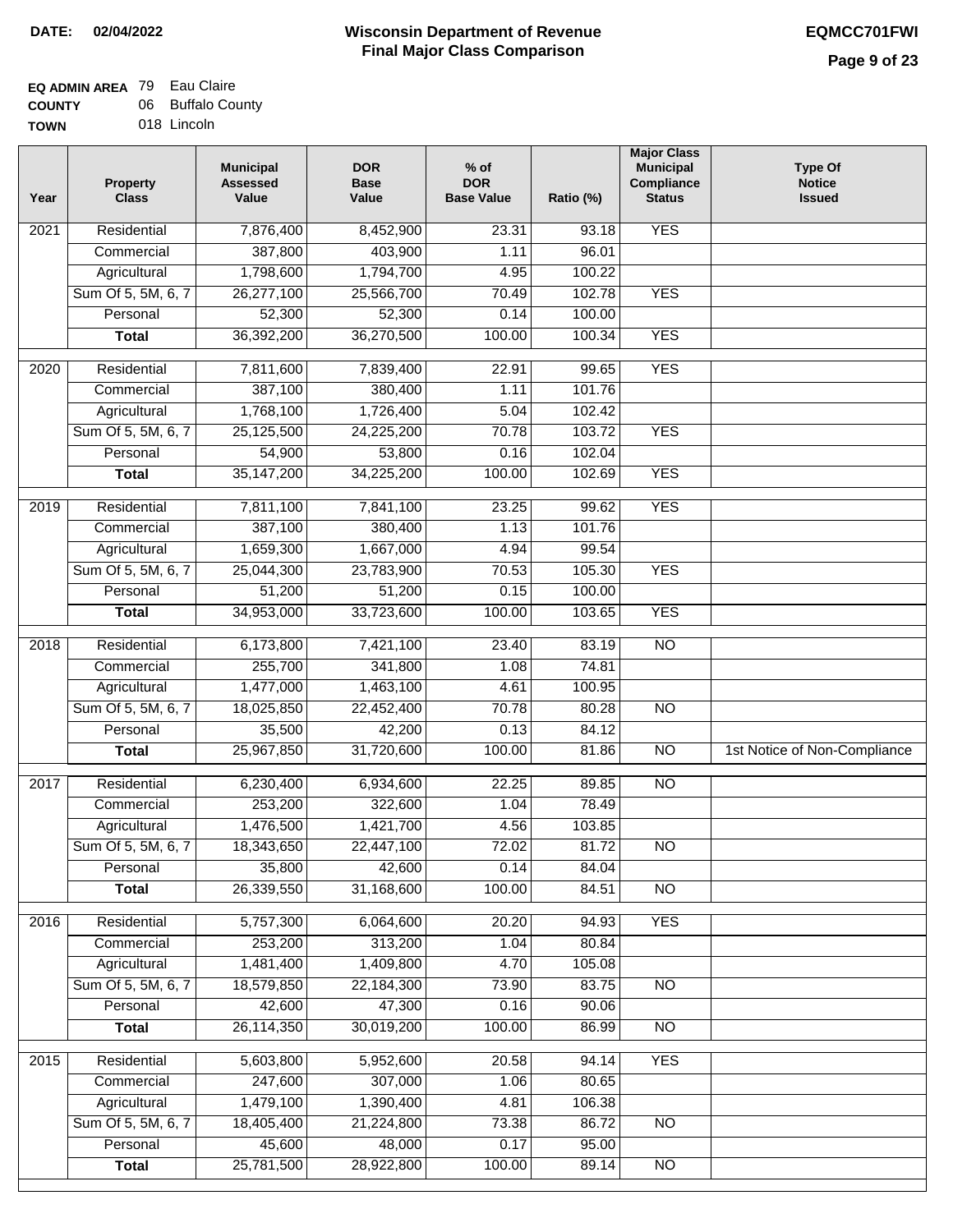٦

#### **EQ ADMIN AREA** 79 Eau Claire **COUNTY** 06 Buffalo County

| -------     |              |  |  |
|-------------|--------------|--|--|
| <b>TOWN</b> | 020 Maxville |  |  |

| Year | <b>Property</b><br><b>Class</b> | <b>Municipal</b><br><b>Assessed</b><br>Value | <b>DOR</b><br><b>Base</b><br>Value | $%$ of<br><b>DOR</b><br><b>Base Value</b> | Ratio (%) | <b>Major Class</b><br><b>Municipal</b><br>Compliance<br><b>Status</b> | <b>Type Of</b><br><b>Notice</b><br><b>Issued</b> |
|------|---------------------------------|----------------------------------------------|------------------------------------|-------------------------------------------|-----------|-----------------------------------------------------------------------|--------------------------------------------------|
| 2021 | Residential                     | 11,863,500                                   | 12,117,400                         | 27.58                                     | 97.90     | <b>YES</b>                                                            |                                                  |
|      | Commercial                      | 380,100                                      | 413,300                            | 0.94                                      | 91.97     |                                                                       |                                                  |
|      | Agricultural                    | 1,945,500                                    | 1,943,800                          | 4.42                                      | 100.09    |                                                                       |                                                  |
|      | Sum Of 5, 5M, 6, 7              | 28,937,700                                   | 29,297,400                         | 66.69                                     | 98.77     | <b>YES</b>                                                            |                                                  |
|      | Personal                        | 160,400                                      | 160,400                            | 0.37                                      | 100.00    |                                                                       |                                                  |
|      | <b>Total</b>                    | 43,287,200                                   | 43,932,300                         | 100.00                                    | 98.53     | <b>YES</b>                                                            |                                                  |
| 2020 | Residential                     | 11,763,600                                   | 11,442,300                         | 27.08                                     | 102.81    | <b>YES</b>                                                            |                                                  |
|      | Commercial                      | 380,100                                      | 389,900                            | 0.92                                      | 97.49     |                                                                       |                                                  |
|      | Agricultural                    | 1,867,700                                    | 1,866,100                          | 4.42                                      | 100.09    |                                                                       |                                                  |
|      | Sum Of 5, 5M, 6, 7              | 28,783,700                                   | 28,395,100                         | 67.21                                     | 101.37    | <b>YES</b>                                                            |                                                  |
|      | Personal                        | 152,600                                      | 152,600                            | 0.36                                      | 100.00    |                                                                       |                                                  |
|      | <b>Total</b>                    | 42,947,700                                   | 42,246,000                         | 100.00                                    | 101.66    | <b>YES</b>                                                            |                                                  |
| 2019 | Residential                     | 9,379,100                                    | 10,879,000                         | 27.22                                     | 86.21     | <b>NO</b>                                                             |                                                  |
|      | Commercial                      | 176,600                                      | 220,500                            | 0.55                                      | 80.09     |                                                                       |                                                  |
|      | Agricultural                    | 1,628,750                                    | 1,791,900                          | 4.48                                      | 90.90     |                                                                       |                                                  |
|      | Sum Of 5, 5M, 6, 7              | 21,610,750                                   | 27,080,200                         | 67.74                                     | 79.80     | $\overline{NO}$                                                       |                                                  |
|      | Personal                        | 1,800                                        | 2,300                              | 0.01                                      | 78.26     |                                                                       |                                                  |
|      | <b>Total</b>                    | 32,797,000                                   | 39,973,900                         | 100.00                                    | 82.05     | $\overline{NO}$                                                       | 2nd Notice of Non-Compliance                     |
| 2018 | Residential                     | 9,375,900                                    | 10,661,600                         | 27.06                                     | 87.94     | <b>NO</b>                                                             |                                                  |
|      | Commercial                      | 216,200                                      | 264,400                            | 0.67                                      | 81.77     |                                                                       |                                                  |
|      | Agricultural                    | 1,628,450                                    | 1,743,000                          | 4.42                                      | 93.43     |                                                                       |                                                  |
|      | Sum Of 5, 5M, 6, 7              | 21,202,000                                   | 26,732,500                         | 67.84                                     | 79.31     | <b>NO</b>                                                             |                                                  |
|      | Personal                        | 4,100                                        | 4,800                              | 0.01                                      | 85.42     |                                                                       |                                                  |
|      | <b>Total</b>                    | 32,426,650                                   | 39,406,300                         | 100.00                                    | 82.29     | $\overline{NO}$                                                       | 1st Notice of Non-Compliance                     |
| 2017 | Residential                     | 9,276,600                                    | 10,233,500                         | 27.61                                     | 90.65     | <b>YES</b>                                                            |                                                  |
|      | Commercial                      | 216,800                                      | 255,300                            | 0.69                                      | 84.92     |                                                                       |                                                  |
|      | Agricultural                    | 1,628,650                                    | 1,699,000                          | 4.58                                      | 95.86     |                                                                       |                                                  |
|      | Sum Of 5, 5M, 6, 7              | 20,809,300                                   | 24,856,000                         | 67.06                                     | 83.72     | <b>NO</b>                                                             |                                                  |
|      | Personal                        | 19,400                                       | 22,600                             | 0.06                                      | 85.84     |                                                                       |                                                  |
|      | <b>Total</b>                    | 31,950,750                                   | 37,066,400                         | 100.00                                    | 86.20     | $\overline{NO}$                                                       |                                                  |
| 2016 | Residential                     | 9,261,800                                    | 9,547,900                          | 26.42                                     | 97.00     | <b>YES</b>                                                            |                                                  |
|      | Commercial                      | 216,800                                      | 247,900                            | 0.69                                      | 87.45     |                                                                       |                                                  |
|      | Agricultural                    | 1,625,550                                    | 1,671,000                          | 4.62                                      | 97.28     |                                                                       |                                                  |
|      | Sum Of 5, 5M, 6, 7              | 20,797,200                                   | 24,657,800                         | 68.24                                     | 84.34     | <b>NO</b>                                                             |                                                  |
|      | Personal                        | 8,100                                        | 9,100                              | 0.03                                      | 89.01     |                                                                       |                                                  |
|      | <b>Total</b>                    | 31,909,450                                   | 36, 133, 700                       | 100.00                                    | 88.31     | $\overline{NO}$                                                       |                                                  |
| 2015 | Residential                     | 9,130,600                                    | 9,496,800                          | 26.69                                     | 96.14     | <b>YES</b>                                                            |                                                  |
|      | Commercial                      | 216,800                                      | 247,900                            | 0.70                                      | 87.45     |                                                                       |                                                  |
|      | Agricultural                    | 1,625,150                                    | 1,648,100                          | 4.63                                      | 98.61     |                                                                       |                                                  |
|      | Sum Of 5, 5M, 6, 7              | 20,770,100                                   | 24, 185, 400                       | 67.97                                     | 85.88     | <b>NO</b>                                                             |                                                  |
|      | Personal                        | 4,200                                        | 4,400                              | 0.01                                      | 95.45     |                                                                       |                                                  |
|      | <b>Total</b>                    | 31,746,850                                   | 35,582,600                         | 100.00                                    | 89.22     | $\overline{NO}$                                                       |                                                  |
|      |                                 |                                              |                                    |                                           |           |                                                                       |                                                  |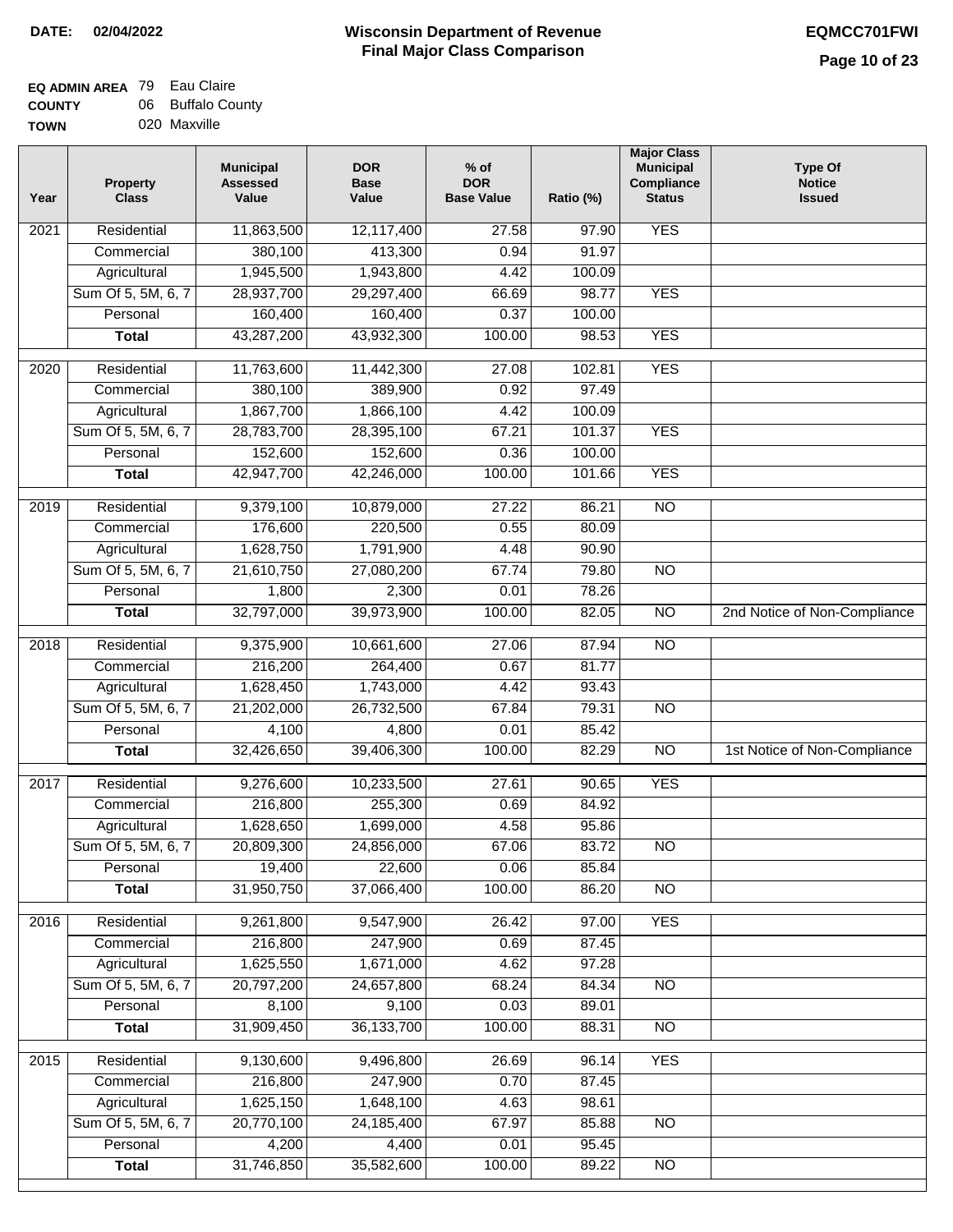#### **EQ ADMIN AREA** 79 Eau Claire **COUNTY TOWN** 06 Buffalo County 022 Milton

| Year | <b>Property</b><br><b>Class</b> | <b>Municipal</b><br><b>Assessed</b><br>Value | <b>DOR</b><br><b>Base</b><br>Value | $%$ of<br><b>DOR</b><br><b>Base Value</b> | Ratio (%) | <b>Major Class</b><br><b>Municipal</b><br>Compliance<br><b>Status</b> | <b>Type Of</b><br><b>Notice</b><br><b>Issued</b> |
|------|---------------------------------|----------------------------------------------|------------------------------------|-------------------------------------------|-----------|-----------------------------------------------------------------------|--------------------------------------------------|
| 2021 | Residential                     | 37,332,500                                   | 43,863,500                         | 70.89                                     | 85.11     | N <sub>O</sub>                                                        |                                                  |
|      | Commercial                      | 2,386,500                                    | 2,445,500                          | 3.95                                      | 97.59     |                                                                       |                                                  |
|      | Agricultural                    | 745,700                                      | 744,300                            | 1.20                                      | 100.19    |                                                                       |                                                  |
|      | Sum Of 5, 5M, 6, 7              | 14,682,600                                   | 14,602,100                         | 23.60                                     | 100.55    | <b>YES</b>                                                            |                                                  |
|      | Personal                        | 218,900                                      | 218,900                            | 0.35                                      | 100.00    |                                                                       |                                                  |
|      | <b>Total</b>                    | 55,366,200                                   | 61,874,300                         | 100.00                                    | 89.48     | $\overline{NO}$                                                       |                                                  |
| 2020 | Residential                     | 36,936,200                                   | 40,638,600                         | 69.16                                     | 90.89     | <b>YES</b>                                                            |                                                  |
|      | Commercial                      | 2,402,500                                    | 2,322,500                          | 3.95                                      | 103.44    |                                                                       |                                                  |
|      | Agricultural                    | 717,100                                      | 715,800                            | 1.22                                      | 100.18    |                                                                       |                                                  |
|      | Sum Of 5, 5M, 6, 7              | 15,096,900                                   | 14,829,000                         | 25.24                                     | 101.81    | <b>YES</b>                                                            |                                                  |
|      | Personal                        | 252,600                                      | 252,600                            | 0.43                                      | 100.00    |                                                                       |                                                  |
|      | <b>Total</b>                    | 55,405,300                                   | 58,758,500                         | 100.00                                    | 94.29     | <b>YES</b>                                                            |                                                  |
|      |                                 |                                              |                                    |                                           |           |                                                                       |                                                  |
| 2019 | Residential                     | 36,663,300                                   | 38,815,000                         | 67.60                                     | 94.46     | <b>YES</b>                                                            |                                                  |
|      | Commercial                      | 2,389,800                                    | 2,309,800                          | 4.02                                      | 103.46    |                                                                       |                                                  |
|      | Agricultural                    | 670,300                                      | 686,700                            | 1.20                                      | 97.61     |                                                                       |                                                  |
|      | Sum Of 5, 5M, 6, 7              | 15,567,800                                   | 15,324,700                         | 26.69                                     | 101.59    | <b>YES</b>                                                            |                                                  |
|      | Personal                        | 280,700                                      | 280,700                            | 0.49                                      | 100.00    |                                                                       |                                                  |
|      | <b>Total</b>                    | 55,571,900                                   | 57,416,900                         | 100.00                                    | 96.79     | <b>YES</b>                                                            |                                                  |
| 2018 | Residential                     | 36,336,300                                   | 35,637,600                         | 65.23                                     | 101.96    | <b>YES</b>                                                            |                                                  |
|      | Commercial                      | 2,381,200                                    | 2,256,100                          | 4.13                                      | 105.54    |                                                                       |                                                  |
|      | Agricultural                    | 671,200                                      | 669,100                            | 1.22                                      | 100.31    |                                                                       |                                                  |
|      | Sum Of 5, 5M, 6, 7              | 15,950,000                                   | 15,942,500                         | 29.18                                     | 100.05    | <b>YES</b>                                                            |                                                  |
|      | Personal                        | 132,600                                      | 132,600                            | 0.24                                      | 100.00    |                                                                       |                                                  |
|      | <b>Total</b>                    | 55,471,300                                   | 54,637,900                         | 100.00                                    | 101.53    | <b>YES</b>                                                            |                                                  |
| 2017 | Residential                     | 32,043,300                                   | 33,527,700                         | 64.29                                     | 95.57     | <b>YES</b>                                                            |                                                  |
|      | Commercial                      | 2,006,200                                    | 2,132,500                          | 4.09                                      | 94.08     |                                                                       |                                                  |
|      | Agricultural                    | 593,950                                      | 654,500                            | 1.26                                      | 90.75     |                                                                       |                                                  |
|      | Sum Of 5, 5M, 6, 7              | 11,611,900                                   | 15,382,600                         | 29.50                                     | 75.49     | N <sub>O</sub>                                                        |                                                  |
|      | Personal                        | 407,200                                      | 452,500                            | 0.87                                      | 89.99     |                                                                       |                                                  |
|      | <b>Total</b>                    | 46,662,550                                   | 52,149,800                         | 100.00                                    | 89.48     | <b>NO</b>                                                             | 2nd Notice of Non-Compliance                     |
| 2016 | Residential                     | 31,977,100                                   | 33,123,200                         | 65.50                                     | 96.54     | <b>YES</b>                                                            |                                                  |
|      | Commercial                      | 2,001,200                                    | 2,065,000                          | 4.08                                      | 96.91     |                                                                       |                                                  |
|      | Agricultural                    | 656,000                                      | 644,000                            | 1.27                                      | 101.86    |                                                                       |                                                  |
|      | Sum Of 5, 5M, 6, 7              | 11,438,100                                   | 14,198,900                         | 28.08                                     | 80.56     | N <sub>O</sub>                                                        |                                                  |
|      | Personal                        | 482,800                                      | 536,500                            | 1.06                                      | 89.99     |                                                                       |                                                  |
|      | <b>Total</b>                    | 46,555,200                                   | 50,567,600                         | 100.00                                    | 92.07     | $\overline{NO}$                                                       | 1st Notice of Non-Compliance                     |
| 2015 | Residential                     | 31,693,300                                   | 32,483,100                         | 65.51                                     | 97.57     | <b>YES</b>                                                            |                                                  |
|      | Commercial                      | 2,003,100                                    | 2,066,800                          | 4.17                                      | 96.92     |                                                                       |                                                  |
|      | Agricultural                    | 658,050                                      | 642,100                            | 1.30                                      | 102.48    |                                                                       |                                                  |
|      | Sum Of 5, 5M, 6, 7              | 11,367,600                                   | 13,882,700                         | 28.00                                     | 81.88     | <b>NO</b>                                                             |                                                  |
|      | Personal                        | 482,800                                      | 508,300                            | 1.03                                      | 94.98     |                                                                       |                                                  |
|      | <b>Total</b>                    | 46,204,850                                   | 49,583,000                         | 100.00                                    | 93.19     | $\overline{NO}$                                                       |                                                  |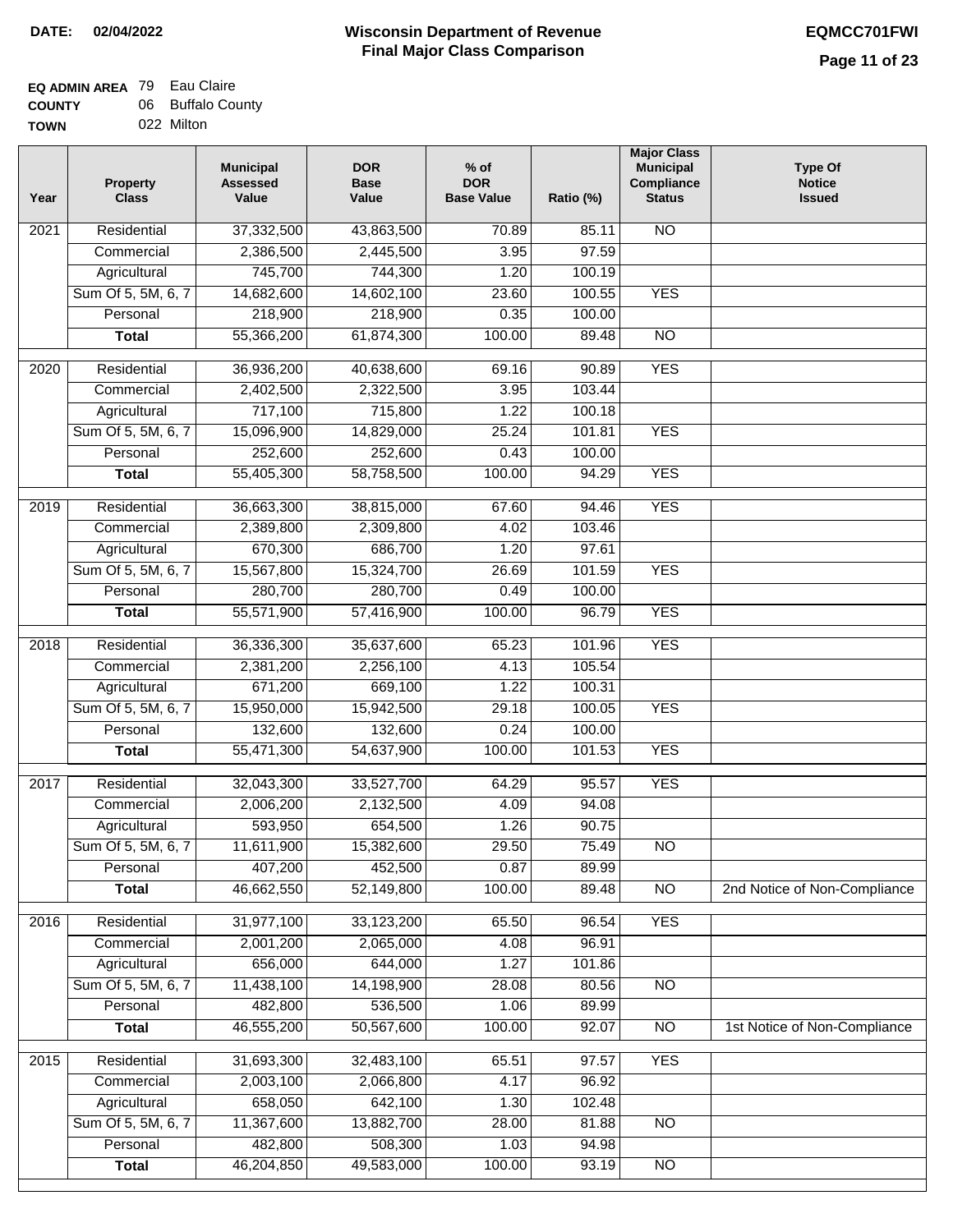| - - - - - - - |            |
|---------------|------------|
| <b>TOWN</b>   | 024 Modena |

| Year              | <b>Property</b><br><b>Class</b> | <b>Municipal</b><br><b>Assessed</b><br>Value | <b>DOR</b><br><b>Base</b><br>Value | % of<br><b>DOR</b><br><b>Base Value</b> | Ratio (%) | <b>Major Class</b><br><b>Municipal</b><br>Compliance<br><b>Status</b> | <b>Type Of</b><br><b>Notice</b><br><b>Issued</b> |
|-------------------|---------------------------------|----------------------------------------------|------------------------------------|-----------------------------------------|-----------|-----------------------------------------------------------------------|--------------------------------------------------|
| $\overline{202}1$ | Residential                     | 12,149,300                                   | 14,021,900                         | 40.11                                   | 86.65     | <b>NO</b>                                                             |                                                  |
|                   | Commercial                      | 965,000                                      | 1,153,800                          | 3.30                                    | 83.64     |                                                                       |                                                  |
|                   | Agricultural                    | 1,693,700                                    | 1,694,500                          | 4.85                                    | 99.95     |                                                                       |                                                  |
|                   | Sum Of 5, 5M, 6, 7              | 17,244,900                                   | 17,852,200                         | 51.07                                   | 96.60     | <b>YES</b>                                                            |                                                  |
|                   | Personal                        | 225,167                                      | 237,100                            | 0.68                                    | 94.97     |                                                                       |                                                  |
|                   | <b>Total</b>                    | 32,278,067                                   | 34,959,500                         | 100.00                                  | 92.33     | $\overline{NO}$                                                       |                                                  |
| $\overline{2020}$ | Residential                     | 12,152,400                                   | 13,113,100                         | 36.94                                   | 92.67     | <b>YES</b>                                                            |                                                  |
|                   | Commercial                      | 965,000                                      | 1,088,500                          | 3.07                                    | 88.65     |                                                                       |                                                  |
|                   | Agricultural                    | 1,635,500                                    | 1,636,500                          | 4.61                                    | 99.94     |                                                                       |                                                  |
|                   | Sum Of 5, 5M, 6, 7              | 18,807,700                                   | 19,545,000                         | 55.07                                   | 96.23     | <b>YES</b>                                                            |                                                  |
|                   | Personal                        | 104,343                                      | 111,000                            | 0.31                                    | 94.00     |                                                                       |                                                  |
|                   | <b>Total</b>                    | 33,664,943                                   | 35,494,100                         | 100.00                                  | 94.85     | <b>YES</b>                                                            |                                                  |
|                   |                                 |                                              |                                    |                                         |           |                                                                       |                                                  |
| $\frac{1}{2019}$  | Residential                     | 12,012,100                                   | 13,654,000                         | 38.06                                   | 87.97     | $\overline{3}$                                                        |                                                  |
|                   | Commercial                      | 965,000                                      | 1,088,500                          | 3.03                                    | 88.65     |                                                                       |                                                  |
|                   | Agricultural                    | 1,489,400                                    | 1,568,600                          | 4.37                                    | 94.95     |                                                                       |                                                  |
|                   | Sum Of 5, 5M, 6, 7              | 19,183,300                                   | 19,452,700                         | 54.22                                   | 98.62     | <b>YES</b>                                                            |                                                  |
|                   | Personal                        | 106,726                                      | 111,600                            | 0.31                                    | 95.63     |                                                                       |                                                  |
|                   | <b>Total</b>                    | 33,756,526                                   | 35,875,400                         | 100.00                                  | 94.09     | $\overline{NO}$                                                       |                                                  |
| 2018              | Residential                     | 11,768,300                                   | 12,769,100                         | 35.68                                   | 92.16     | <b>YES</b>                                                            |                                                  |
|                   | Commercial                      | 973,400                                      | 1,071,300                          | 2.99                                    | 90.86     |                                                                       |                                                  |
|                   | Agricultural                    | 1,490,100                                    | 1,526,200                          | 4.27                                    | 97.63     |                                                                       |                                                  |
|                   | Sum Of 5, 5M, 6, 7              | 19,868,700                                   | 20,302,300                         | 56.74                                   | 97.86     | <b>YES</b>                                                            |                                                  |
|                   | Personal                        | 113,955                                      | 114,000                            | 0.32                                    | 99.96     |                                                                       |                                                  |
|                   | <b>Total</b>                    | 34,214,455                                   | 35,782,900                         | 100.00                                  | 95.62     | <b>YES</b>                                                            |                                                  |
| 2017              | Residential                     | 11,534,500                                   | 11,393,300                         | 34.18                                   | 101.24    | <b>YES</b>                                                            |                                                  |
|                   | Commercial                      | 893,400                                      | 944,100                            | 2.83                                    | 94.63     |                                                                       |                                                  |
|                   | Agricultural                    | 1,488,100                                    | 1,489,900                          | 4.47                                    | 99.88     |                                                                       |                                                  |
|                   | Sum Of 5, 5M, 6, 7              | 19,966,000                                   | 19,196,700                         | 57.59                                   | 104.01    | <b>YES</b>                                                            |                                                  |
|                   | Personal                        | 311,784                                      | 311,800                            | 0.94                                    | 99.99     |                                                                       |                                                  |
|                   | <b>Total</b>                    | 34, 193, 784                                 | 33,335,800                         | 100.00                                  | 102.57    | <b>YES</b>                                                            |                                                  |
| 2016              | Residential                     | 9,886,800                                    | 10,987,000                         | 32.89                                   | 89.99     | N <sub>O</sub>                                                        |                                                  |
|                   | Commercial                      | 699,000                                      | 789,000                            | 2.36                                    | 88.59     |                                                                       |                                                  |
|                   | Agricultural                    | 1,191,000                                    | 1,430,000                          | 4.28                                    | 83.29     |                                                                       |                                                  |
|                   | Sum Of 5, 5M, 6, 7              | 15, 151, 850                                 | 19,912,900                         | 59.60                                   | 76.09     | $\overline{NO}$                                                       |                                                  |
|                   | Personal                        | 241,500                                      | 291,000                            | 0.87                                    | 82.99     |                                                                       |                                                  |
|                   | <b>Total</b>                    | 27,170,150                                   | 33,409,900                         | 100.00                                  | 81.32     | $\overline{NO}$                                                       | 2nd Notice of Non-Compliance                     |
| 2015              | Residential                     | 9,555,000                                    | 10,622,500                         | 32.87                                   | 89.95     | N <sub>O</sub>                                                        |                                                  |
|                   | Commercial                      | 699,000                                      | 789,000                            | 2.44                                    | 88.59     |                                                                       |                                                  |
|                   | Agricultural                    | 1,294,750                                    | 1,404,700                          | 4.35                                    | 92.17     |                                                                       |                                                  |
|                   | Sum Of 5, 5M, 6, 7              | 15,064,450                                   | 19,313,500                         | 59.77                                   | 78.00     | <b>NO</b>                                                             |                                                  |
|                   | Personal                        | 167,838                                      | 182,400                            | 0.56                                    | 92.02     |                                                                       |                                                  |
|                   | <b>Total</b>                    | 26,781,038                                   | 32,312,100                         | 100.00                                  | 82.88     | N <sub>O</sub>                                                        | <b>Non-Compliance Notice</b>                     |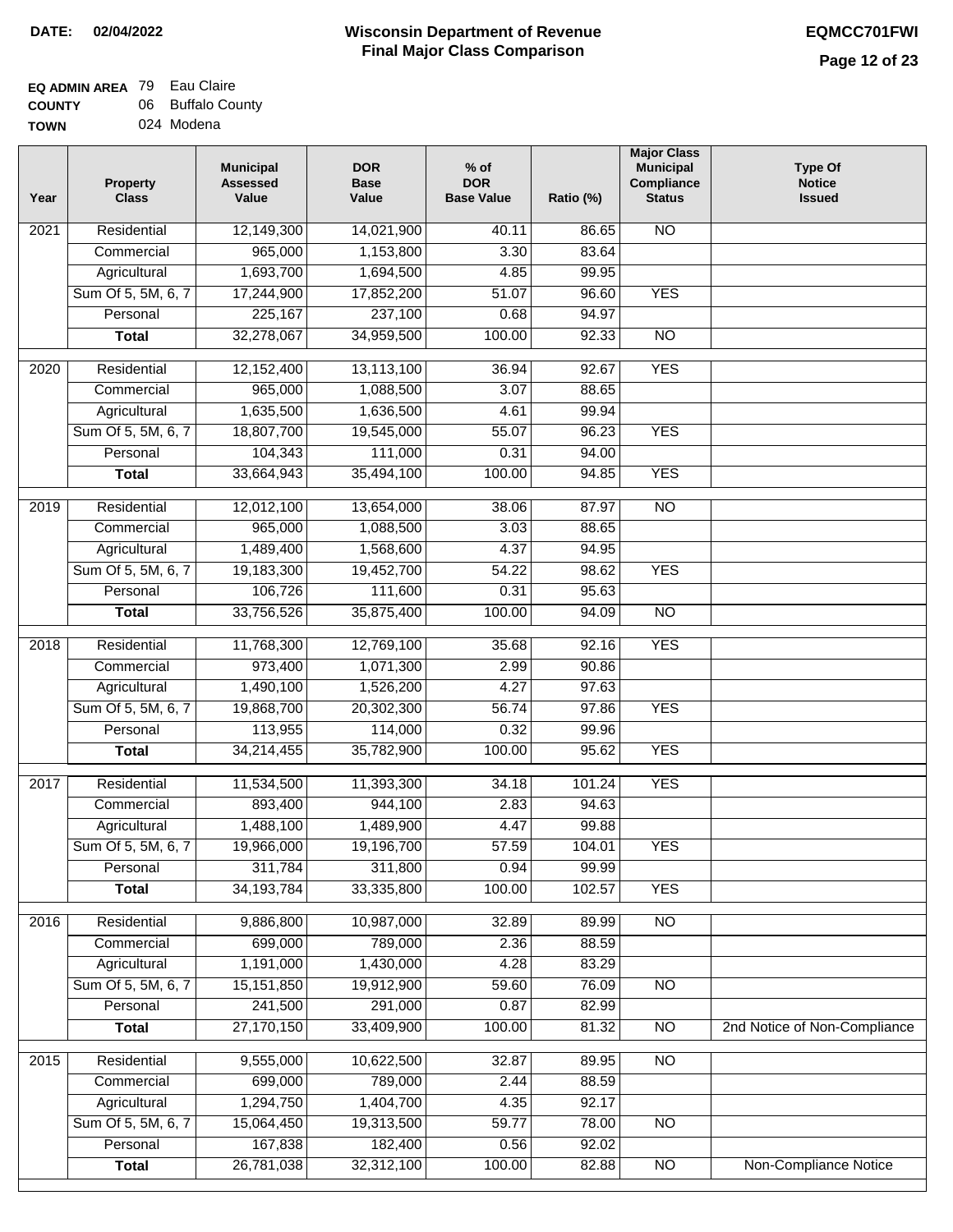| Year              | <b>Property</b><br><b>Class</b> | <b>Municipal</b><br><b>Assessed</b><br>Value | <b>DOR</b><br><b>Base</b><br>Value | $%$ of<br><b>DOR</b><br><b>Base Value</b> | Ratio (%) | <b>Major Class</b><br><b>Municipal</b><br>Compliance<br><b>Status</b> | <b>Type Of</b><br><b>Notice</b><br><b>Issued</b> |
|-------------------|---------------------------------|----------------------------------------------|------------------------------------|-------------------------------------------|-----------|-----------------------------------------------------------------------|--------------------------------------------------|
| $\overline{202}1$ | Residential                     | 18,381,300                                   | 21,439,900                         | 48.70                                     | 85.73     | <b>NO</b>                                                             |                                                  |
|                   | Commercial                      | 1,316,600                                    | 1,658,900                          | 3.77                                      | 79.37     |                                                                       |                                                  |
|                   | Agricultural                    | 2,121,300                                    | 2,314,300                          | 5.26                                      | 91.66     |                                                                       |                                                  |
|                   | Sum Of 5, 5M, 6, 7              | 16,229,500                                   | 17,963,700                         | 40.81                                     | 90.35     | <b>YES</b>                                                            |                                                  |
|                   | Personal                        | 581,458                                      | 646,000                            | 1.47                                      | 90.01     |                                                                       |                                                  |
|                   | <b>Total</b>                    | 38,630,158                                   | 44,022,800                         | 100.00                                    | 87.75     | $\overline{NO}$                                                       |                                                  |
| $\overline{2020}$ | Residential                     | 17,866,300                                   | 19,512,900                         | 47.46                                     | 91.56     | <b>YES</b>                                                            |                                                  |
|                   | Commercial                      | 1,352,600                                    | 1,565,000                          | 3.81                                      | 86.43     |                                                                       |                                                  |
|                   | Agricultural                    | 1,997,700                                    | 2,232,100                          | 5.43                                      | 89.50     |                                                                       |                                                  |
|                   | Sum Of 5, 5M, 6, 7              | 16,016,600                                   | 17,309,600                         | 42.10                                     | 92.53     | <b>YES</b>                                                            |                                                  |
|                   | Personal                        | 441,482                                      | 496,100                            | 1.21                                      | 88.99     |                                                                       |                                                  |
|                   | <b>Total</b>                    | 37,674,682                                   | 41,115,700                         | 100.00                                    | 91.63     | <b>YES</b>                                                            |                                                  |
| 2019              | Residential                     | 17,757,200                                   | 20,419,700                         | 48.16                                     | 86.96     | $\overline{NO}$                                                       |                                                  |
|                   | Commercial                      | 1,298,600                                    | 1,504,300                          | 3.55                                      | 86.33     |                                                                       |                                                  |
|                   | Agricultural                    | 1,964,950                                    | 2,138,400                          | 5.04                                      | 91.89     |                                                                       |                                                  |
|                   | Sum Of 5, 5M, 6, 7              | 16,510,300                                   | 17,879,400                         | 42.17                                     | 92.34     | <b>YES</b>                                                            |                                                  |
|                   | Personal                        | 415,279                                      | 454,800                            | 1.07                                      | 91.31     |                                                                       |                                                  |
|                   | <b>Total</b>                    | 37,946,329                                   | 42,396,600                         | 100.00                                    | 89.50     | $\overline{NO}$                                                       |                                                  |
|                   |                                 |                                              |                                    |                                           |           |                                                                       |                                                  |
| 2018              | Residential                     | 17,595,100                                   | 19,278,800                         | 46.58                                     | 91.27     | <b>YES</b>                                                            |                                                  |
|                   | Commercial                      | 1,297,600                                    | 1,473,700                          | 3.56                                      | 88.05     |                                                                       |                                                  |
|                   | Agricultural                    | 1,961,950                                    | 2,075,100                          | 5.01                                      | 94.55     |                                                                       |                                                  |
|                   | Sum Of 5, 5M, 6, 7              | 16,464,700                                   | 18,060,600                         | 43.64                                     | 91.16     | <b>YES</b>                                                            |                                                  |
|                   | Personal                        | 473,527                                      | 498,300                            | 1.20                                      | 95.03     |                                                                       |                                                  |
|                   | <b>Total</b>                    | 37,792,877                                   | 41,386,500                         | 100.00                                    | 91.32     | <b>YES</b>                                                            |                                                  |
| 2017              | Residential                     | 17,476,700                                   | 18,495,600                         | 46.45                                     | 94.49     | <b>YES</b>                                                            |                                                  |
|                   | Commercial                      | 1,278,600                                    | 1,388,800                          | 3.49                                      | 92.07     |                                                                       |                                                  |
|                   | Agricultural                    | 1,961,850                                    | 2,028,400                          | 5.09                                      | 96.72     |                                                                       |                                                  |
|                   | Sum Of 5, 5M, 6, 7              | 16,526,100                                   | 17,293,600                         | 43.43                                     | 95.56     | <b>YES</b>                                                            |                                                  |
|                   | Personal                        | 594,260                                      | 612,200                            | 1.54                                      | 97.07     |                                                                       |                                                  |
|                   | <b>Total</b>                    | 37,837,510                                   | 39,818,600                         | 100.00                                    | 95.02     | <b>YES</b>                                                            |                                                  |
| 2016              | Residential                     | 17,413,200                                   | 17,552,700                         | 45.49                                     | 99.21     | <b>YES</b>                                                            |                                                  |
|                   | Commercial                      | 1,278,600                                    | 1,348,300                          | 3.49                                      | 94.83     |                                                                       |                                                  |
|                   | Agricultural                    | 1,959,350                                    | 1,993,500                          | 5.17                                      | 98.29     |                                                                       |                                                  |
|                   | Sum Of 5, 5M, 6, 7              | 16,271,200                                   | 17,146,100                         | 44.44                                     | 94.90     | <b>YES</b>                                                            |                                                  |
|                   | Personal                        | 532,941                                      | 543,800                            | 1.41                                      | 98.00     |                                                                       |                                                  |
|                   | <b>Total</b>                    | 37,455,291                                   | 38,584,400                         | 100.00                                    | 97.07     | <b>YES</b>                                                            |                                                  |
| 2015              | Residential                     | 17,212,500                                   | 17,553,500                         | 46.15                                     | 98.06     | <b>YES</b>                                                            |                                                  |
|                   | Commercial                      | 1,274,600                                    | 1,348,300                          | 3.55                                      | 94.53     |                                                                       |                                                  |
|                   | Agricultural                    | 1,968,500                                    | 1,966,300                          | 5.17                                      | 100.11    |                                                                       |                                                  |
|                   | Sum Of 5, 5M, 6, 7              | 16,302,150                                   | 16,612,200                         | 43.68                                     | 98.13     | <b>YES</b>                                                            |                                                  |
|                   | Personal                        | 553,538                                      | 553,500                            | 1.46                                      | 100.01    |                                                                       |                                                  |
|                   | <b>Total</b>                    | 37,311,288                                   | 38,033,800                         | 100.00                                    | 98.10     | <b>YES</b>                                                            |                                                  |
|                   |                                 |                                              |                                    |                                           |           |                                                                       |                                                  |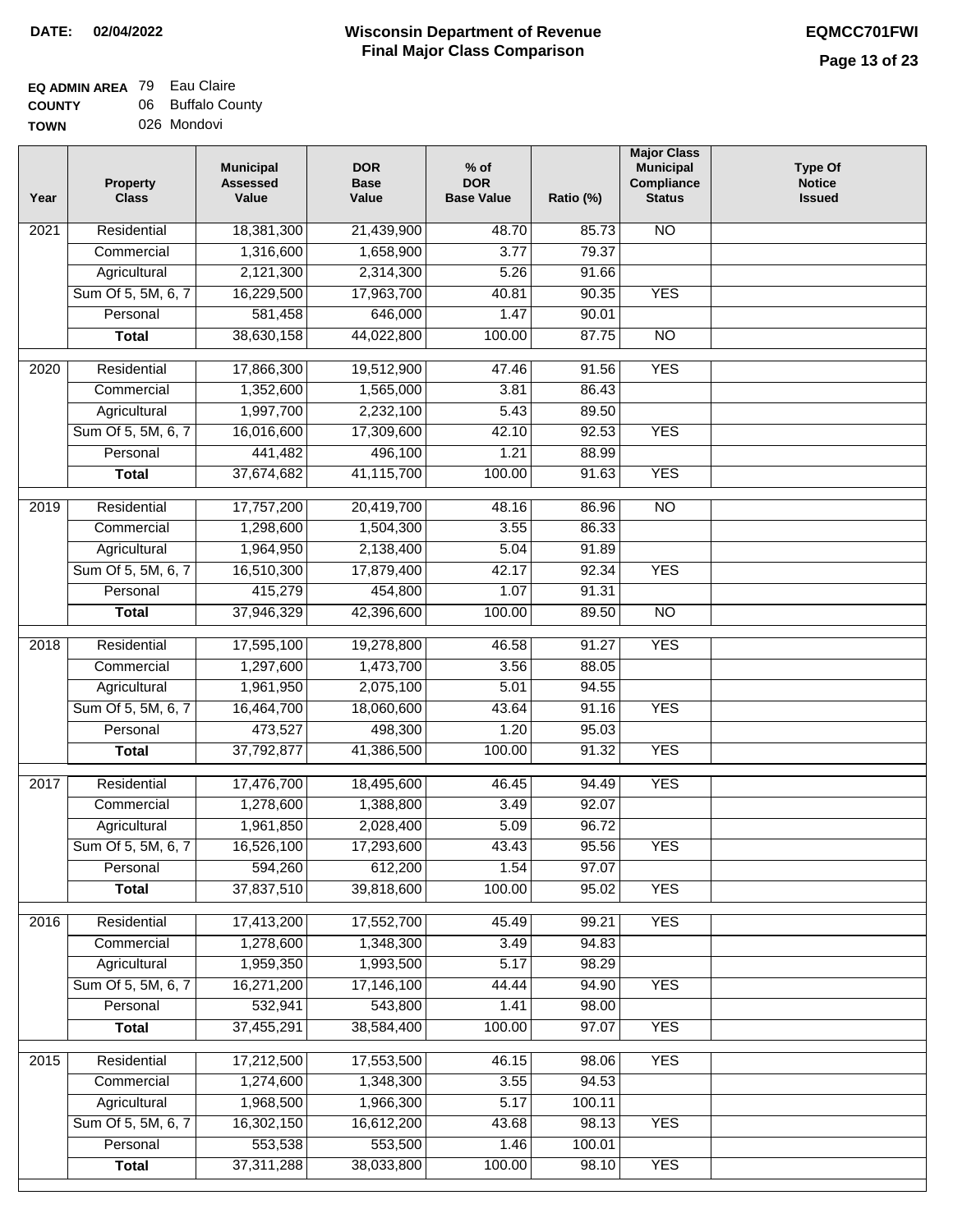| .           | --- | _ _ _ _ _ _ _ |
|-------------|-----|---------------|
| <b>TOWN</b> |     | 028 Montana   |

| Year              | <b>Property</b><br><b>Class</b> | <b>Municipal</b><br><b>Assessed</b><br>Value | <b>DOR</b><br><b>Base</b><br>Value | $%$ of<br><b>DOR</b><br><b>Base Value</b> | Ratio (%) | <b>Major Class</b><br><b>Municipal</b><br>Compliance<br><b>Status</b> | <b>Type Of</b><br><b>Notice</b><br><b>Issued</b> |
|-------------------|---------------------------------|----------------------------------------------|------------------------------------|-------------------------------------------|-----------|-----------------------------------------------------------------------|--------------------------------------------------|
| $\overline{202}1$ | Residential                     | 10,380,200                                   | 11,531,400                         | 28.12                                     | 90.02     | <b>YES</b>                                                            |                                                  |
|                   | Commercial                      | 74,200                                       | 78,300                             | 0.19                                      | 94.76     |                                                                       |                                                  |
|                   | Agricultural                    | 2,118,800                                    | 2,250,300                          | 5.49                                      | 94.16     |                                                                       |                                                  |
|                   | Sum Of 5, 5M, 6, 7              | 27,328,500                                   | 27,048,100                         | 65.97                                     | 101.04    | <b>YES</b>                                                            |                                                  |
|                   | Personal                        | 92,810                                       | 94,700                             | 0.23                                      | 98.00     |                                                                       |                                                  |
|                   | <b>Total</b>                    | 39,994,510                                   | 41,002,800                         | 100.00                                    | 97.54     | <b>YES</b>                                                            |                                                  |
| $\overline{2020}$ | Residential                     | 10,175,900                                   | 10,585,900                         | 26.91                                     | 96.13     | <b>YES</b>                                                            |                                                  |
|                   | Commercial                      | 67,200                                       | 67,200                             | 0.17                                      | 100.00    |                                                                       |                                                  |
|                   | Agricultural                    | 2,032,150                                    | 2,172,200                          | 5.52                                      | 93.55     |                                                                       |                                                  |
|                   | Sum Of 5, 5M, 6, 7              | 27,086,200                                   | 26,390,300                         | 67.09                                     | 102.64    | <b>YES</b>                                                            |                                                  |
|                   | Personal                        | 121,280                                      | 121,300                            | 0.31                                      | 99.98     |                                                                       |                                                  |
|                   | <b>Total</b>                    | 39,482,730                                   | 39,336,900                         | 100.00                                    | 100.37    | <b>YES</b>                                                            |                                                  |
| 2019              | Residential                     | 9,872,000                                    | 10,276,100                         | 25.77                                     | 96.07     | <b>YES</b>                                                            |                                                  |
|                   | Commercial                      | 67,200                                       | 38,700                             | 0.10                                      | 173.64    |                                                                       |                                                  |
|                   | Agricultural                    | 2,031,350                                    | 2,089,100                          | 5.24                                      | 97.24     |                                                                       |                                                  |
|                   | Sum Of 5, 5M, 6, 7              | 28,024,850                                   | 27,345,600                         | 68.57                                     | 102.48    | <b>YES</b>                                                            |                                                  |
|                   | Personal                        | 129,790                                      | 129,800                            | 0.33                                      | 99.99     |                                                                       |                                                  |
|                   | <b>Total</b>                    | 40,125,190                                   | 39,879,300                         | 100.00                                    | 100.62    | <b>YES</b>                                                            |                                                  |
|                   |                                 |                                              |                                    |                                           |           |                                                                       |                                                  |
| 2018              | Residential                     | 9,629,100                                    | 9,555,400                          | 24.82                                     | 100.77    | <b>YES</b>                                                            |                                                  |
|                   | Commercial                      | 67,200                                       | 37,900                             | 0.10                                      | 177.31    |                                                                       |                                                  |
|                   | Agricultural                    | 2,038,950                                    | 2,035,700                          | 5.29                                      | 100.16    |                                                                       |                                                  |
|                   | Sum Of 5, 5M, 6, 7              | 27,586,050                                   | 26,747,500                         | 69.47                                     | 103.14    | <b>YES</b>                                                            |                                                  |
|                   | Personal                        | 127,990                                      | 128,000                            | 0.33                                      | 99.99     |                                                                       |                                                  |
|                   | <b>Total</b>                    | 39,449,290                                   | 38,504,500                         | 100.00                                    | 102.45    | <b>YES</b>                                                            |                                                  |
| $\overline{20}17$ | Residential                     | 7,928,300                                    | 8,776,700                          | 23.99                                     | 90.33     | <b>YES</b>                                                            |                                                  |
|                   | Commercial                      | 21,000                                       | 21,800                             | 0.06                                      | 96.33     |                                                                       |                                                  |
|                   | Agricultural                    | 1,729,800                                    | 2,000,300                          | 5.47                                      | 86.48     |                                                                       |                                                  |
|                   | Sum Of 5, 5M, 6, 7              | 20,987,300                                   | 25,620,100                         | 70.03                                     | 81.92     | <b>NO</b>                                                             |                                                  |
|                   | Personal                        | 141,550                                      | 164,600                            | 0.45                                      | 86.00     |                                                                       |                                                  |
|                   | <b>Total</b>                    | 30,807,950                                   | 36,583,500                         | 100.00                                    | 84.21     | <b>NO</b>                                                             |                                                  |
| 2016              | Residential                     | 7,498,200                                    | 8,037,200                          | 22.94                                     | 93.29     | <b>YES</b>                                                            |                                                  |
|                   | Commercial                      | 21,000                                       | 21,200                             | 0.06                                      | 99.06     |                                                                       |                                                  |
|                   | Agricultural                    | 1,729,300                                    | 1,968,800                          | 5.62                                      | 87.84     |                                                                       |                                                  |
|                   | Sum Of 5, 5M, 6, 7              | 20,882,100                                   | 24,856,000                         | 70.93                                     | 84.01     | $\overline{NO}$                                                       |                                                  |
|                   | Personal                        | 140,590                                      | 159,800                            | 0.46                                      | 87.98     |                                                                       |                                                  |
|                   | <b>Total</b>                    | 30,271,190                                   | 35,043,000                         | 100.00                                    | 86.38     | $\overline{NO}$                                                       |                                                  |
| 2015              | Residential                     | 7,134,300                                    | 7,700,600                          | 22.87                                     | 92.65     | <b>YES</b>                                                            |                                                  |
|                   | Commercial                      | 21,000                                       | 21,200                             | 0.06                                      | 99.06     |                                                                       |                                                  |
|                   | Agricultural                    | 2,038,250                                    | 1,946,400                          | 5.78                                      | 104.72    |                                                                       |                                                  |
|                   | Sum Of 5, 5M, 6, 7              | 20,744,600                                   | 23,858,600                         | 70.86                                     | 86.95     | <b>NO</b>                                                             |                                                  |
|                   | Personal                        | 137,800                                      | 142,100                            | 0.42                                      | 96.97     |                                                                       |                                                  |
|                   | <b>Total</b>                    | 30,075,950                                   | 33,668,900                         | 100.00                                    | 89.33     | <b>NO</b>                                                             |                                                  |
|                   |                                 |                                              |                                    |                                           |           |                                                                       |                                                  |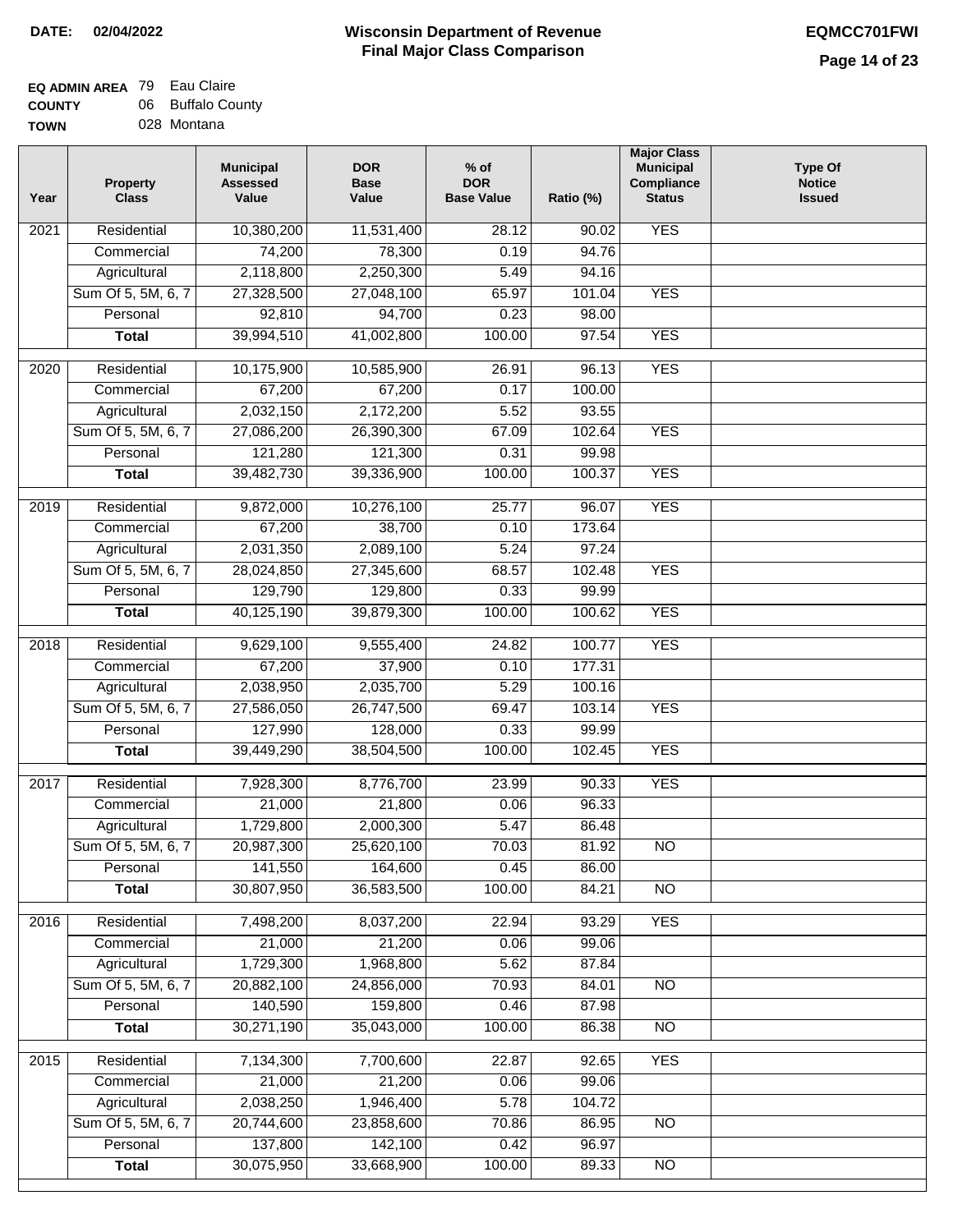| ٧Ν | 030 Naples |
|----|------------|
|    |            |

| Year              | <b>Property</b><br><b>Class</b> | <b>Municipal</b><br><b>Assessed</b><br>Value | <b>DOR</b><br><b>Base</b><br>Value | % of<br><b>DOR</b><br><b>Base Value</b> | Ratio (%) | <b>Major Class</b><br><b>Municipal</b><br>Compliance<br><b>Status</b> | <b>Type Of</b><br><b>Notice</b><br><b>Issued</b> |
|-------------------|---------------------------------|----------------------------------------------|------------------------------------|-----------------------------------------|-----------|-----------------------------------------------------------------------|--------------------------------------------------|
| $\overline{202}1$ | Residential                     | 34,874,500                                   | 34,523,500                         | 56.54                                   | 101.02    | <b>YES</b>                                                            |                                                  |
|                   | Commercial                      | 767,100                                      | 642,800                            | 1.05                                    | 119.34    |                                                                       |                                                  |
|                   | Agricultural                    | 2,192,450                                    | 2,191,500                          | 3.59                                    | 100.04    |                                                                       |                                                  |
|                   | Sum Of 5, 5M, 6, 7              | 24,454,750                                   | 23,320,400                         | 38.19                                   | 104.86    | <b>YES</b>                                                            |                                                  |
|                   | Personal                        | 387,008                                      | 387,000                            | 0.63                                    | 100.00    |                                                                       |                                                  |
|                   | <b>Total</b>                    | 62,675,808                                   | 61,065,200                         | 100.00                                  | 102.64    | <b>YES</b>                                                            |                                                  |
| $\overline{2020}$ | Residential                     | 26,256,100                                   | 31,959,900                         | 55.79                                   | 82.15     | $\overline{NO}$                                                       |                                                  |
|                   | Commercial                      | 538,400                                      | 606,400                            | 1.06                                    | 88.79     |                                                                       |                                                  |
|                   | Agricultural                    | 1,768,650                                    | 2,098,600                          | 3.66                                    | 84.28     |                                                                       |                                                  |
|                   | Sum Of 5, 5M, 6, 7              | 20,196,850                                   | 22,213,700                         | 38.77                                   | 90.92     | <b>YES</b>                                                            |                                                  |
|                   | Personal                        | 345,150                                      | 410,900                            | 0.72                                    | 84.00     |                                                                       |                                                  |
|                   | <b>Total</b>                    | 49,105,150                                   | 57,289,500                         | 100.00                                  | 85.71     | $\overline{NO}$                                                       | 1st Notice of Non-Compliance                     |
| 2019              | Residential                     | 25,935,500                                   | 33,256,500                         | 57.52                                   | 77.99     | $\overline{N}$                                                        |                                                  |
|                   | Commercial                      | 538,400                                      | 606,400                            | 1.05                                    | 88.79     |                                                                       |                                                  |
|                   | Agricultural                    | 1,741,950                                    | 2,013,600                          | 3.48                                    | 86.51     |                                                                       |                                                  |
|                   | Sum Of 5, 5M, 6, 7              | 20,247,450                                   | 21,693,200                         | 37.52                                   | 93.34     | <b>YES</b>                                                            |                                                  |
|                   | Personal                        | 214,293                                      | 249,400                            | 0.43                                    | 85.92     |                                                                       |                                                  |
|                   | <b>Total</b>                    | 48,677,593                                   | 57,819,100                         | 100.00                                  | 84.19     | $\overline{NO}$                                                       |                                                  |
|                   |                                 |                                              |                                    |                                         |           |                                                                       |                                                  |
| 2018              | Residential                     | 25,535,300                                   | 31,249,600                         | 56.32                                   | 81.71     | $\overline{NO}$                                                       |                                                  |
|                   | Commercial                      | 468,400                                      | 514,600                            | 0.93                                    | 91.02     |                                                                       |                                                  |
|                   | Agricultural                    | 1,742,750                                    | 1,956,800                          | 3.53                                    | 89.06     |                                                                       |                                                  |
|                   | Sum Of 5, 5M, 6, 7              | 19,707,350                                   | 21,529,200                         | 38.80                                   | 91.54     | <b>YES</b>                                                            |                                                  |
|                   | Personal                        | 214,237                                      | 237,400                            | 0.43                                    | 90.24     |                                                                       |                                                  |
|                   | <b>Total</b>                    | 47,668,037                                   | 55,487,600                         | 100.00                                  | 85.91     | <b>NO</b>                                                             |                                                  |
| 2017              | Residential                     | 25,323,500                                   | 28,764,400                         | 55.65                                   | 88.04     | $\overline{NO}$                                                       |                                                  |
|                   | Commercial                      | 471,500                                      | 495,200                            | 0.96                                    | 95.21     |                                                                       |                                                  |
|                   | Agricultural                    | 1,744,500                                    | 1,911,500                          | 3.70                                    | 91.26     |                                                                       |                                                  |
|                   | Sum Of 5, 5M, 6, 7              | 18,840,900                                   | 20,238,800                         | 39.16                                   | 93.09     | <b>YES</b>                                                            |                                                  |
|                   | Personal                        | 257,736                                      | 278,000                            | 0.54                                    | 92.71     |                                                                       |                                                  |
|                   | <b>Total</b>                    | 46,638,136                                   | 51,687,900                         | 100.00                                  | 90.23     | <b>NO</b>                                                             |                                                  |
| 2016              | Residential                     | 24,955,600                                   | 27,034,900                         | 54.84                                   | 92.31     | <b>YES</b>                                                            |                                                  |
|                   | Commercial                      | 431,500                                      | 426,500                            | 0.87                                    | 101.17    |                                                                       |                                                  |
|                   | Agricultural                    | 1,746,000                                    | 1,884,100                          | 3.82                                    | 92.67     |                                                                       |                                                  |
|                   | Sum Of 5, 5M, 6, 7              | 18,299,300                                   | 19,669,100                         | 39.90                                   | 93.04     | <b>YES</b>                                                            |                                                  |
|                   | Personal                        | 259,722                                      | 279,200                            | 0.57                                    | 93.02     |                                                                       |                                                  |
|                   | <b>Total</b>                    | 45,692,122                                   | 49,293,800                         | 100.00                                  | 92.69     | <b>YES</b>                                                            |                                                  |
| 2015              | Residential                     | 24,500,700                                   | 26,837,600                         | 55.59                                   | 91.29     | <b>YES</b>                                                            |                                                  |
|                   | Commercial                      | 398,200                                      | 426,500                            | 0.88                                    | 93.36     |                                                                       |                                                  |
|                   | Agricultural                    | 1,816,600                                    | 1,864,600                          | 3.86                                    | 97.43     |                                                                       |                                                  |
|                   | Sum Of 5, 5M, 6, 7              | 17,703,350                                   | 18,859,000                         | 39.06                                   | 93.87     | <b>YES</b>                                                            |                                                  |
|                   | Personal                        | 280,332                                      | 289,000                            | 0.60                                    | 97.00     |                                                                       |                                                  |
|                   | <b>Total</b>                    | 44,699,182                                   | 48,276,700                         | 100.00                                  | 92.59     | <b>YES</b>                                                            |                                                  |
|                   |                                 |                                              |                                    |                                         |           |                                                                       |                                                  |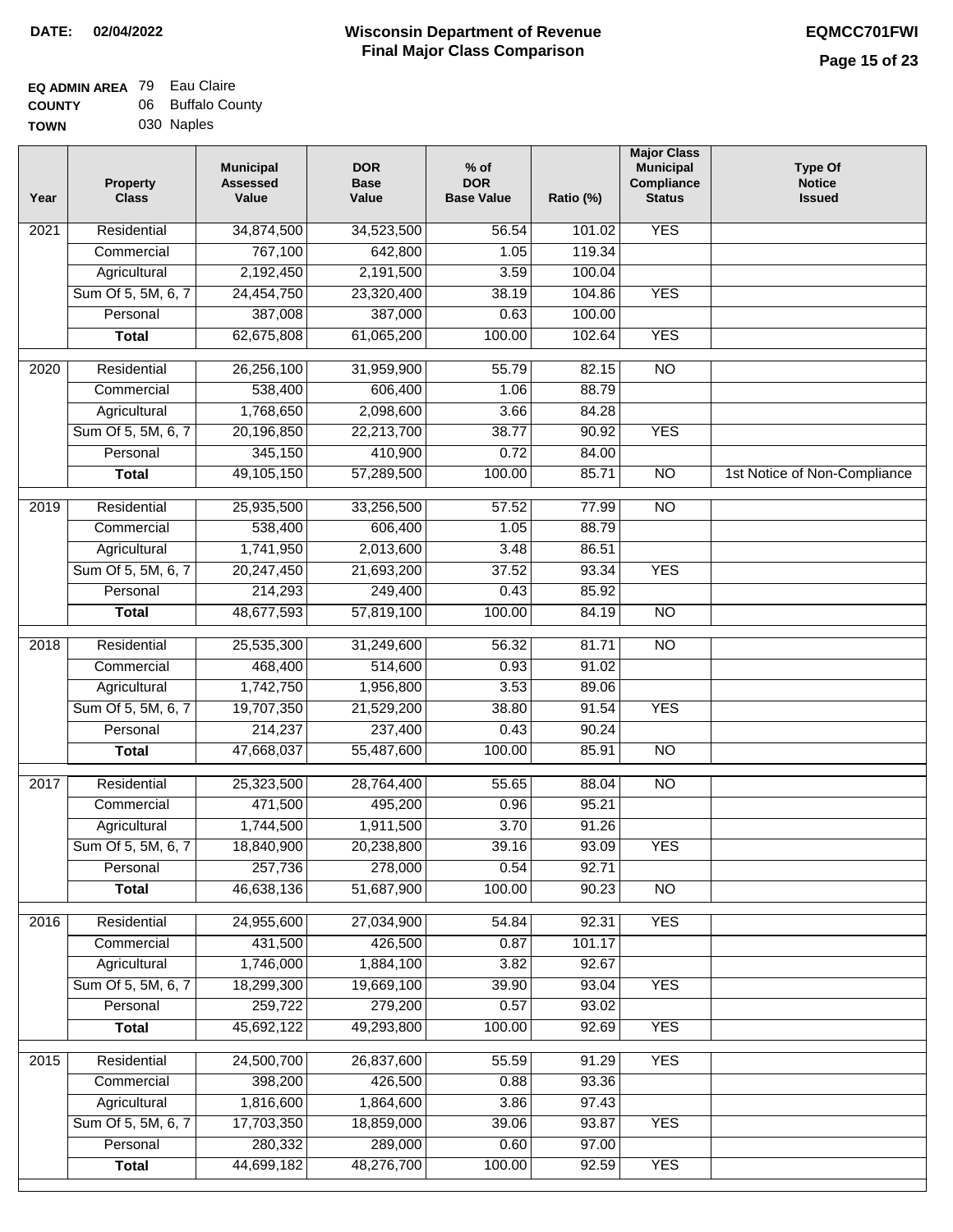| /Ν | 032 Nelson |
|----|------------|
|    |            |

| Year | <b>Property</b><br><b>Class</b> | <b>Municipal</b><br><b>Assessed</b><br>Value | <b>DOR</b><br><b>Base</b><br>Value | $%$ of<br><b>DOR</b><br><b>Base Value</b> | Ratio (%)      | <b>Major Class</b><br><b>Municipal</b><br>Compliance<br><b>Status</b> | <b>Type Of</b><br><b>Notice</b><br><b>Issued</b> |
|------|---------------------------------|----------------------------------------------|------------------------------------|-------------------------------------------|----------------|-----------------------------------------------------------------------|--------------------------------------------------|
| 2021 | Residential                     | 37,314,200                                   | 41,866,200                         | 52.02                                     | 89.13          | <b>NO</b>                                                             |                                                  |
|      | Commercial                      | 1,802,200                                    | 1,937,900                          | 2.41                                      | 93.00          |                                                                       |                                                  |
|      | Agricultural                    | 2,097,400                                    | 2,097,300                          | 2.61                                      | 100.00         |                                                                       |                                                  |
|      | Sum Of 5, 5M, 6, 7              | 34,838,950                                   | 34, 187, 900                       | 42.48                                     | 101.90         | <b>YES</b>                                                            |                                                  |
|      | Personal                        | 390,628                                      | 398,600                            | 0.50                                      | 98.00          |                                                                       |                                                  |
|      | <b>Total</b>                    | 76,443,378                                   | 80,487,900                         | 100.00                                    | 94.97          | $\overline{NO}$                                                       |                                                  |
| 2020 | Residential                     | 36,929,800                                   | 38,749,800                         | 49.68                                     | 95.30          | <b>YES</b>                                                            |                                                  |
|      | Commercial                      | 1,802,200                                    | 1,828,200                          | 2.34                                      | 98.58          |                                                                       |                                                  |
|      | Agricultural                    | 2,021,300                                    | 2,022,800                          | 2.59                                      | 99.93          |                                                                       |                                                  |
|      | Sum Of 5, 5M, 6, 7              | 35,358,850                                   | 35,248,000                         | 45.19                                     | 100.31         | <b>YES</b>                                                            |                                                  |
|      | Personal                        | 155,707                                      | 157,200                            | 0.20                                      | 99.05          |                                                                       |                                                  |
|      | <b>Total</b>                    | 76,267,857                                   | 78,006,000                         | 100.00                                    | 97.77          | <b>YES</b>                                                            |                                                  |
| 2019 | Residential                     | 32,479,850                                   | 36,674,400                         | 48.83                                     | 88.56          | $\overline{10}$                                                       |                                                  |
|      | Commercial                      | 1,425,700                                    | 1,828,200                          | 2.43                                      | 77.98          |                                                                       |                                                  |
|      | Agricultural                    | 1,734,350                                    | 1,936,200                          | 2.58                                      | 89.57          |                                                                       |                                                  |
|      | Sum Of 5, 5M, 6, 7              | 27,987,450                                   | 34,393,400                         | 45.80                                     | 81.37          | $\overline{NO}$                                                       |                                                  |
|      | Personal                        | 230,673                                      | 270,500                            | 0.36                                      | 85.28          |                                                                       |                                                  |
|      | <b>Total</b>                    | 63,858,023                                   | 75,102,700                         | 100.00                                    | 85.03          | $\overline{NO}$                                                       | 1st Notice of Non-Compliance                     |
|      | Residential                     |                                              |                                    |                                           |                | <b>YES</b>                                                            |                                                  |
| 2018 | Commercial                      | 31,517,350<br>1,425,700                      | 34,520,600<br>1,792,400            | 46.10<br>2.39                             | 91.30<br>79.54 |                                                                       |                                                  |
|      | Agricultural                    | 1,734,450                                    | 1,885,400                          | 2.52                                      | 91.99          |                                                                       |                                                  |
|      | Sum Of 5, 5M, 6, 7              | 28,483,400                                   | 36,411,200                         | 48.63                                     | 78.23          | $\overline{10}$                                                       |                                                  |
|      | Personal                        | 231,700                                      | 271,700                            | 0.36                                      | 85.28          |                                                                       |                                                  |
|      | <b>Total</b>                    | 63,392,600                                   | 74,881,300                         | 100.00                                    | 84.66          | <b>NO</b>                                                             |                                                  |
|      |                                 |                                              |                                    |                                           |                |                                                                       |                                                  |
| 2017 | Residential                     | 31,009,550                                   | 32,966,000                         | 43.53                                     | 94.07          | <b>YES</b>                                                            |                                                  |
|      | Commercial                      | 1,407,600                                    | 1,686,900                          | 2.23                                      | 83.44          |                                                                       |                                                  |
|      | Agricultural                    | 1,747,650                                    | 1,849,100                          | 2.44                                      | 94.51          |                                                                       |                                                  |
|      | Sum Of 5, 5M, 6, 7              | 30,132,050                                   | 38,920,600                         | 51.39                                     | 77.42          | <b>NO</b>                                                             |                                                  |
|      | Personal                        | 291,591                                      | 316,000                            | 0.42                                      | 92.28          |                                                                       |                                                  |
|      | <b>Total</b>                    | 64,588,441                                   | 75,738,600                         | 100.00                                    | 85.28          | <b>NO</b>                                                             |                                                  |
| 2016 | Residential                     | 30,477,650                                   | 31,207,300                         | 44.82                                     | 97.66          | <b>YES</b>                                                            |                                                  |
|      | Commercial                      | 1,392,500                                    | 1,621,800                          | 2.33                                      | 85.86          |                                                                       |                                                  |
|      | Agricultural                    | 1,745,200                                    | 1,822,000                          | 2.62                                      | 95.78          |                                                                       |                                                  |
|      | Sum Of 5, 5M, 6, 7              | 30,275,450                                   | 34,601,800                         | 49.69                                     | 87.50          | N <sub>O</sub>                                                        |                                                  |
|      | Personal                        | 365,727                                      | 381,000                            | 0.55                                      | 95.99          |                                                                       |                                                  |
|      | <b>Total</b>                    | 64,256,527                                   | 69,633,900                         | 100.00                                    | 92.28          | N <sub>O</sub>                                                        |                                                  |
| 2015 | Residential                     | 29,719,850                                   | 29,876,300                         | 44.93                                     | 99.48          | <b>YES</b>                                                            |                                                  |
|      | Commercial                      | 1,325,100                                    | 1,540,100                          | 2.32                                      | 86.04          |                                                                       |                                                  |
|      | Agricultural                    | 1,802,300                                    | 1,805,400                          | 2.72                                      | 99.83          |                                                                       |                                                  |
|      | Sum Of 5, 5M, 6, 7              | 30,604,850                                   | 32,991,500                         | 49.61                                     | 92.77          | <b>YES</b>                                                            |                                                  |
|      | Personal                        | 282,090                                      | 282,100                            | 0.42                                      | 100.00         |                                                                       |                                                  |
|      | <b>Total</b>                    | 63,734,190                                   | 66,495,400                         | 100.00                                    | 95.85          | <b>YES</b>                                                            |                                                  |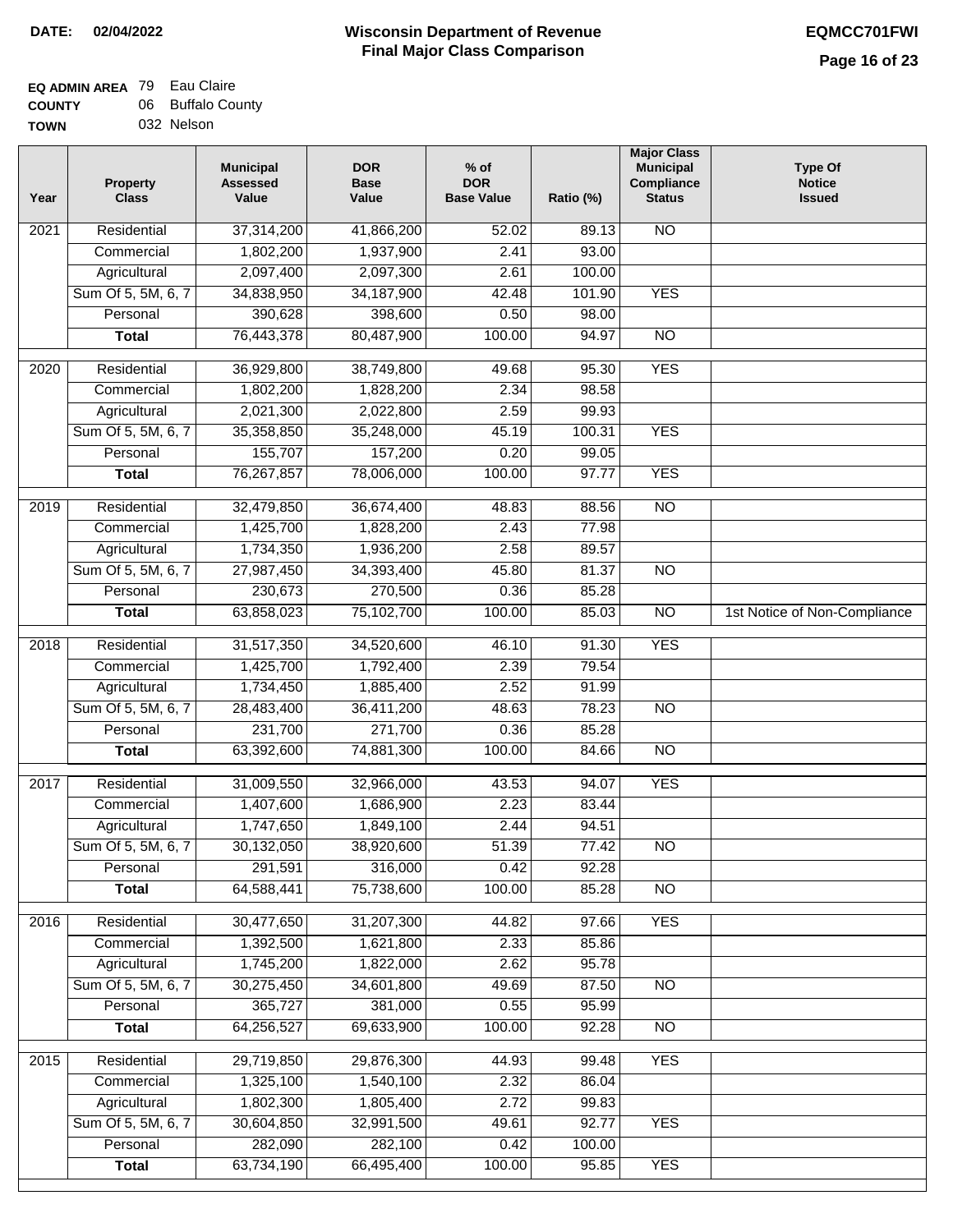# **Wisconsin Department of Revenue DATE: 02/04/2022 EQMCC701FWI Final Major Class Comparison**

| <b>EQ ADMIN AREA</b> 79 Eau Claire |                   |
|------------------------------------|-------------------|
| <b>COUNTY</b>                      | 06 Buffalo County |
|                                    |                   |

**TOWN** 034 Waumandee

| Year | <b>Property</b><br><b>Class</b> | <b>Municipal</b><br><b>Assessed</b><br>Value | <b>DOR</b><br><b>Base</b><br>Value | $%$ of<br><b>DOR</b><br><b>Base Value</b> | Ratio (%) | <b>Major Class</b><br><b>Municipal</b><br>Compliance<br><b>Status</b> | <b>Type Of</b><br><b>Notice</b><br><b>Issued</b> |
|------|---------------------------------|----------------------------------------------|------------------------------------|-------------------------------------------|-----------|-----------------------------------------------------------------------|--------------------------------------------------|
| 2021 | Residential                     | 16,794,500                                   | 21,399,800                         | 39.84                                     | 78.48     | <b>NO</b>                                                             |                                                  |
|      | Commercial                      | 2,140,700                                    | 2,669,200                          | 4.97                                      | 80.20     |                                                                       |                                                  |
|      | Agricultural                    | 1,920,500                                    | 2,232,200                          | 4.16                                      | 86.04     |                                                                       |                                                  |
|      | Sum Of 5, 5M, 6, 7              | 23,637,450                                   | 27,096,600                         | 50.44                                     | 87.23     | $\overline{NO}$                                                       |                                                  |
|      | Personal                        | 275,670                                      | 320,600                            | 0.60                                      | 85.99     |                                                                       |                                                  |
|      | <b>Total</b>                    | 44,768,820                                   | 53,718,400                         | 100.00                                    | 83.34     | $\overline{NO}$                                                       | 1st Notice of Non-Compliance                     |
| 2020 | Residential                     | 16,482,000                                   | 19,660,400                         | 38.55                                     | 83.83     | $\overline{NO}$                                                       |                                                  |
|      | Commercial                      | 2,137,700                                    | 2,514,800                          | 4.93                                      | 85.00     |                                                                       |                                                  |
|      | Agricultural                    | 1,833,400                                    | 2,148,800                          | 4.21                                      | 85.32     |                                                                       |                                                  |
|      | Sum Of 5, 5M, 6, 7              | 23,366,950                                   | 26,345,500                         | 51.66                                     | 88.69     | $\overline{NO}$                                                       |                                                  |
|      | Personal                        | 272,070                                      | 327,800                            | 0.64                                      | 83.00     |                                                                       |                                                  |
|      | <b>Total</b>                    | 44,092,120                                   | 50,997,300                         | 100.00                                    | 86.46     | $\overline{NO}$                                                       |                                                  |
| 2019 | Residential                     | 16,092,600                                   | 20,201,400                         | 39.30                                     | 79.66     | $\overline{3}$                                                        |                                                  |
|      | Commercial                      | 2,137,700                                    | 2,514,800                          | 4.89                                      | 85.00     |                                                                       |                                                  |
|      | Agricultural                    | 1,834,500                                    | 2,068,200                          | 4.02                                      | 88.70     |                                                                       |                                                  |
|      | Sum Of 5, 5M, 6, 7              | 23,408,300                                   | 26,376,200                         | 51.31                                     | 88.75     | $\overline{NO}$                                                       |                                                  |
|      | Personal                        | 208,160                                      | 242,100                            | 0.47                                      | 85.98     |                                                                       |                                                  |
|      | <b>Total</b>                    | 43,681,260                                   | 51,402,700                         | 100.00                                    | 84.98     | $\overline{NO}$                                                       |                                                  |
| 2018 | Residential                     | 16,008,500                                   | 19,146,300                         | 37.74                                     | 83.61     | $\overline{10}$                                                       |                                                  |
|      | Commercial                      | 2,436,000                                    | 2,811,800                          | 5.54                                      | 86.63     |                                                                       |                                                  |
|      | Agricultural                    | 1,834,800                                    | 2,011,200                          | 3.96                                      | 91.23     |                                                                       |                                                  |
|      | Sum Of 5, 5M, 6, 7              | 23,412,700                                   | 26,433,500                         | 52.10                                     | 88.57     | $\overline{3}$                                                        |                                                  |
|      | Personal                        | 301,330                                      | 331,100                            | 0.65                                      | 91.01     |                                                                       |                                                  |
|      | <b>Total</b>                    | 43,993,330                                   | 50,733,900                         | 100.00                                    | 86.71     | <b>NO</b>                                                             |                                                  |
| 2017 | Residential                     | 15,854,200                                   | 17,579,700                         | 36.13                                     | 90.18     | <b>YES</b>                                                            |                                                  |
|      | Commercial                      | 2,413,800                                    | 2,654,700                          | 5.46                                      | 90.93     |                                                                       |                                                  |
|      | Agricultural                    | 2,038,850                                    | 1,953,900                          | 4.02                                      | 104.35    |                                                                       |                                                  |
|      | Sum Of 5, 5M, 6, 7              | 23,751,550                                   | 25,954,900                         | 53.34                                     | 91.51     | <b>YES</b>                                                            |                                                  |
|      | Personal                        | 483,180                                      | 514,100                            | 1.06                                      | 93.99     |                                                                       |                                                  |
|      | <b>Total</b>                    | 44,541,580                                   | 48,657,300                         | 100.00                                    | 91.54     | <b>YES</b>                                                            |                                                  |
| 2016 | Residential                     | 15,405,900                                   | 16,289,800                         | 34.83                                     | 94.57     | <b>YES</b>                                                            |                                                  |
|      | Commercial                      | 2,597,400                                    | 2,577,300                          | 5.51                                      | 100.78    |                                                                       |                                                  |
|      | Agricultural                    | 2,037,750                                    | 1,927,400                          | 4.12                                      | 105.73    |                                                                       |                                                  |
|      | Sum Of 5, 5M, 6, 7              | 23,353,750                                   | 25,378,100                         | 54.25                                     | 92.02     | <b>YES</b>                                                            |                                                  |
|      | Personal                        | 579,300                                      | 603,400                            | 1.29                                      | 96.01     |                                                                       |                                                  |
|      | <b>Total</b>                    | 43,974,100                                   | 46,776,000                         | 100.00                                    | 94.01     | <b>YES</b>                                                            |                                                  |
| 2015 | Residential                     | 15,289,400                                   | 16,331,700                         | 36.38                                     | 93.62     | <b>YES</b>                                                            |                                                  |
|      | Commercial                      | 2,082,600                                    | 2,040,700                          | 4.55                                      | 102.05    |                                                                       |                                                  |
|      | Agricultural                    | 2,038,250                                    | 1,903,800                          | 4.24                                      | 107.06    |                                                                       |                                                  |
|      | Sum Of 5, 5M, 6, 7              | 23,109,650                                   | 24,080,700                         | 53.64                                     | 95.97     | <b>YES</b>                                                            |                                                  |
|      | Personal                        | 544,700                                      | 539,300                            | 1.20                                      | 101.00    |                                                                       |                                                  |
|      | <b>Total</b>                    | 43,064,600                                   | 44,896,200                         | 100.00                                    | 95.92     | <b>YES</b>                                                            |                                                  |
|      |                                 |                                              |                                    |                                           |           |                                                                       |                                                  |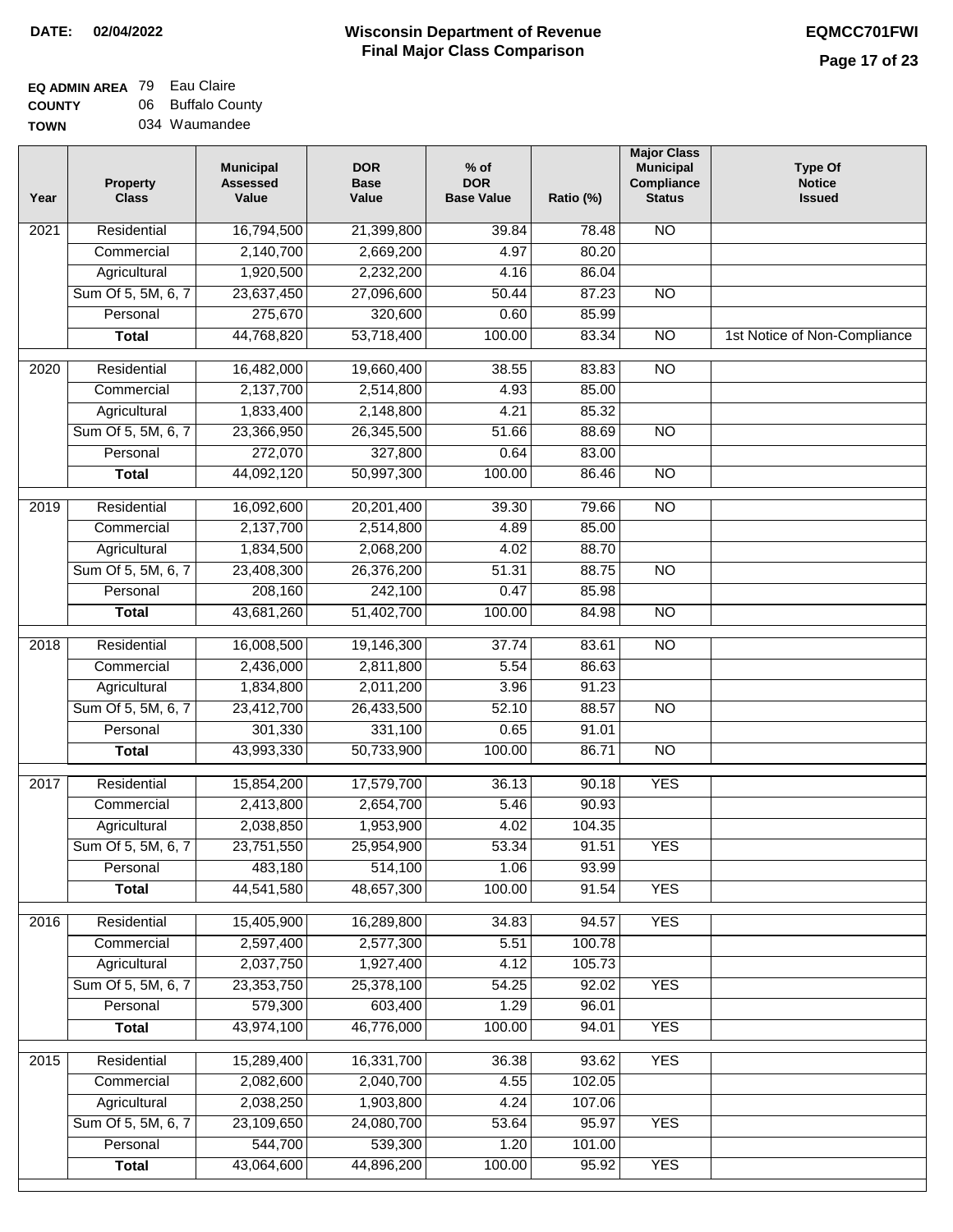#### **EQ ADMIN AREA** 79 Eau Claire **COUNTY** 06 Buffalo County

**VILLAGE** 111 Cochrane

| Year | <b>Property</b><br><b>Class</b> | <b>Municipal</b><br><b>Assessed</b><br>Value | <b>DOR</b><br><b>Base</b><br>Value | $%$ of<br><b>DOR</b><br><b>Base Value</b> | Ratio (%) | <b>Major Class</b><br><b>Municipal</b><br>Compliance<br><b>Status</b> | <b>Type Of</b><br><b>Notice</b><br><b>Issued</b> |
|------|---------------------------------|----------------------------------------------|------------------------------------|-------------------------------------------|-----------|-----------------------------------------------------------------------|--------------------------------------------------|
| 2021 | Residential                     | 16,737,000                                   | 17,318,900                         | 74.45                                     | 96.64     | <b>YES</b>                                                            |                                                  |
|      | Commercial                      | 4,658,600                                    | 5,393,500                          | 23.19                                     | 86.37     | $\overline{NO}$                                                       |                                                  |
|      | Agricultural                    | 34,000                                       | 34,900                             | 0.15                                      | 97.42     |                                                                       |                                                  |
|      | Sum Of 5, 5M, 6, 7              | 224,400                                      | 307,200                            | 1.32                                      | 73.05     |                                                                       |                                                  |
|      | Personal                        | 201,400                                      | 207,600                            | 0.89                                      | 97.01     |                                                                       |                                                  |
|      | <b>Total</b>                    | 21,855,400                                   | 23,262,100                         | 100.00                                    | 93.95     | $\overline{NO}$                                                       |                                                  |
| 2020 | Residential                     | 16,733,700                                   | 16,032,900                         | 74.11                                     | 104.37    | <b>YES</b>                                                            |                                                  |
|      | Commercial                      | 4,658,600                                    | 5,088,200                          | 23.52                                     | 91.56     | <b>YES</b>                                                            |                                                  |
|      | Agricultural                    | 32,700                                       | 33,500                             | 0.15                                      | 97.61     |                                                                       |                                                  |
|      | Sum Of 5, 5M, 6, 7              | 224,400                                      | 301,000                            | 1.39                                      | 74.55     |                                                                       |                                                  |
|      | Personal                        | 173,500                                      | 178,900                            | 0.83                                      | 96.98     |                                                                       |                                                  |
|      | <b>Total</b>                    | 21,822,900                                   | 21,634,500                         | 100.00                                    | 100.87    | <b>YES</b>                                                            |                                                  |
|      |                                 |                                              |                                    |                                           |           |                                                                       |                                                  |
| 2019 | Residential                     | 16,734,200                                   | 17,219,500                         | 76.26                                     | 97.18     | <b>YES</b>                                                            |                                                  |
|      | Commercial                      | 4,413,300                                    | 4,835,300                          | 21.41                                     | 91.27     | <b>YES</b>                                                            |                                                  |
|      | Agricultural                    | 28,700                                       | 38,700                             | 0.17                                      | 74.16     |                                                                       |                                                  |
|      | Sum Of 5, 5M, 6, 7              | 216,300                                      | 293,900                            | 1.30                                      | 73.60     |                                                                       |                                                  |
|      | Personal                        | 186,500                                      | 192,300                            | 0.85                                      | 96.98     |                                                                       |                                                  |
|      | <b>Total</b>                    | 21,579,000                                   | 22,579,700                         | 100.00                                    | 95.57     | <b>YES</b>                                                            |                                                  |
| 2018 | Residential                     | 16,722,700                                   | 16,706,400                         | 75.98                                     | 100.10    | <b>YES</b>                                                            |                                                  |
|      | Commercial                      | 4,403,200                                    | 4,730,300                          | 21.51                                     | 93.09     | <b>YES</b>                                                            |                                                  |
|      | Agricultural                    | 28,700                                       | 37,600                             | 0.17                                      | 76.33     |                                                                       |                                                  |
|      | Sum Of 5, 5M, 6, 7              | 225,400                                      | 316,600                            | 1.44                                      | 71.19     |                                                                       |                                                  |
|      | Personal                        | 196,300                                      | 196,300                            | 0.89                                      | 100.00    |                                                                       |                                                  |
|      | <b>Total</b>                    | 21,576,300                                   | 21,987,200                         | 100.00                                    | 98.13     | <b>YES</b>                                                            |                                                  |
| 2017 | Residential                     | 16,733,900                                   | 16,219,000                         | 77.26                                     | 103.17    | <b>YES</b>                                                            |                                                  |
|      | Commercial                      | 4,132,800                                    | 4,247,500                          | 20.23                                     | 97.30     | <b>YES</b>                                                            |                                                  |
|      | Agricultural                    | 28,900                                       | 36,900                             | 0.18                                      | 78.32     |                                                                       |                                                  |
|      | Sum Of 5, 5M, 6, 7              | 225,400                                      | 312,600                            | 1.49                                      | 72.10     |                                                                       |                                                  |
|      | Personal                        | 185,400                                      | 176,500                            | 0.84                                      | 105.04    |                                                                       |                                                  |
|      | <b>Total</b>                    | 21,306,400                                   | 20,992,500                         | 100.00                                    | 101.50    | <b>YES</b>                                                            |                                                  |
| 2016 | Residential                     | 16,796,300                                   | 15,358,200                         | 76.97                                     | 109.36    | <b>YES</b>                                                            |                                                  |
|      | Commercial                      | 4,118,600                                    | 4,110,700                          | 20.60                                     | 100.19    | <b>YES</b>                                                            |                                                  |
|      | Agricultural                    | 28,900                                       | 36,400                             | 0.18                                      | 79.40     |                                                                       |                                                  |
|      | Sum Of 5, 5M, 6, 7              | 223,600                                      | 306,000                            | 1.53                                      | 73.07     |                                                                       |                                                  |
|      | Personal                        | 148,400                                      | 141,300                            | 0.71                                      | 105.02    |                                                                       |                                                  |
|      | <b>Total</b>                    | 21,315,800                                   | 19,952,600                         | 100.00                                    | 106.83    | <b>YES</b>                                                            |                                                  |
|      |                                 |                                              |                                    |                                           |           |                                                                       |                                                  |
| 2015 | Residential                     | 16,939,400                                   | 15,599,800                         | 77.28                                     | 108.59    | <b>YES</b>                                                            |                                                  |
|      | Commercial                      | 4,114,100                                    | 4,106,400                          | 20.34                                     | 100.19    | <b>YES</b>                                                            |                                                  |
|      | Agricultural                    | 28,900                                       | 36,000                             | 0.18                                      | 80.28     |                                                                       |                                                  |
|      | Sum Of 5, 5M, 6, 7              | 223,600                                      | 294,400                            | 1.46                                      | 75.95     |                                                                       |                                                  |
|      | Personal                        | 165,600                                      | 150,500                            | 0.75                                      | 110.03    |                                                                       |                                                  |
|      | <b>Total</b>                    | 21,471,600                                   | 20, 187, 100                       | 100.00                                    | 106.36    | <b>YES</b>                                                            |                                                  |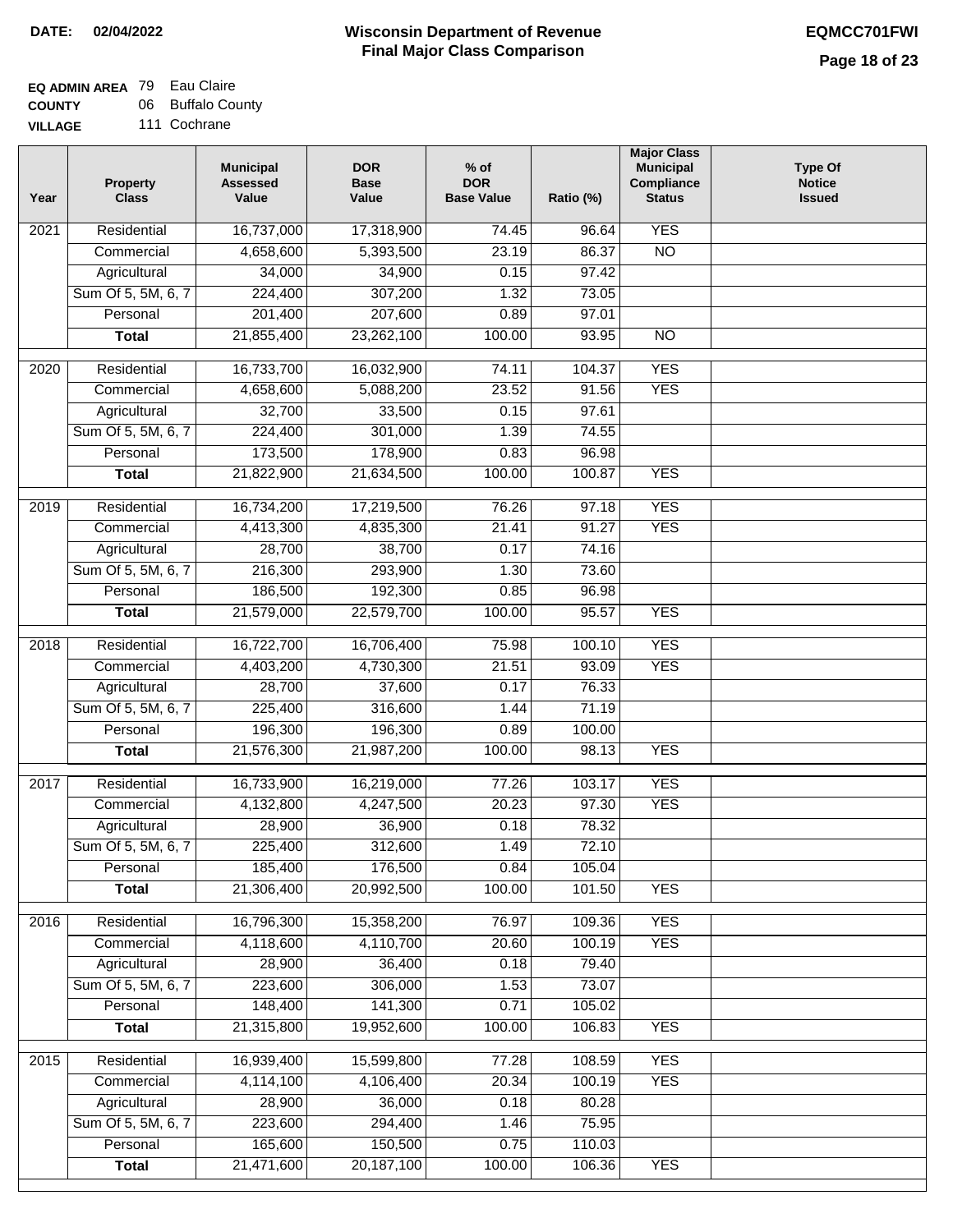# **EQ ADMIN AREA** 79 Eau Claire **COUNTY** 06 Buffalo County

**VILLAGE** 154 Nelson

| Year | <b>Property</b><br><b>Class</b> | <b>Municipal</b><br><b>Assessed</b><br>Value | <b>DOR</b><br><b>Base</b><br>Value | $%$ of<br><b>DOR</b><br><b>Base Value</b> | Ratio (%)        | <b>Major Class</b><br><b>Municipal</b><br>Compliance<br><b>Status</b> | <b>Type Of</b><br><b>Notice</b><br><b>Issued</b> |
|------|---------------------------------|----------------------------------------------|------------------------------------|-------------------------------------------|------------------|-----------------------------------------------------------------------|--------------------------------------------------|
| 2021 | Residential                     | 14,627,500                                   | 15,554,400                         | 74.60                                     | 94.04            | <b>YES</b>                                                            |                                                  |
|      | Commercial                      | 3,931,500                                    | 4,534,200                          | 21.75                                     | 86.71            | $\overline{NO}$                                                       |                                                  |
|      | Agricultural                    | 45,700                                       | 46,300                             | 0.22                                      | 98.70            |                                                                       |                                                  |
|      | Sum Of 5, 5M, 6, 7              | 480,600                                      | 583,000                            | 2.80                                      | 82.44            |                                                                       |                                                  |
|      | Personal                        | 128,700                                      | 131,300                            | 0.63                                      | 98.02            |                                                                       |                                                  |
|      | <b>Total</b>                    | 19,214,000                                   | 20,849,200                         | 100.00                                    | 92.16            | $\overline{NO}$                                                       |                                                  |
| 2020 | Residential                     | 14,614,200                                   | 15,386,900                         | 75.22                                     | 94.98            | <b>YES</b>                                                            |                                                  |
|      | Commercial                      | 3,931,500                                    | 4,277,500                          | 20.91                                     | 91.91            | <b>YES</b>                                                            |                                                  |
|      | Agricultural                    | 48,100                                       | 48,900                             | 0.24                                      | 98.36            |                                                                       |                                                  |
|      | Sum Of 5, 5M, 6, 7              | 480,600                                      | 572,000                            | 2.80                                      | 84.02            |                                                                       |                                                  |
|      | Personal                        | 167,100                                      | 170,500                            | 0.83                                      | 98.01            |                                                                       |                                                  |
|      | <b>Total</b>                    | 19,241,500                                   | 20,455,800                         | 100.00                                    | 94.06            | <b>YES</b>                                                            |                                                  |
| 2019 | Residential                     | 14,534,500                                   | 13,915,500                         | 73.35                                     | 104.45           | <b>YES</b>                                                            |                                                  |
|      | Commercial                      | 3,931,500                                    | 4,277,500                          | 22.55                                     | 91.91            | <b>YES</b>                                                            |                                                  |
|      | Agricultural                    | 46,200                                       | 47,400                             | 0.25                                      | 97.47            |                                                                       |                                                  |
|      | Sum Of 5, 5M, 6, 7              | 489,100                                      | 548,400                            | 2.89                                      | 89.19            |                                                                       |                                                  |
|      | Personal                        | 178,500                                      | 182,200                            | 0.96                                      | 97.97            |                                                                       |                                                  |
|      | <b>Total</b>                    | 19,179,800                                   | 18,971,000                         | 100.00                                    | 101.10           | <b>YES</b>                                                            |                                                  |
| 2018 | Residential                     | 14,528,200                                   | 14,488,300                         | 74.24                                     | 100.28           | <b>YES</b>                                                            |                                                  |
|      | Commercial                      | 3,921,600                                    | 4,183,700                          | 21.44                                     | 93.74            | <b>YES</b>                                                            |                                                  |
|      | Agricultural                    | 47,500                                       | 47,300                             | 0.24                                      | 100.42           |                                                                       |                                                  |
|      | Sum Of 5, 5M, 6, 7              | 507,500                                      | 578,500                            | 2.96                                      | 87.73            |                                                                       |                                                  |
|      | Personal                        | 229,400                                      | 218,500                            | 1.12                                      | 104.99           |                                                                       |                                                  |
|      | <b>Total</b>                    | 19,234,200                                   | 19,516,300                         | 100.00                                    | 98.55            | <b>YES</b>                                                            |                                                  |
| 2017 | Residential                     | 14,540,700                                   | 14,078,800                         | 74.23                                     | 103.28           | <b>YES</b>                                                            |                                                  |
|      | Commercial                      | 3,921,600                                    | 3,984,500                          | 21.01                                     | 98.42            | <b>YES</b>                                                            |                                                  |
|      | Agricultural                    | 46,500                                       | 46,100                             | 0.24                                      | 100.87           |                                                                       |                                                  |
|      | Sum Of 5, 5M, 6, 7              | 554,200                                      | 598,300                            | 3.15                                      | 92.63            |                                                                       |                                                  |
|      | Personal                        | 272,800                                      | 259,800                            | 1.37                                      | 105.00           |                                                                       |                                                  |
|      | <b>Total</b>                    | 19,335,800                                   | 18,967,500                         | 100.00                                    | 101.94           | <b>YES</b>                                                            |                                                  |
| 2016 | Residential                     | 14,446,200                                   | 13,850,600                         | 74.68                                     | 104.30           | <b>YES</b>                                                            |                                                  |
|      | Commercial                      | 3,869,900                                    | 3,820,600                          | 20.60                                     | 101.29           | <b>YES</b>                                                            |                                                  |
|      | Agricultural                    | 45,900                                       | 45,500                             | 0.25                                      | 100.88           |                                                                       |                                                  |
|      | Sum Of 5, 5M, 6, 7              | 560,600                                      | 576,000                            | 3.11                                      | 97.33            |                                                                       |                                                  |
|      | Personal                        | 266,800                                      | 254,100                            | 1.37                                      | 105.00           |                                                                       |                                                  |
|      | <b>Total</b>                    | 19,189,400                                   | 18,546,800                         | 100.00                                    | 103.46           | <b>YES</b>                                                            |                                                  |
|      |                                 |                                              |                                    |                                           |                  |                                                                       |                                                  |
| 2015 | Residential                     | 14,214,800                                   | 13,356,100                         | 74.17                                     | 106.43           | <b>YES</b>                                                            |                                                  |
|      | Commercial                      | 3,807,400                                    | 3,761,100                          | 20.89                                     | 101.23           | <b>YES</b>                                                            |                                                  |
|      | Agricultural                    | 45,300                                       | 45,000                             | 0.25                                      | 100.67           |                                                                       |                                                  |
|      | Sum Of 5, 5M, 6, 7              | 561,200                                      | 560,900                            | 3.11                                      | 100.05           |                                                                       |                                                  |
|      | Personal<br><b>Total</b>        | 283,900<br>18,912,600                        | 283,900<br>18,007,000              | 1.58<br>100.00                            | 100.00<br>105.03 | <b>YES</b>                                                            |                                                  |
|      |                                 |                                              |                                    |                                           |                  |                                                                       |                                                  |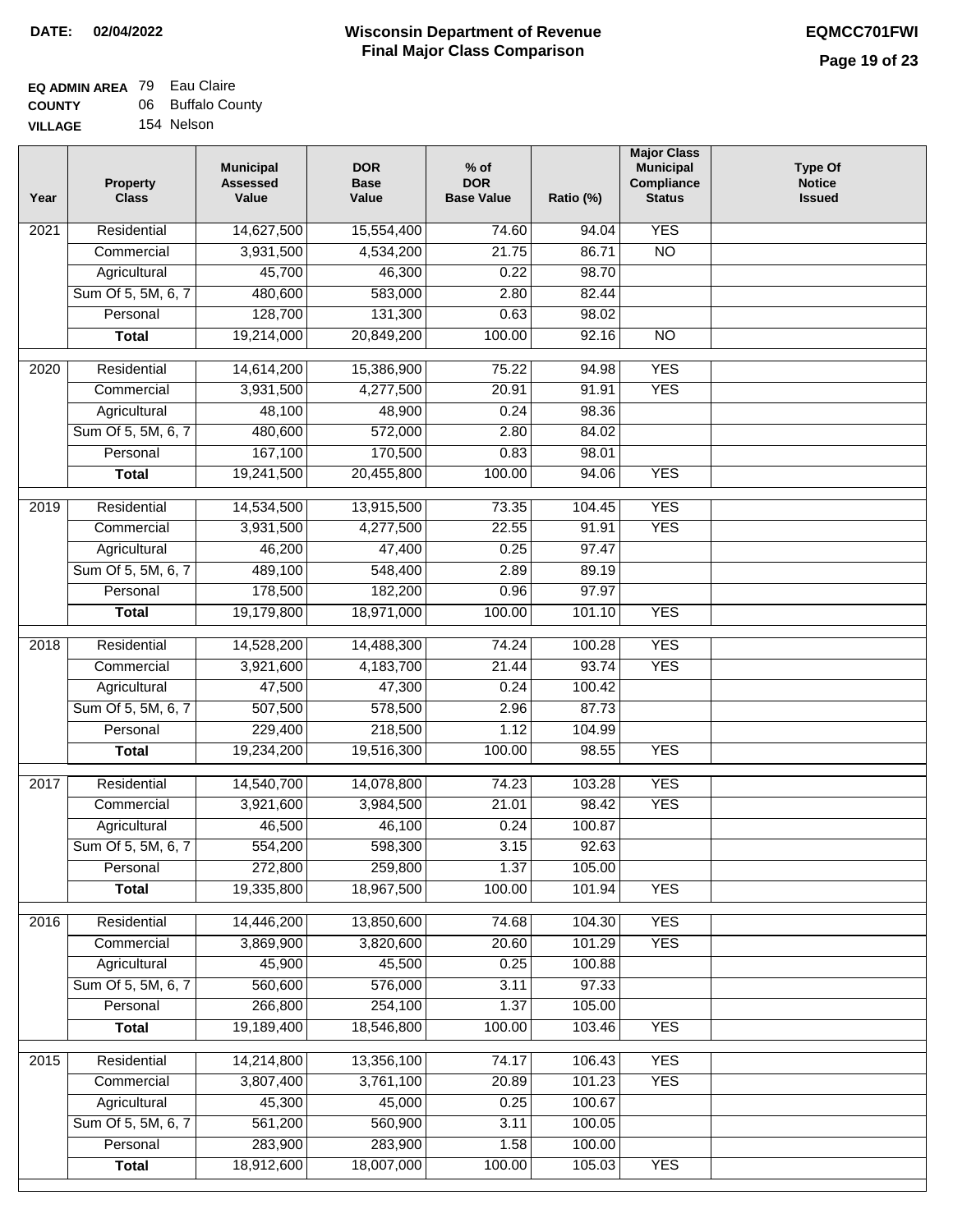| - - - - - - - |          |
|---------------|----------|
| <b>CITY</b>   | 201 Alma |

| Year | <b>Property</b><br><b>Class</b> | <b>Municipal</b><br><b>Assessed</b><br>Value | <b>DOR</b><br><b>Base</b><br>Value | $%$ of<br><b>DOR</b><br><b>Base Value</b> | Ratio (%) | <b>Major Class</b><br><b>Municipal</b><br>Compliance<br><b>Status</b> | <b>Type Of</b><br><b>Notice</b><br><b>Issued</b> |
|------|---------------------------------|----------------------------------------------|------------------------------------|-------------------------------------------|-----------|-----------------------------------------------------------------------|--------------------------------------------------|
| 2021 | Residential                     | 37,594,700                                   | 46,778,300                         | 72.84                                     | 80.37     | $\overline{NO}$                                                       |                                                  |
|      | Commercial                      | 11,944,200                                   | 13,551,700                         | 21.10                                     | 88.14     | $\overline{NO}$                                                       |                                                  |
|      | Agricultural                    | 80,500                                       | 89,900                             | 0.14                                      | 89.54     |                                                                       |                                                  |
|      | Sum Of 5, 5M, 6, 7              | 2,681,100                                    | 3,076,500                          | 4.79                                      | 87.15     |                                                                       |                                                  |
|      | Personal                        | 645,200                                      | 725,000                            | 1.13                                      | 88.99     |                                                                       |                                                  |
|      | <b>Total</b>                    | 52,945,700                                   | 64,221,400                         | 100.00                                    | 82.44     | $\overline{NO}$                                                       |                                                  |
| 2020 | Residential                     | 37,391,800                                   | 41,937,400                         | 71.58                                     | 89.16     | $\overline{3}$                                                        |                                                  |
|      | Commercial                      | 11,939,300                                   | 12,779,600                         | 21.81                                     | 93.42     | <b>YES</b>                                                            |                                                  |
|      | Agricultural                    | 78,700                                       | 86,600                             | 0.15                                      | 90.88     |                                                                       |                                                  |
|      | Sum Of 5, 5M, 6, 7              | 2,681,900                                    | 2,969,500                          | 5.07                                      | 90.31     |                                                                       |                                                  |
|      | Personal                        | 731,300                                      | 812,500                            | 1.39                                      | 90.01     |                                                                       |                                                  |
|      | <b>Total</b>                    | 52,823,000                                   | 58,585,600                         | 100.00                                    | 90.16     | $\overline{NO}$                                                       |                                                  |
|      |                                 |                                              |                                    |                                           |           |                                                                       |                                                  |
| 2019 | Residential                     | 37,276,920                                   | 40,589,800                         | 70.96                                     | 91.84     | <b>YES</b>                                                            |                                                  |
|      | Commercial                      | 11,885,900                                   | 12,720,300                         | 22.24                                     | 93.44     | <b>YES</b>                                                            |                                                  |
|      | Agricultural                    | 77,650                                       | 83,000                             | 0.15                                      | 93.55     |                                                                       |                                                  |
|      | Sum Of 5, 5M, 6, 7              | 2,682,100                                    | 2,935,800                          | 5.13                                      | 91.36     |                                                                       |                                                  |
|      | Personal                        | 828,300                                      | 871,900                            | 1.52                                      | 95.00     |                                                                       |                                                  |
|      | <b>Total</b>                    | 52,750,870                                   | 57,200,800                         | 100.00                                    | 92.22     | <b>YES</b>                                                            |                                                  |
| 2018 | Residential                     | 37,216,900                                   | 38,546,200                         | 69.51                                     | 96.55     | <b>YES</b>                                                            |                                                  |
|      | Commercial                      | 11,830,700                                   | 12,413,900                         | 22.38                                     | 95.30     | <b>YES</b>                                                            |                                                  |
|      | Agricultural                    | 76,550                                       | 79,700                             | 0.14                                      | 96.05     |                                                                       |                                                  |
|      | Sum Of 5, 5M, 6, 7              | 3,167,800                                    | 3,409,600                          | 6.15                                      | 92.91     |                                                                       |                                                  |
|      | Personal                        | 967,200                                      | 1,007,600                          | 1.82                                      | 95.99     |                                                                       |                                                  |
|      | <b>Total</b>                    | 53,259,150                                   | 55,457,000                         | 100.00                                    | 96.04     | <b>YES</b>                                                            |                                                  |
| 2017 | Residential                     | 37,069,600                                   | 38,396,300                         | 69.02                                     | 96.54     | <b>YES</b>                                                            |                                                  |
|      | Commercial                      | 11,641,100                                   | 11,634,700                         | 20.91                                     | 100.06    | <b>YES</b>                                                            |                                                  |
|      | Agricultural                    | 76,750                                       | 78,000                             | 0.14                                      | 98.40     |                                                                       |                                                  |
|      | Sum Of 5, 5M, 6, 7              | 3,290,800                                    | 3,476,200                          | 6.25                                      | 94.67     |                                                                       |                                                  |
|      | Personal                        | 2,043,400                                    | 2,043,400                          | 3.67                                      | 100.00    |                                                                       |                                                  |
|      | <b>Total</b>                    | 54,121,650                                   | 55,628,600                         | 100.00                                    | 97.29     | <b>YES</b>                                                            |                                                  |
|      |                                 |                                              |                                    |                                           |           |                                                                       |                                                  |
| 2016 | Residential                     | 36,396,500                                   | 36,285,400                         | 69.30                                     | 100.31    | <b>YES</b>                                                            |                                                  |
|      | Commercial                      | 11,343,500                                   | 11,006,900                         | 21.02                                     | 103.06    | <b>YES</b>                                                            |                                                  |
|      | Agricultural                    | 78,200                                       | 77,300                             | 0.15                                      | 101.16    |                                                                       |                                                  |
|      | Sum Of 5, 5M, 6, 7              | 3,536,300                                    | 3,613,600                          | 6.90                                      | 97.86     |                                                                       |                                                  |
|      | Personal                        | 1,380,100                                    | 1,380,100                          | 2.64                                      | 100.00    |                                                                       |                                                  |
|      | <b>Total</b>                    | 52,734,600                                   | 52,363,300                         | 100.00                                    | 100.71    | <b>YES</b>                                                            |                                                  |
| 2015 | Residential                     | 38,399,800                                   | 37,605,800                         | 70.27                                     | 102.11    | <b>YES</b>                                                            |                                                  |
|      | Commercial                      | 11,621,400                                   | 11,034,500                         | 20.62                                     | 105.32    | <b>YES</b>                                                            |                                                  |
|      | Agricultural                    | 79,250                                       | 76,100                             | 0.14                                      | 104.14    |                                                                       |                                                  |
|      | Sum Of 5, 5M, 6, 7              | 2,571,500                                    | 3,351,300                          | 6.26                                      | 76.73     | <b>NO</b>                                                             |                                                  |
|      | Personal                        | 1,447,100                                    | 1,447,100                          | 2.70                                      | 100.00    |                                                                       |                                                  |
|      | <b>Total</b>                    | 54,119,050                                   | 53,514,800                         | 100.00                                    | 101.13    | N <sub>O</sub>                                                        |                                                  |
|      |                                 |                                              |                                    |                                           |           |                                                                       |                                                  |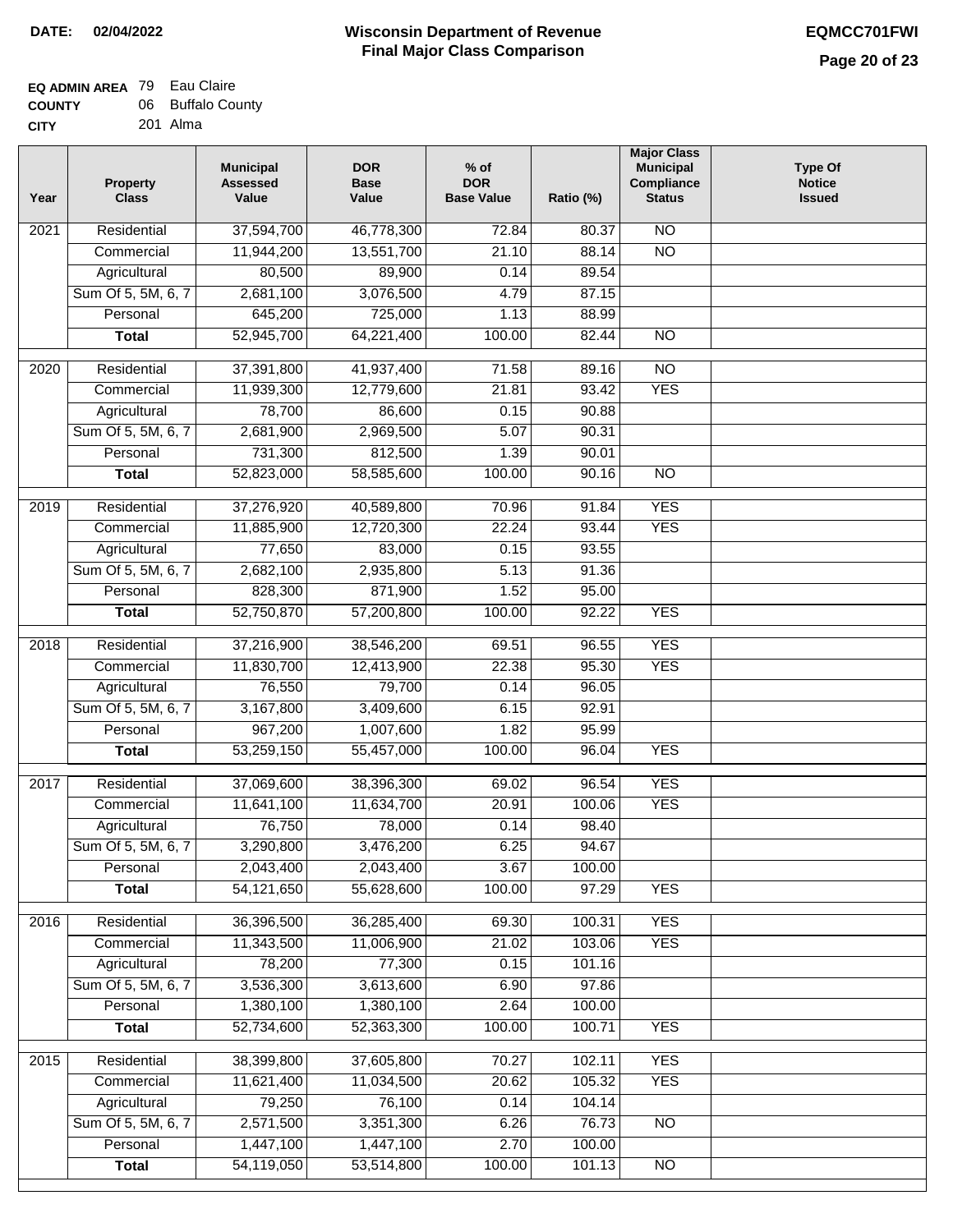| 206 Buffalo City |  |
|------------------|--|
|                  |  |

| Year | <b>Property</b><br><b>Class</b> | <b>Municipal</b><br><b>Assessed</b><br>Value | <b>DOR</b><br><b>Base</b><br>Value | % of<br><b>DOR</b><br><b>Base Value</b> | Ratio (%) | <b>Major Class</b><br><b>Municipal</b><br>Compliance<br><b>Status</b> | <b>Type Of</b><br><b>Notice</b><br><b>Issued</b> |
|------|---------------------------------|----------------------------------------------|------------------------------------|-----------------------------------------|-----------|-----------------------------------------------------------------------|--------------------------------------------------|
| 2021 | Residential                     | 67,841,800                                   | 86,230,600                         | 96.16                                   | 78.67     | N <sub>O</sub>                                                        |                                                  |
|      | Commercial                      | 2,388,100                                    | 2,820,000                          | 3.14                                    | 84.68     |                                                                       |                                                  |
|      | Agricultural                    | 73,000                                       | 67,800                             | 0.08                                    | 107.67    |                                                                       |                                                  |
|      | Sum Of 5, 5M, 6, 7              | 541,800                                      | 506,500                            | 0.56                                    | 106.97    |                                                                       |                                                  |
|      | Personal                        | 40,800                                       | 45,400                             | 0.05                                    | 89.87     |                                                                       |                                                  |
|      | <b>Total</b>                    | 70,885,500                                   | 89,670,300                         | 100.00                                  | 79.05     | $\overline{NO}$                                                       |                                                  |
| 2020 | Residential                     | 67,158,000                                   | 77,696,000                         | 96.07                                   | 86.44     | $\overline{NO}$                                                       |                                                  |
|      | Commercial                      | 2,348,100                                    | 2,618,500                          | 3.24                                    | 89.67     |                                                                       |                                                  |
|      | Agricultural                    | 72,800                                       | 65,400                             | 0.08                                    | 111.31    |                                                                       |                                                  |
|      | Sum Of 5, 5M, 6, 7              | 514,200                                      | 464,400                            | 0.57                                    | 110.72    |                                                                       |                                                  |
|      | Personal                        | 25,900                                       | 25,900                             | 0.03                                    | 100.00    |                                                                       |                                                  |
|      | <b>Total</b>                    | 70,119,000                                   | 80,870,200                         | 100.00                                  | 86.71     | $\overline{NO}$                                                       |                                                  |
| 2019 | Residential                     | 67,103,300                                   | 74,667,900                         | 95.92                                   | 89.87     | $\overline{NO}$                                                       |                                                  |
|      | Commercial                      | 2,331,400                                    | 2,601,800                          | 3.34                                    | 89.61     |                                                                       |                                                  |
|      | Agricultural                    | 73,600                                       | 67,900                             | 0.09                                    | 108.39    |                                                                       |                                                  |
|      | Sum Of 5, 5M, 6, 7              | 491,000                                      | 441,400                            | 0.57                                    | 111.24    |                                                                       |                                                  |
|      | Personal                        | 59,900                                       | 65,100                             | 0.08                                    | 92.01     |                                                                       |                                                  |
|      | <b>Total</b>                    | 70,059,200                                   | 77,844,100                         | 100.00                                  | 90.00     | $\overline{NO}$                                                       |                                                  |
| 2018 | Residential                     | 66,503,500                                   | 71,860,200                         | 95.96                                   | 92.55     | <b>YES</b>                                                            |                                                  |
|      | Commercial                      | 2,206,900                                    | 2,432,100                          | 3.25                                    | 90.74     |                                                                       |                                                  |
|      | Agricultural                    | 73,300                                       | 54,700                             | 0.07                                    | 134.00    |                                                                       |                                                  |
|      | Sum Of 5, 5M, 6, 7              | 491,000                                      | 456,200                            | 0.61                                    | 107.63    |                                                                       |                                                  |
|      | Personal                        | 72,300                                       | 78,600                             | 0.10                                    | 91.98     |                                                                       |                                                  |
|      | <b>Total</b>                    | 69,347,000                                   | 74,881,800                         | 100.00                                  | 92.61     | <b>YES</b>                                                            |                                                  |
| 2017 | Residential                     |                                              |                                    |                                         | 91.63     | <b>YES</b>                                                            |                                                  |
|      | Commercial                      | 65,805,700                                   | 71,819,900<br>2,315,000            | 96.07<br>3.10                           | 96.48     |                                                                       |                                                  |
|      | Agricultural                    | 2,233,400<br>73,300                          | 53,100                             | 0.07                                    | 138.04    |                                                                       |                                                  |
|      | Sum Of 5, 5M, 6, 7              | 491,000                                      | 456,200                            | 0.61                                    | 107.63    |                                                                       |                                                  |
|      | Personal                        | 112,900                                      | 112,900                            | 0.15                                    | 100.00    |                                                                       |                                                  |
|      | <b>Total</b>                    | 68,716,300                                   | 74,757,100                         | 100.00                                  | 91.92     | <b>YES</b>                                                            |                                                  |
|      |                                 |                                              |                                    |                                         |           |                                                                       |                                                  |
| 2016 | Residential                     | 65,495,700                                   | 70,805,900                         | 96.38                                   | 92.50     | <b>YES</b>                                                            |                                                  |
|      | Commercial                      | 2,176,100                                    | 2,191,900                          | 2.98                                    | 99.28     |                                                                       |                                                  |
|      | Agricultural                    | 73,300                                       | 52,400                             | 0.07                                    | 139.89    |                                                                       |                                                  |
|      | Sum Of 5, 5M, 6, 7              | 344,200                                      | 307,400                            | 0.42                                    | 111.97    |                                                                       |                                                  |
|      | Personal                        | 106,000                                      | 110,400                            | 0.15                                    | 96.01     |                                                                       |                                                  |
|      | <b>Total</b>                    | 68,195,300                                   | 73,468,000                         | 100.00                                  | 92.82     | <b>YES</b>                                                            |                                                  |
| 2015 | Residential                     | 64,593,700                                   | 68,685,300                         | 96.34                                   | 94.04     | <b>YES</b>                                                            |                                                  |
|      | Commercial                      | 2,176,100                                    | 2,191,900                          | 3.07                                    | 99.28     |                                                                       |                                                  |
|      | Agricultural                    | 73,300                                       | 51,900                             | 0.07                                    | 141.23    |                                                                       |                                                  |
|      | Sum Of 5, 5M, 6, 7              | 290,400                                      | 248,100                            | 0.35                                    | 117.05    |                                                                       |                                                  |
|      | Personal                        | 118,400                                      | 118,400                            | 0.17                                    | 100.00    |                                                                       |                                                  |
|      | <b>Total</b>                    | 67,251,900                                   | 71,295,600                         | 100.00                                  | 94.33     | <b>YES</b>                                                            |                                                  |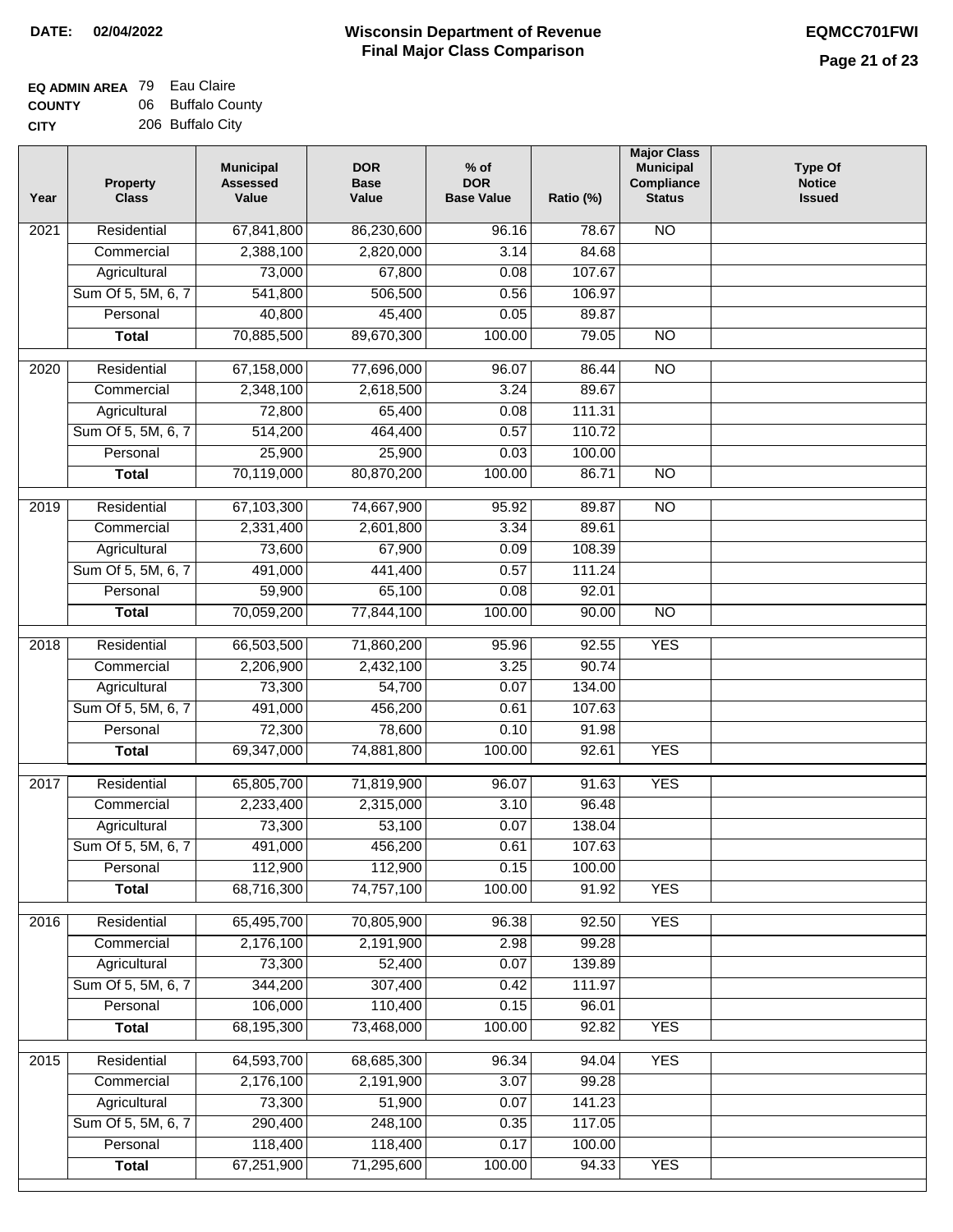## **EQ ADMIN AREA** 79 Eau Claire **COUNTY** 06 Buffalo County

**CITY** 226 Fountain City

| Year | <b>Property</b><br><b>Class</b> | <b>Municipal</b><br><b>Assessed</b><br>Value | <b>DOR</b><br><b>Base</b><br>Value | % of<br><b>DOR</b><br><b>Base Value</b> | Ratio (%) | <b>Major Class</b><br><b>Municipal</b><br>Compliance<br><b>Status</b> | <b>Type Of</b><br><b>Notice</b><br><b>Issued</b> |
|------|---------------------------------|----------------------------------------------|------------------------------------|-----------------------------------------|-----------|-----------------------------------------------------------------------|--------------------------------------------------|
| 2021 | Residential                     | 43,245,900                                   | 49, 151, 200                       | 77.91                                   | 87.99     | <b>NO</b>                                                             |                                                  |
|      | Commercial                      | 8,454,400                                    | 10,125,800                         | 16.05                                   | 83.49     | $\overline{NO}$                                                       |                                                  |
|      | Agricultural                    | 78,800                                       | 88,400                             | 0.14                                    | 89.14     |                                                                       |                                                  |
|      | Sum Of 5, 5M, 6, 7              | 1,673,100                                    | 3,324,900                          | 5.27                                    | 50.32     |                                                                       |                                                  |
|      | Personal                        | 355,600                                      | 395,100                            | 0.63                                    | 90.00     |                                                                       |                                                  |
|      | <b>Total</b>                    | 53,807,800                                   | 63,085,400                         | 100.00                                  | 85.29     | $\overline{NO}$                                                       |                                                  |
| 2020 | Residential                     | 42,822,900                                   | 45,116,300                         | 77.22                                   | 94.92     | <b>YES</b>                                                            |                                                  |
|      | Commercial                      | 8,424,400                                    | 9,521,200                          | 16.30                                   | 88.48     | $\overline{NO}$                                                       |                                                  |
|      | Agricultural                    | 78,800                                       | 81,300                             | 0.14                                    | 96.92     |                                                                       |                                                  |
|      | Sum Of 5, 5M, 6, 7              | 1,696,900                                    | 3,343,800                          | 5.72                                    | 50.75     |                                                                       |                                                  |
|      | Personal                        | 364,900                                      | 364,900                            | 0.62                                    | 100.00    |                                                                       |                                                  |
|      | <b>Total</b>                    | 53,387,900                                   | 58,427,500                         | 100.00                                  | 91.37     | $\overline{NO}$                                                       |                                                  |
| 2019 | Residential                     | 42,397,100                                   | 42,160,900                         | 75.84                                   | 100.56    | <b>YES</b>                                                            |                                                  |
|      | Commercial                      | 8,398,900                                    | 9,504,000                          | 17.10                                   | 88.37     | $\overline{NO}$                                                       |                                                  |
|      | Agricultural                    | 78,800                                       | 77,900                             | 0.14                                    | 101.16    |                                                                       |                                                  |
|      | Sum Of 5, 5M, 6, 7              | 1,819,700                                    | 3,455,800                          | 6.22                                    | 52.66     |                                                                       |                                                  |
|      | Personal                        | 394,500                                      | 394,500                            | 0.71                                    | 100.00    |                                                                       |                                                  |
|      | <b>Total</b>                    | 53,089,000                                   | 55,593,100                         | 100.00                                  | 95.50     | $\overline{NO}$                                                       |                                                  |
|      |                                 |                                              |                                    |                                         |           |                                                                       |                                                  |
| 2018 | Residential                     | 41,865,600                                   | 42,479,000                         | 76.14                                   | 98.56     | <b>YES</b>                                                            |                                                  |
|      | Commercial                      | 8,389,300                                    | 9,308,200                          | 16.68                                   | 90.13     | <b>YES</b>                                                            |                                                  |
|      | Agricultural                    | 78,800                                       | 75,900                             | 0.14                                    | 103.82    |                                                                       |                                                  |
|      | Sum Of 5, 5M, 6, 7              | 1,819,700                                    | 3,499,400                          | 6.27                                    | 52.00     |                                                                       |                                                  |
|      | Personal                        | 428,200                                      | 428,200                            | 0.77                                    | 100.00    |                                                                       |                                                  |
|      | <b>Total</b>                    | 52,581,600                                   | 55,790,700                         | 100.00                                  | 94.25     | <b>YES</b>                                                            |                                                  |
| 2017 | Residential                     | 41,927,000                                   | 41,248,500                         | 76.30                                   | 101.64    | <b>YES</b>                                                            |                                                  |
|      | Commercial                      | 8,389,300                                    | 9,216,000                          | 17.05                                   | 91.03     | <b>YES</b>                                                            |                                                  |
|      | Agricultural                    | 78,800                                       | 73,800                             | 0.14                                    | 106.78    |                                                                       |                                                  |
|      | Sum Of 5, 5M, 6, 7              | 1,831,400                                    | 2,931,300                          | 5.42                                    | 62.48     |                                                                       |                                                  |
|      | Personal                        | 589,200                                      | 589,200                            | 1.09                                    | 100.00    |                                                                       |                                                  |
|      | <b>Total</b>                    | 52,815,700                                   | 54,058,800                         | 100.00                                  | 97.70     | <b>YES</b>                                                            |                                                  |
| 2016 | Residential                     | 41,385,000                                   | 39,610,200                         | 76.41                                   | 104.48    | <b>YES</b>                                                            |                                                  |
|      | Commercial                      | 8,364,500                                    | 8,923,500                          | 17.21                                   | 93.74     | <b>YES</b>                                                            |                                                  |
|      | Agricultural                    | 79,100                                       | 72,900                             | 0.14                                    | 108.50    |                                                                       |                                                  |
|      | Sum Of 5, 5M, 6, 7              | 1,829,100                                    | 2,624,700                          | 5.06                                    | 69.69     |                                                                       |                                                  |
|      | Personal                        | 623,200                                      | 610,900                            | 1.18                                    | 102.01    |                                                                       |                                                  |
|      | <b>Total</b>                    | 52,280,900                                   | 51,842,200                         | 100.00                                  | 100.85    | <b>YES</b>                                                            |                                                  |
| 2015 | Residential                     | 41,352,900                                   | 38,042,400                         | 76.32                                   | 108.70    | <b>YES</b>                                                            |                                                  |
|      | Commercial                      | 8,181,800                                    | 8,599,600                          | 17.25                                   | 95.14     | <b>YES</b>                                                            |                                                  |
|      | Agricultural                    | 79,100                                       | 72,200                             | 0.14                                    | 109.56    |                                                                       |                                                  |
|      | Sum Of 5, 5M, 6, 7              | 1,811,200                                    | 2,454,900                          | 4.92                                    | 73.78     |                                                                       |                                                  |
|      | Personal                        | 746,000                                      | 678,200                            | 1.36                                    | 110.00    |                                                                       |                                                  |
|      | <b>Total</b>                    | 52,171,000                                   | 49,847,300                         | 100.00                                  | 104.66    | <b>YES</b>                                                            |                                                  |
|      |                                 |                                              |                                    |                                         |           |                                                                       |                                                  |